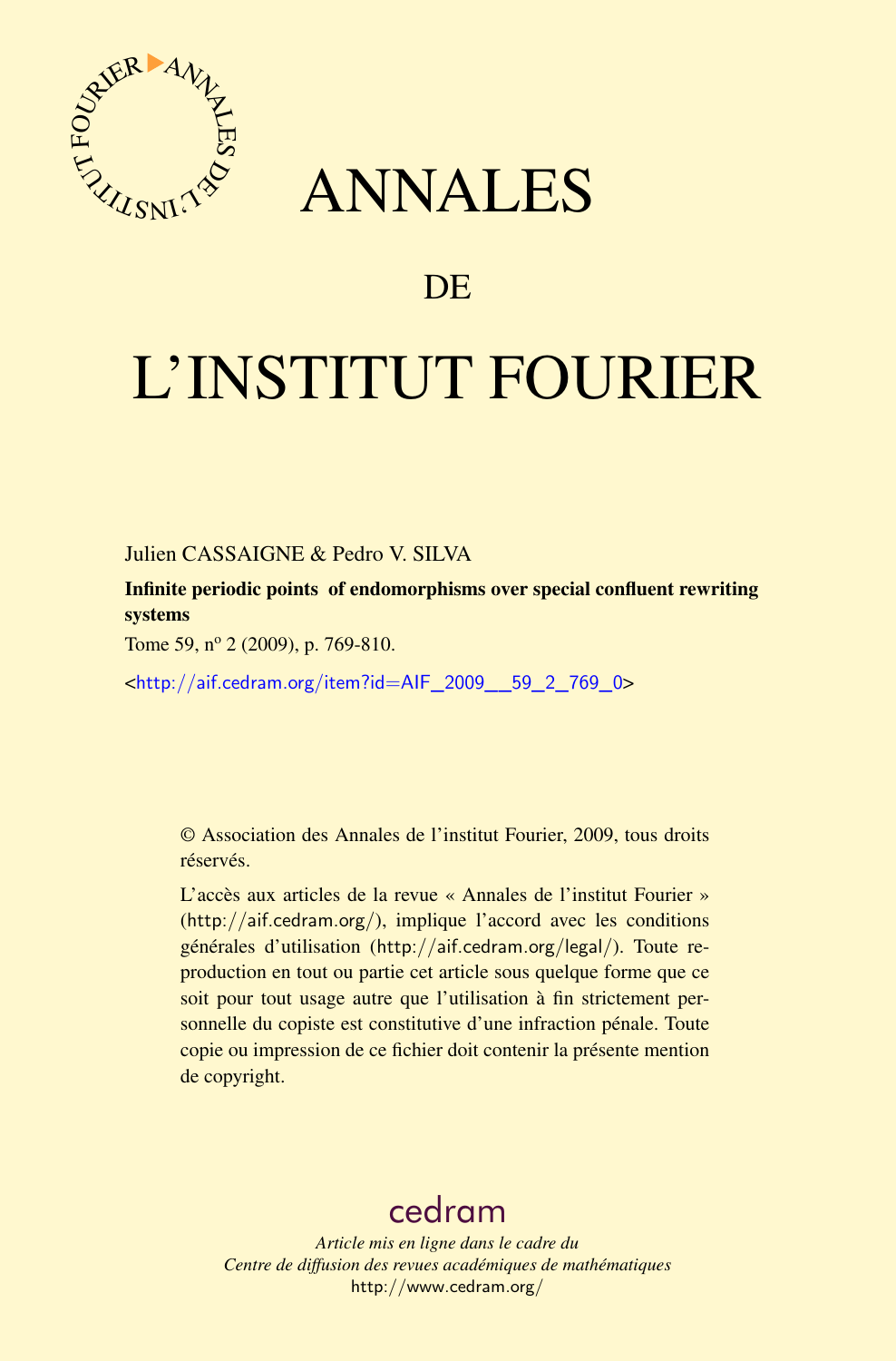### INFINITE PERIODIC POINTS OF ENDOMORPHISMS OVER SPECIAL CONFLUENT REWRITING SYSTEMS

#### **by Julien CASSAIGNE & Pedro V. SILVA**

ABSTRACT. — We consider endomorphisms of a monoid defined by a special confluent rewriting system that admit a continuous extension to the completion given by reduced infinite words, and study from a dynamical viewpoint the nature of their infinite periodic points. For prefix-convergent endomorphisms and expanding endomorphisms, we determine the structure of the set of all infinite periodic points in terms of adherence values, bound the periods and show that all regular periodic points are attractors.

Résumé. — On considère les endomorphismes d'un monoïde défini par un système de réécriture spécial confluent qui admettent une extension continue à sa complétion donnée par les mots infinis réduits, et on étudie d'un point de vue dynamique la nature de leurs points périodiques infinis. Pour les endomorphismes préfixe-convergents et les endomorphismes expansifs, on détermine la structure de l'ensemble de tous les points périodiques infinis en termes de valeurs d'adhérence, on borne les périodes et on prouve que tous les points périodiques réguliers sont des attracteurs.

#### **1. Introduction**

The dynamical study of the automorphisms of a free group and their space of ends is a well established subject in discrete Dynamical Systems [\[4,](#page-41-0) [5,](#page-41-0) [10,](#page-41-0) [12,](#page-41-0) [13,](#page-41-0) [14\]](#page-41-0). This paper constitutes an effort to study these problems in a more general setting, by considering monoids defined by certain types of rewriting systems instead of just free groups, and endomorphisms instead of automorphisms. The idea is to use combinatorics on words and automata theory to obtain results that have a marked geometric, topological or dynamical nature.

*Keywords:* Periodic points, endomorphisms, rewriting systems, dynamics. *Math. classification:* 68R15, 37B10, 20M35, 68Q70.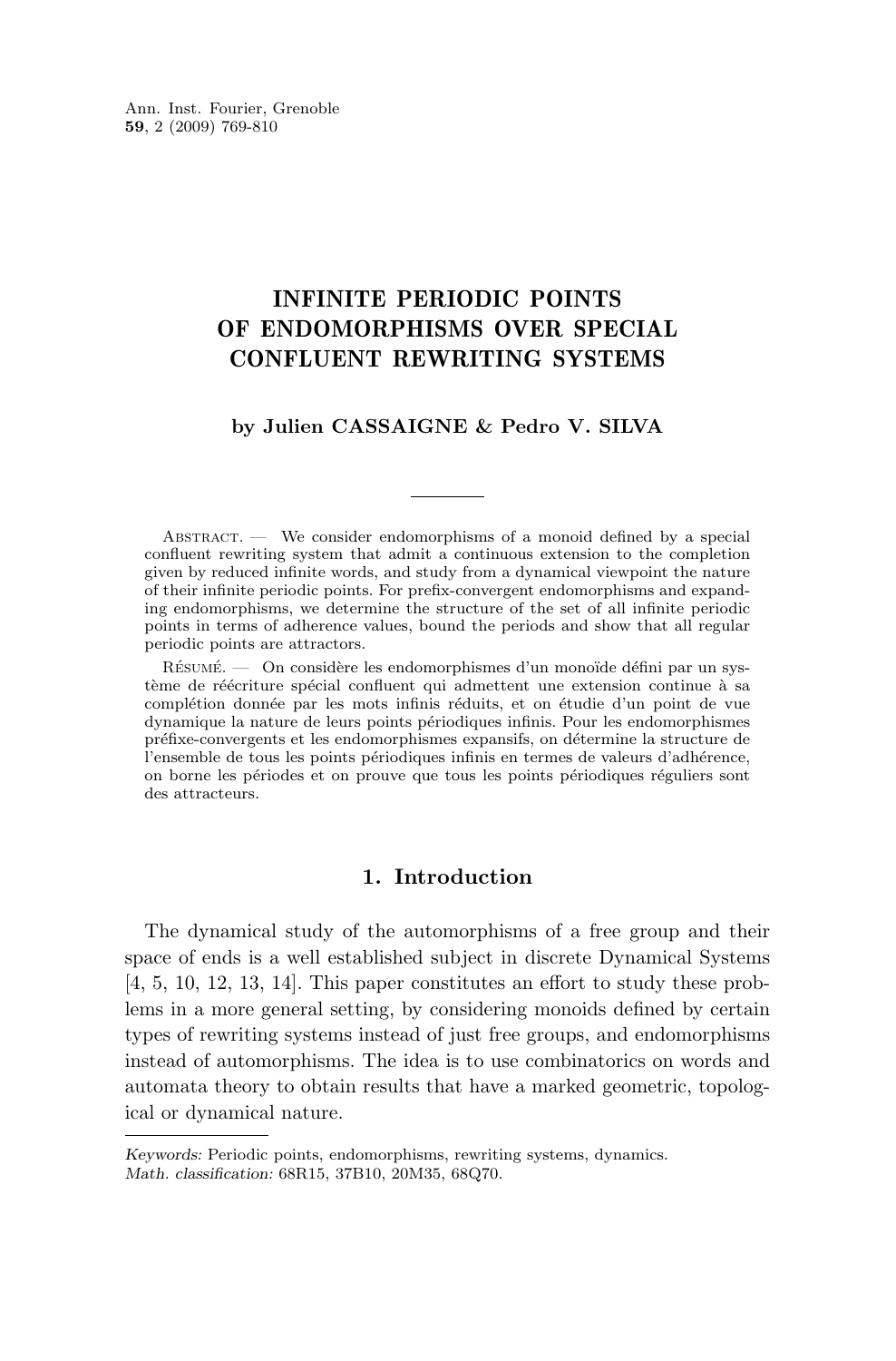The authors initiated this project in [\[8\]](#page-41-0), where the foundations of the whole approach were established. In view of the possibilities offered to language theory by the study of free groups [\[19,](#page-42-0) [21\]](#page-42-0) and more general structures such as PR-monoids [\[20\]](#page-42-0), it seemed a natural idea to extend some of the theory on infinite words to the more general setting of monoids defined by finite special confluent rewriting systems. We recall that a rewriting system  $\{(r_1, s_1), \ldots, (r_n, s_n)\}\)$  is said to be *special* if  $s_1 = \ldots = s_n = 1$ .

Monoids defined through finite special confluent rewriting systems allow normal forms consisting of irreducible elements, hence they can be viewed as proper subsets of a free monoid with a particular binary operation (concatenation followed by total reduction, such as in the free group case). This approach can, up to some extent, be generalized to infinite words that are endowed with algebraic and topological structures that constitute natural generalizations of their free monoid counterparts. The fact that we can view infinite words as the space of ends of the undirected Cayley graph of the original monoid gives geometric significance to this topology.

We should note that infinite iteration of a (finite) word can no longer be assumed in every case due to the existence of periodic elements, thus our approach involves a partial version of the usual concept of  $\omega$ -monoid [\[18\]](#page-42-0).

The paper [\[8\]](#page-41-0) was essentially devoted to the basic problem of endomorphism extensions: under which circumstances can an endomorphism  $\varphi$  of the monoid of finite words be extended to an endomorphism (continuous map, weak endomorphism) of the partial  $\omega$ -monoid of infinite words? Characterization theorems leading to positive decidability results were obtained in most cases.

The well-developped geometric theory of hyperbolic groups has certainly been an inspiration to this approach. Some of the results in [\[8\]](#page-41-0) evoke classical results of the theory of hyperbolic spaces/groups, such as the extension theorems for quasi-isometric embeddings [\[11\]](#page-41-0).

In this paper we use the characterization of the uniformly continuous endomorphisms (those that admit a continuous extension to the space of infinite words – that may be viewed as the natural topological completion or as the space of ends originating from the geodesic metric of the Cayley graph) to study the infinite periodic points of these extended endomorphisms. The main results are obtained for *prefix-convergent* endomorphisms and *expanding* endomorphisms, when we succeed in determining the structure of the set of infinite periodic points, bounding the periods and proving that all regular periodic points are attractors. We should remark that free group automorphisms are never expanding, and most of them are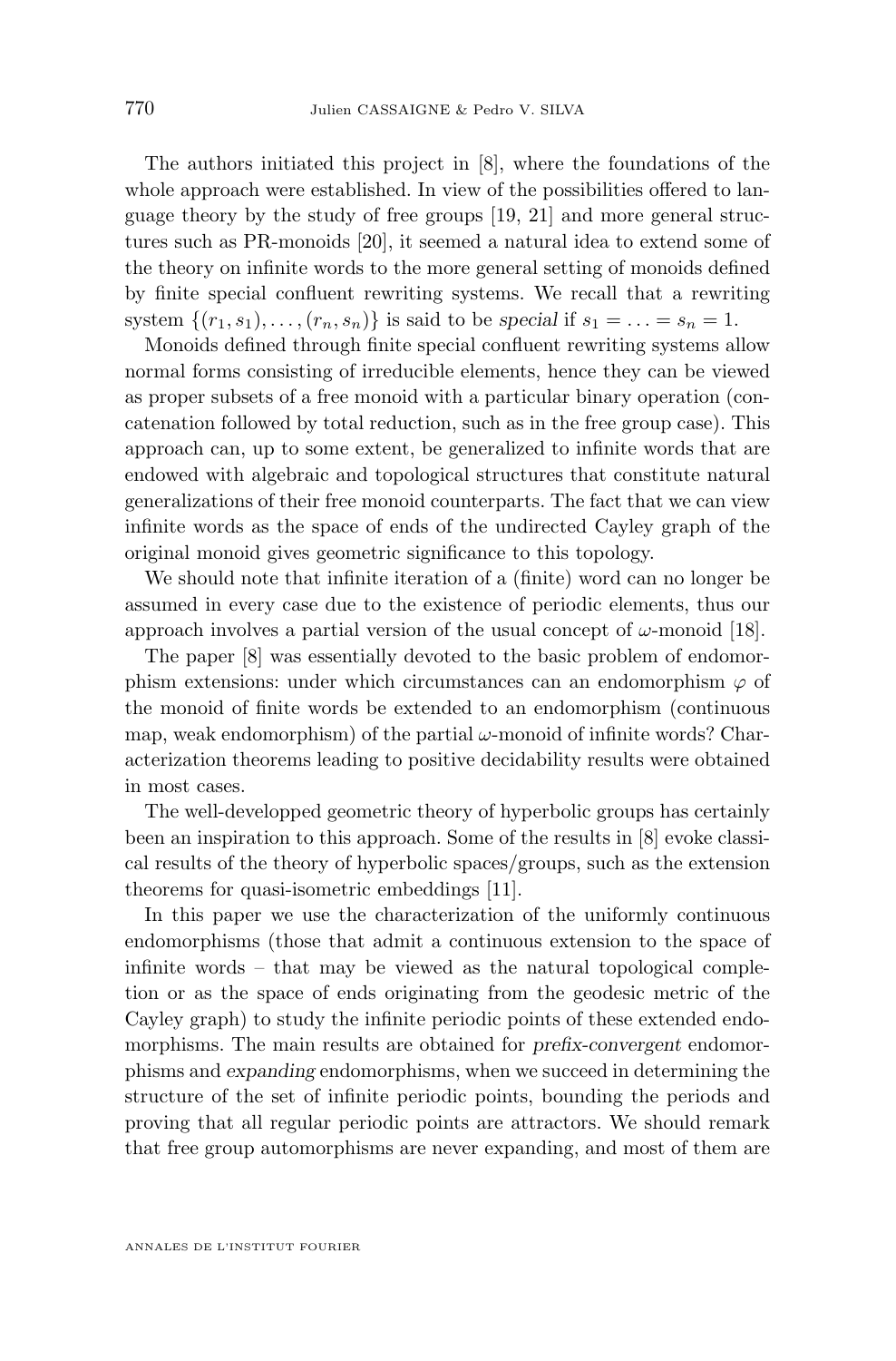not prefix-convergent (see however Example [5.16\)](#page-23-0), even though they are all quasi-isometries. However, many free group endomorphisms have these properties.

The main results will appear in Sections [5](#page-15-0) and [6,](#page-26-0) after introducing all the needed concepts and notation:

THEOREM 1.1.  $\overline{\phantom{a}}$  *If*  $\varphi$  *is prefix-convergent uniformly continuous, then* 

$$
\operatorname{Per}_r(\Phi) = \bigcup_{a \in A_2} \overline{(\overline{A_0^*} \varphi^p) \operatorname{Ad}(a \varphi^n)_n}.
$$

*Moreover, every*  $\alpha \in \text{Per}_r(\Phi)$  *is an attractor and there exists some*  $M \in \mathbb{N}$ such that any  $\alpha \in \text{Per}(\Phi)$  has period at most M.

THEOREM 1.2. — Let  $\varphi$  be expanding. Then  $\text{Per}_s(\Phi) = \text{Per}(\varphi)$  and *there exists some*  $m \in \mathbb{N}$  *such that* 

$$
\operatorname{Per}_r(\Phi) = \bigcup_{|u|=m} \operatorname{Ad}(u\varphi^n)_n.
$$

*is a finite nonempty set of attractors.*

COROLLARY 1.3. — If  $\varphi$  is expanding and  $\alpha \in \text{Per}(\Phi)$ , then the period *of*  $\alpha$  *is bounded by*  $|A|^{\max\{M,(hM(t_R-1)-m_{\varphi})|Q|\}}$ .

The paper is organized as follows: Section 2 is devoted to preliminaries. In Section [3](#page-9-0) we establish the dynamical concepts relevant to our project. Note that most of these concepts are usually restricted to invertible mappings. In Section [4](#page-12-0) we establish some preparatory results that will be used in the next two sections. In Section [5](#page-15-0) we discuss the periodic points for prefix-convergent endomorphisms. This is a natural property to consider from a topological point of view but does not appear to be decidable in general. In Section [6](#page-26-0) we accomplish a similar study in the case of expanding endomorphisms, which is proved to be a decidable property for a given endomorphism. As one should expect, the two properties are independent from each other. In Section [7](#page-36-0) we develop the particular case of the free monoid, generalizing Konig's Lemma [\[18\]](#page-42-0) in the spirit of the preceding sections.

#### **2. Preliminaries**

For basic concepts and results on language theory (respectively topology), the reader is referred to [\[3\]](#page-41-0) (respectively [\[9\]](#page-41-0)).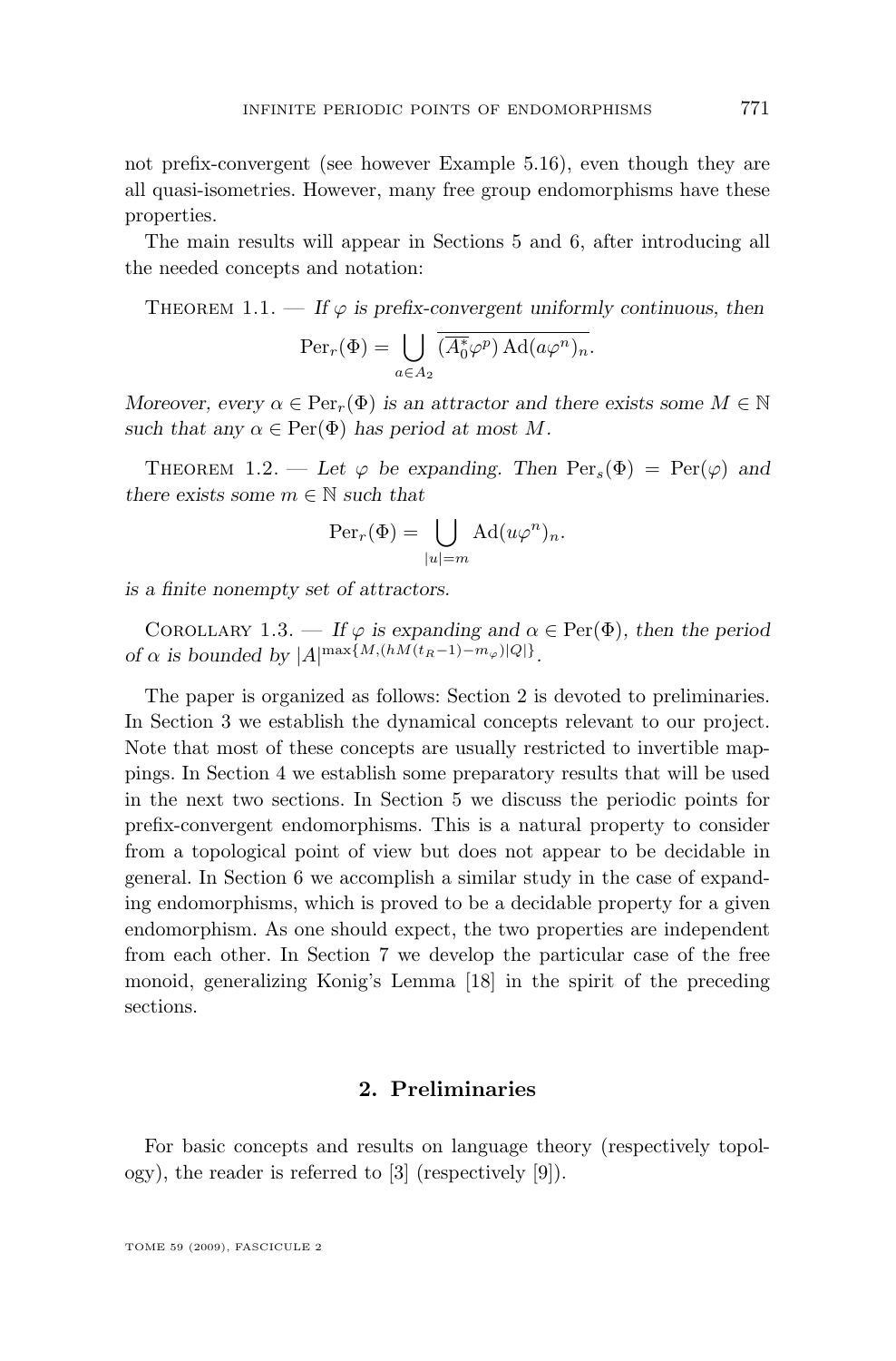Let A denote a finite alphabet. Given  $u, v \in A^*$ , we write  $u \leq v$  if u is a prefix of v. A (finite) *rewriting system* over A is a (finite) subset R of  $A^* \times A^*$ . Given  $u, v \in A^*$ , we write  $u \longrightarrow_R v$  if

$$
u = xry, \quad v = xsy
$$

for some  $x, y \in A^*$  and  $(r, s) \in R$ . We denote by  $\stackrel{*}{\longrightarrow}$  the reflexive and transitive closure of the relation  $\longrightarrow$ . The subscript R will be usually omitted. The *congruence* on  $A^*$  generated by R will be denoted by  $R^{\sharp}$ . Note that  $R^{\sharp} = \longrightarrow_{R \cup R^{-1}}$ . The quotient  $M = A^*/R^{\sharp}$  is said to be the monoid defined by the rewriting system R.

A rewriting system  $R$  over  $A$  is said to be

- *special* if  $R \subseteq A^+ \times \{1\};$
- *confluent* if, whenever  $u \stackrel{*}{\longrightarrow} v$  and  $u \stackrel{*}{\longrightarrow} w$ , there exists  $z \in A^*$  such that  $v \xrightarrow{*} z$  and  $w \xrightarrow{*} z$ :



Let R be a special confluent rewriting system over A. We say that  $w \in A^*$ is *irreducible* (with respect to R) if  $w \notin \bigcup_{(r,1)\in R} A^* r A^*$ . For every  $u \in A^*$ , there is exactly one irreducible  $v \in A^*$  such that  $u \xrightarrow{*} v$ : existence follows from any reduction sequence being length-reducing, and uniqueness from confluence. We denote this unique irreducible word by  $\overline{u}$ . It is well known (see [\[7\]](#page-41-0)) that the equivalence

$$
uR^\sharp v \Leftrightarrow \overline{u} = \overline{v}
$$

holds for all  $u, v \in A^*$ , hence  $\overline{A^*}$  constitutes a set of normal forms for the monoid  $M = A^*/R^{\sharp}$ . Moreover,

$$
M\cong (\overline{A^*},\cdot),
$$

where  $\cdot$  denotes the binary operation on  $\overline{A^*}$  defined by  $u \cdot v = \overline{uv}$ . We denote the monoid  $(\overline{A^*}, \cdot)$  by  $A_R^*$ . We shall often abuse notation and identify  $A_R^*$ with  $\overline{A^*}$ . We write also  $A_R^+ = \overline{A^*} \setminus \{1\}$ .

We denote by  $A^{\omega}$  the set of all infinite words of the form  $a_1a_2a_3\ldots$ , with  $a_n \in A$  for every  $n \in \mathbb{N} = \{1, 2, 3, \ldots\}$ . Write

$$
A^{\infty}=A^*\cup A^{\omega}.
$$

Given  $\alpha \in A^{\infty}$  and  $n \in \mathbb{N}$ , we denote by  $\alpha^{(n)}$  the *n*-th letter of  $\alpha$  (if  $\alpha \in A^*$ and  $n > |\alpha|$ , we set  $\alpha^{(n)} = 1$ ). We write also

$$
\alpha^{[n]} = \alpha^{(1)} \alpha^{(2)} \dots \alpha^{(n)}.
$$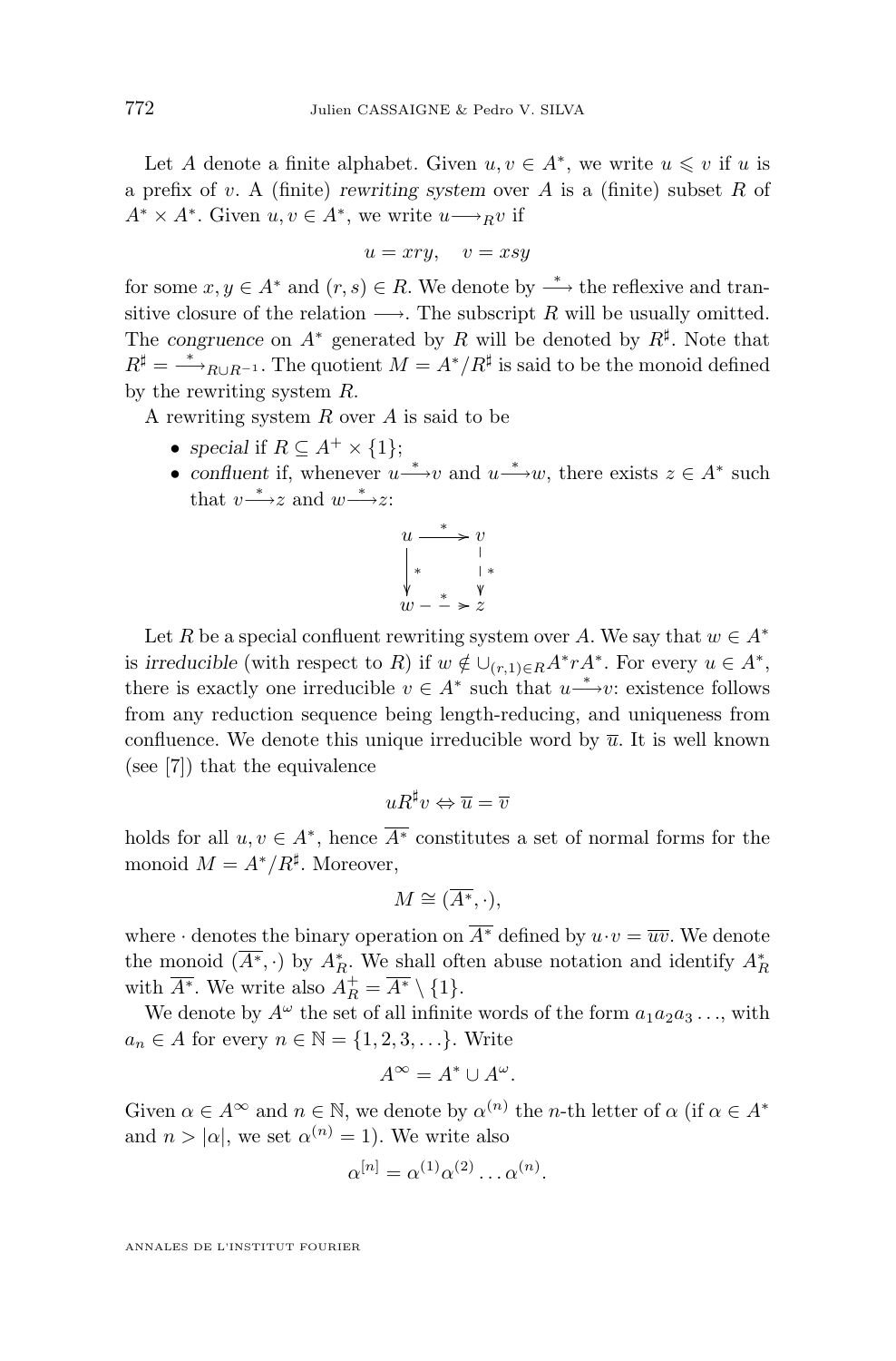An infinite word  $\alpha \in A^{\omega}$  is said to be *irreducible* (with respect to R) if  $\alpha^{[n]}$ is irreducible for every  $n \in \mathbb{N}$ . We denote the set of all irreducible infinite words (with respect to  $R$ ) by  $A_R^{\omega}$  and we write

$$
A_R^{\infty} = A_R^* \cup A_R^{\omega}.
$$

For all  $\alpha, \beta \in A^{\infty}$ , we define

$$
r(\alpha, \beta) = \begin{cases} \min\{n \in \mathbb{N} : \alpha^{(n)} \neq \beta^{(n)}\} & \text{if } \alpha \neq \beta \\ \infty & \text{if } \alpha = \beta \end{cases}
$$

and we write

$$
d(\alpha, \beta) = 2^{-r(\alpha, \beta)},
$$

using the convention  $2^{-\infty} = 0$ . It follows easily from the definition that d is an ultrametric on  $A^{\infty}$ , satisfying in particular the axiom

$$
d(\alpha, \beta) \le \max\{d(\alpha, \gamma), d(\gamma, \beta)\}.
$$

We shall identify  $A^{\infty}$  with the metric space  $(A^{\infty}, d)$ . It is well known that the metric space  $A^{\infty}$  is compact (and therefore complete) [\[18,](#page-42-0) Chapter III]. Note that  $\lim_{n\to\infty} \alpha_n = \alpha$  if and only if

$$
\forall k \in \mathbb{N} \,\exists m \in \mathbb{N} \,\forall n \in \mathbb{N} \,(n \geq m \Rightarrow \alpha_n^{[k]} = \alpha^{[k]}).
$$

Furthermore, since  $A^{\infty}$  is complete, a sequence  $u_1, u_2, \ldots \in A^*$  converges if and only if it is a Cauchy sequence, *i.e.,* , if the condition

$$
\forall k \in \mathbb{N} \, \exists m \in \mathbb{N} \, \forall n, n' \in \mathbb{N} \, (n, n' \geq m \Rightarrow u_n^{[k]} = u_{n'}^{[k]})
$$

holds. By [\[8,](#page-41-0) Corollary 2.3],  $(A_R^{\infty}, d)$  is compact (and therefore complete) whenever R is special confluent. We remark that, since  $\alpha = \lim_{n \to \infty} \alpha^{[n]}$  for every  $\alpha \in A^{\infty}$ ,  $(A^{\infty}, d)$  (respectively  $(A_R^{\infty}, d)$ ) is the completion of  $(A^*, d)$ (respectively  $(A_R^*, d)$ ). Note also that d induces the discrete topology on  $A^*$  since the open ball  $B_{2^{-(n+1)}}(u) = \{u\}$  for every  $u \in A^n$ .

Referring to [\[8\]](#page-41-0), we can mention an interesting geometric viewpoint on the nature of  $(A_R^{\omega}, d)$ . Let  $\Gamma$  denote the Cayley graph of the monoid  $A_R^*$ relative to the generating set A, and let  $s(u, v)$  denote the distance on  $A_R^*$ given by the length of the shortest undirected path connecting  $u$  and  $v$  in Γ. We can view  $A_R^{\omega}$  as the *space of ends* of Γ. By [\[8,](#page-41-0) Theorems 5.7 and 5.12], the metric  $d$  on  $A_R^{\omega}$  induces the *Gromov topology* on the space of ends of the hyperbolic metric space  $(A_R^*, s)$ .

DEFINITION 2.1. — *We recall that*  $x \in X$  *is an adherence value of*  $(u_n)_n$ *if:*

$$
\forall \varepsilon > 0 \, \forall n \in \mathbb{N} \, \exists m \geqslant n : d(u_m, x) < \varepsilon.
$$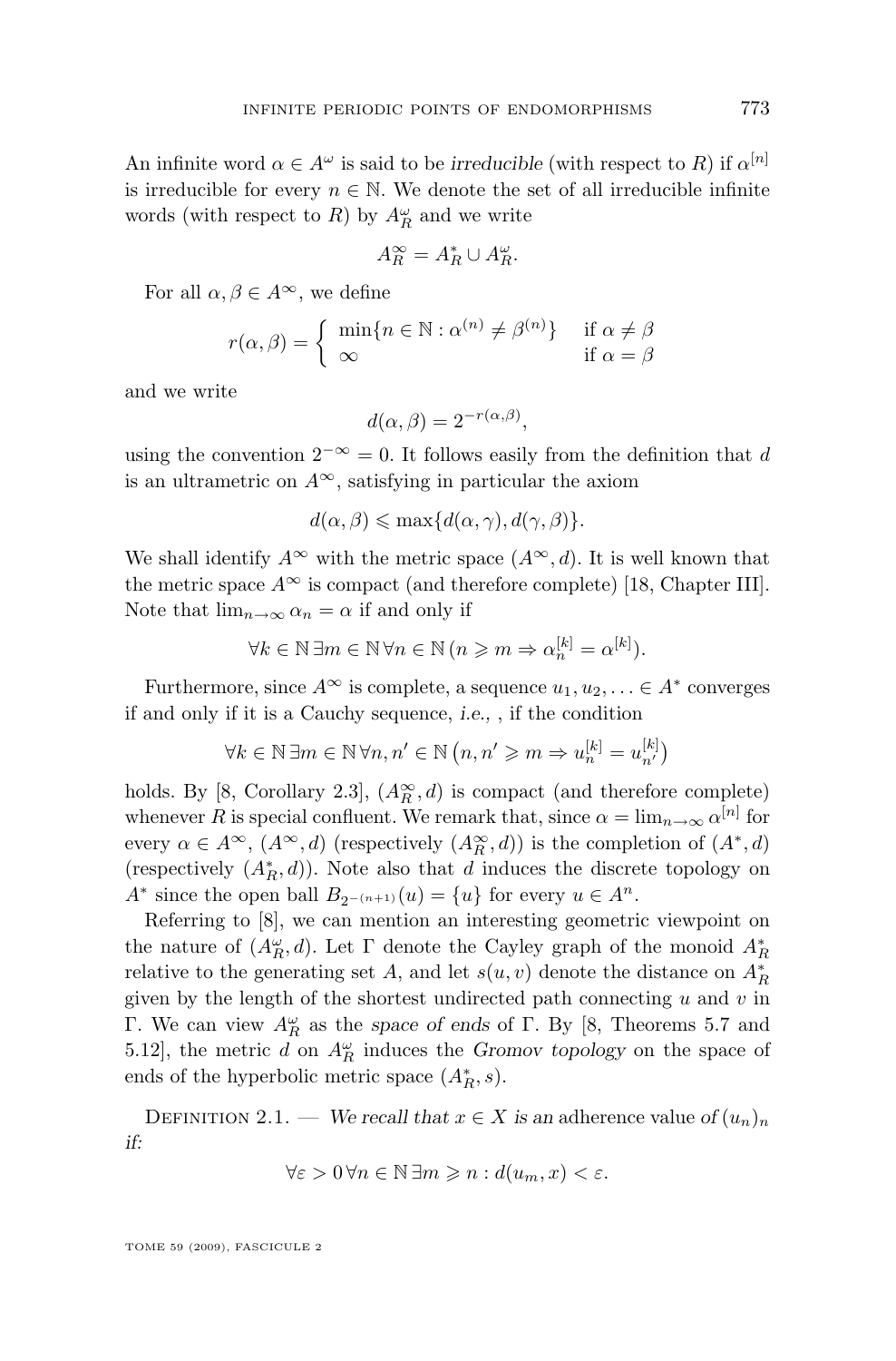<span id="page-6-0"></span>*This is equivalent to say that there exists some infinite subsequence of*  $(u_n)_n$  converging to x. We denote the set of all adherence values of  $(u_n)_n$ by  $\mathrm{Ad}(u_n)_n$ .

DEFINITION 2.2. — *Given a mapping*  $\varphi : X \to X$ *, we say that*  $x \in X$ *is*  $\varphi$ -periodic *if*  $x = x\varphi^m$  for some  $m \in \mathbb{N}$ . If  $m = 1$ , we say that x is a fixed point *for*  $\varphi$ *. We denote by*  $\text{Per}(\varphi)$  *(respectively*  $\text{Fix}(\varphi)$ *)* the set of all *periodic (respectively fixed) points of*  $\varphi$ *.* 

The following result is essential when considering rational languages in the context of special confluent rewriting systems (see also [\[7,](#page-41-0) Theorems 4.1.2 and 4.2.4]):

THEOREM  $2.3. - [2, 6]$  $2.3. - [2, 6]$  $2.3. - [2, 6]$  $2.3. - [2, 6]$  *Let* R *be a finite special confluent rewriting system on A* and let  $L \subseteq A^*$  be rational. Then:

- $(i)$   $\overline{L}$  *is rational:*
- (ii)  $D_L = \{u \in A^* : \overline{u} \in \overline{L}\}\$ is deterministic context-free.

*Moreover, both*  $\overline{L}$  *and*  $D_L$  *are effectively constructible from*  $L$ *.* 

We present now a series of results from [\[8\]](#page-41-0) that will prove useful in the forthcoming sections.

We fix  $R = \{(r_1, 1), (r_2, 1), \ldots, (r_n, 1)\}\$  and write  $t_R = \max\{|r_1|, |r_2|, \ldots,$  $|r_n|\}.$ 

LEMMA 2.4. — [\[8,](#page-41-0) Lemma 4.1] Let  $u, v, w \in A_R^*$  be such that  $|v| \geq$  $|w|(t_R - 1)$  and  $uv \in A_R^*$ . Then  $\overline{uvw} = u\overline{vw}$ .

LEMMA 2.5. — [\[8,](#page-41-0) dual of Lemma 4.2] For all  $u, v \in A_R^*$ ,

- (i)  $u = u'u''$  and  $v = v'v''$  with  $\overline{uv} = u'v''$  and  $|u''v'| \leq \min\{|u|, |v|\} \cdot t_R$ .
- (ii)  $|\overline{uv}| \ge \max\{|v| (t_R 1)|u|, |u| (t_R 1)|v|\}.$

LEMMA 2.6. — [\[8,](#page-41-0) Lemma 5.8] Let  $L \subseteq A_R^*$  be rational and let  $\varphi : A_R^* \to$  $A_R^*$  be an endomorphism. Then  $L\varphi$  is rational and effectively constructible *from* L*.*

We generalize the concept of  $\omega$ -semigroup [\[18,](#page-42-0) Chapter I.4] as follows. A *partial*  $\omega$ -monoid is a structure of the form  $(M_1, M_2, \cdot, \circ, \pi)$ , where  $\cdot$ :  $M_1 \times M_1 \to M_1$  and  $\circ$ :  $M_1 \times M_2 \to M_2$  are binary operations and  $\pi: M_1^{\omega} = M_1 \times M_1 \times \ldots \to M_1 \cup M_2$  is a surjective partial map, such that:

- $(w1)$   $(M_1, \cdot)$  is a monoid;
- (w2) if  $(u_1, u_2, \ldots)\pi$  is defined and  $i_1 < i_2 < \ldots$  is a sequence in N, then  $(u_1 \ldots u_{i_1}, u_{i_1+1} \ldots u_{i_2}, u_{i_2+1} \ldots u_{i_3}, \ldots)$  is defined and equal to  $(u_1, u_2, \ldots) \pi;$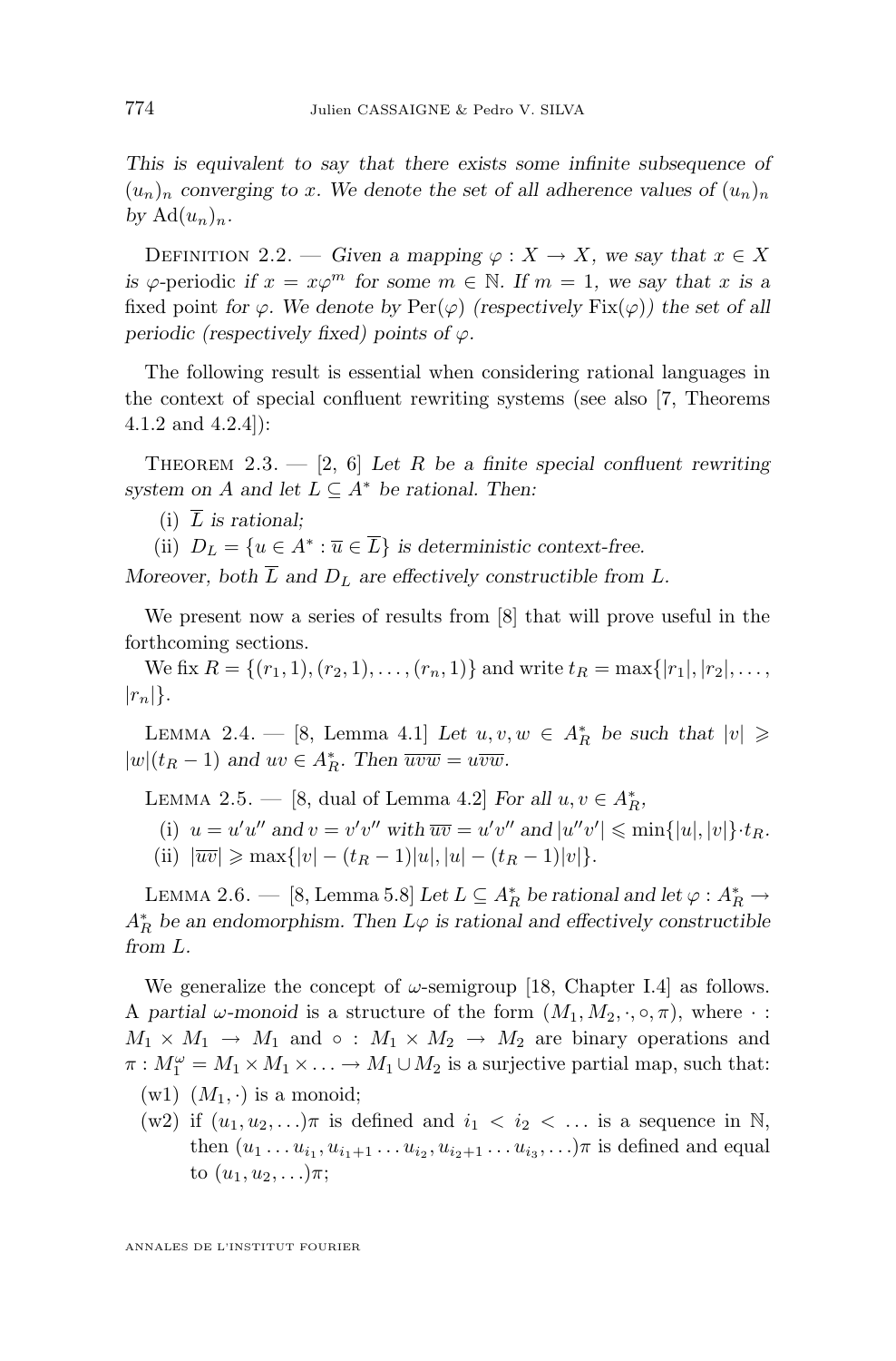- (w3) if  $(u_1, u_2, \ldots)\pi$  is defined and  $v \in M_1$ , then  $(v, u_1, u_2, \ldots)\pi$  is defined and equal to  $v \circ ((u_1, u_2, \ldots)\pi);$
- $(w4)$   $(1, 1, \ldots)\pi$  is defined and equals 1.

We noted in [\[8\]](#page-41-0) that these axioms imply the mixed associative law given by

$$
u \circ (v \circ \alpha) = (u \cdot v) \circ \alpha
$$

for all  $u, v \in M_1$  and  $\alpha \in M_2$ .

If  $M_1 \cup M_2$  is endowed with a distance d such that:

- the operations · and ∘ are continuous (considering the product topology on  $M_1 \times (M_1 \cup M_2)$ , for instance via the *max* metric on the components);
- $(u_1, u_2, \ldots)\pi$  is defined if and only if  $\lim_{n\to\infty} u_1u_2\ldots u_n$  exists, in which case they coincide;

then we have a *metric* partial  $\omega$ -monoid.

It follows easily from  $(w3)$  and  $(w2)$  that the identity of  $M_1$  is a left identity for the mixed product  $\circ$ . If  $\pi$  is a full map, we have the standard concept of  $\omega$ -monoid ( $\omega$ -semigroup if we don't require  $(M_1, \cdot)$  to have an identity).

If  $u \in M_1$  and  $(u, u, u, \ldots)\pi$  is defined, we denote it by  $u^{\omega}$ .

An endomorphism of  $(M_1, M_2, \cdot, \circ, \pi)$  is a mapping  $\varphi : M_1 \cup M_2 \to$  $M_1 \cup M_2$  such that:

(h1) 
$$
M_1\varphi \subseteq M_1
$$
;

(h2) for all 
$$
u, v \in M_1
$$
,  $(u \cdot v)\varphi = (u\varphi) \cdot (v\varphi)$ ;

(h3) for all  $u \in M_1$  and  $\alpha \in M_2$ ,

$$
(u \circ \alpha)\varphi = \begin{cases} (u\varphi) \cdot (\alpha \varphi) & \text{if } \alpha \varphi \in M_1 \\ (u\varphi) \circ (\alpha \varphi) & \text{if } \alpha \varphi \in M_2 \end{cases}
$$

(h4) if  $(u_1, u_2, \ldots)\pi$  is defined, then  $(u_1\varphi, u_2\varphi, \ldots)\pi$  is defined and equal to  $(u_1, u_2, \ldots) \pi \varphi$ .

An endomorphism is said to be *proper* if  $M_2\varphi \subseteq M_2$ .

We define a binary operation

$$
\circ: A_R^* \times A_R^{\omega} \rightarrow A_R^{\omega}
$$
  

$$
(u, \alpha) \leftrightarrow \overline{u\alpha}
$$

by  $\overline{u\alpha} = \lim_{n \to \infty} u\alpha^{[n]}.$ 

The partial operation  $\pi : (A_R^*)^{\omega} \to A_R^{\infty}$  is defined as follows: for every sequence  $(u_n)_n \in (A_R^*)^\omega$ ,  $(u_1, u_2, \ldots)\pi$  is defined if and only if  $(\overline{u_1 \ldots u_n})_n$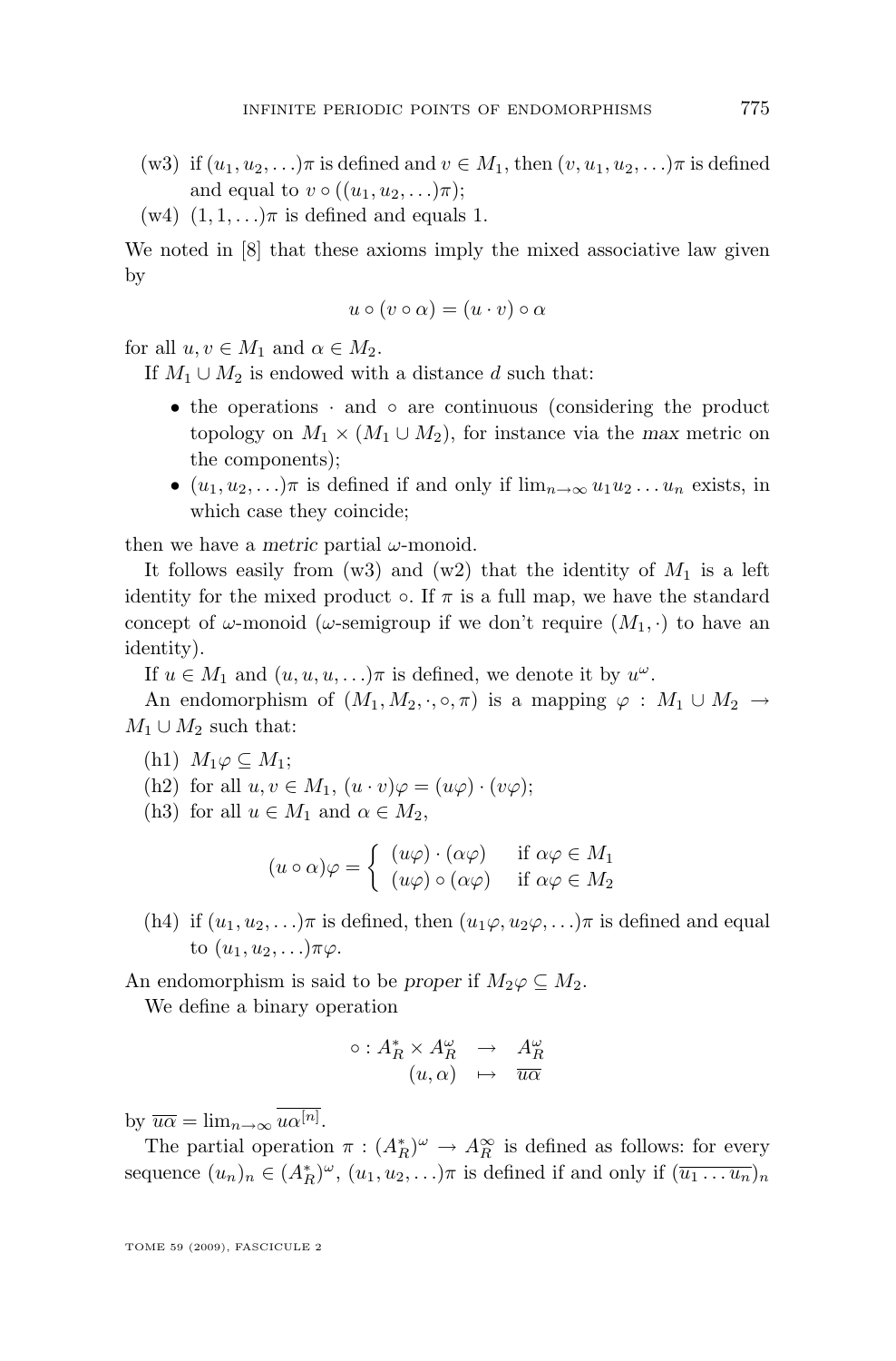<span id="page-8-0"></span>converges. In such a case, we have

$$
(u_1, u_2, \ldots)\pi = \lim_{n \to \infty} \overline{u_1 \ldots u_n}.
$$

THEOREM 2.7. — [\[8,](#page-41-0) Theorem 4.4] *With the ultrametric d,*  $(A_R^*, A_R^{\omega}, \cdot, )$  $\circ$ ,  $\pi$ ) *is a metric partial*  $\omega$ -monoid.

The next result shows necessary and sufficient conditions for the existence of a continuous extension to  $A_R^{\infty}$  of an endomorphism  $\varphi$  of  $A_R^*$ . We refer to the constant homomorphism as the *trivial* homomorphism.

THEOREM 2.8.  $-$  [\[8,](#page-41-0) Theorems 8.4 and 8.7] Let  $\varphi$  be a nontrivial en*domorphism of*  $A<sup>*</sup><sub>R</sub>$ *. Then the following conditions are equivalent and decidable:*

- (i)  $\varphi$  *can be extended to a continuous mapping*  $\Phi : A_R^{\infty} \to A_R^{\infty}$ ;
- (ii)  $\varphi$  *can be extended to a proper uniformly continuous endomorphism of the metric partial*  $\omega$ -monoid  $A_R^{\infty}$ ;
- (iii)  $\varphi$  *is uniformly continuous;*
- $(iv)$   $w\varphi^{-1}$  *is finite for every*  $w \in A_R^*$ .

*Moreover, if these conditions hold the continuous mapping* Φ *is unique and* given by  $\alpha \Phi = \lim_{n \to \infty} \alpha^{[n]} \varphi$ .

This result constitutes a generalization of its well-known free group counterpart, stating that a nontrivial endomorphism of a free group can be extended to a continuous mapping of its completion/boundary if and only it is injective  $([11], [8])$  $([11], [8])$  $([11], [8])$  $([11], [8])$  $([11], [8])$ .

Surjectivity of  $\Phi$  is determined by the surjectivity of  $\varphi$ :

PROPOSITION 2.9. — Let  $\varphi$  be a uniformly continuous endomorphism *of*  $A_R^*$  *and let*  $\Phi : A_R^{\infty} \to A_R^{\infty}$  *be its continuous extension. Then*  $\Phi$  *is onto if and only if*  $\varphi$  *is onto.* 

*Proof.* — By Theorem 2.8,  $\Phi$  is proper and so if  $\Phi$  is onto,  $\varphi$  must be onto as well.

Conversely, assume that  $\varphi$  is onto and let  $\alpha \in A_R^{\omega}$ . Let

$$
X=\bigcup_{n\geqslant 1}\alpha^{[n]}\varphi^{-1}
$$

.

Since  $\varphi$  is onto and by Theorem 2.8,  $\alpha^{[n]} \varphi^{-1}$  is a finite nonempty subset of  $A_R^*$  for every  $n \geq 1$ . Thus X is a countable infinite subset of the compact space  $(A_R^{\infty}, d)$  and so must have some adherence value in  $A_R^{\infty}$ , that is,

$$
\exists \beta \in A_R^{\infty} \ \forall \varepsilon > 0 \ \exists w \in X : 0 < d(w, \beta) < \varepsilon.
$$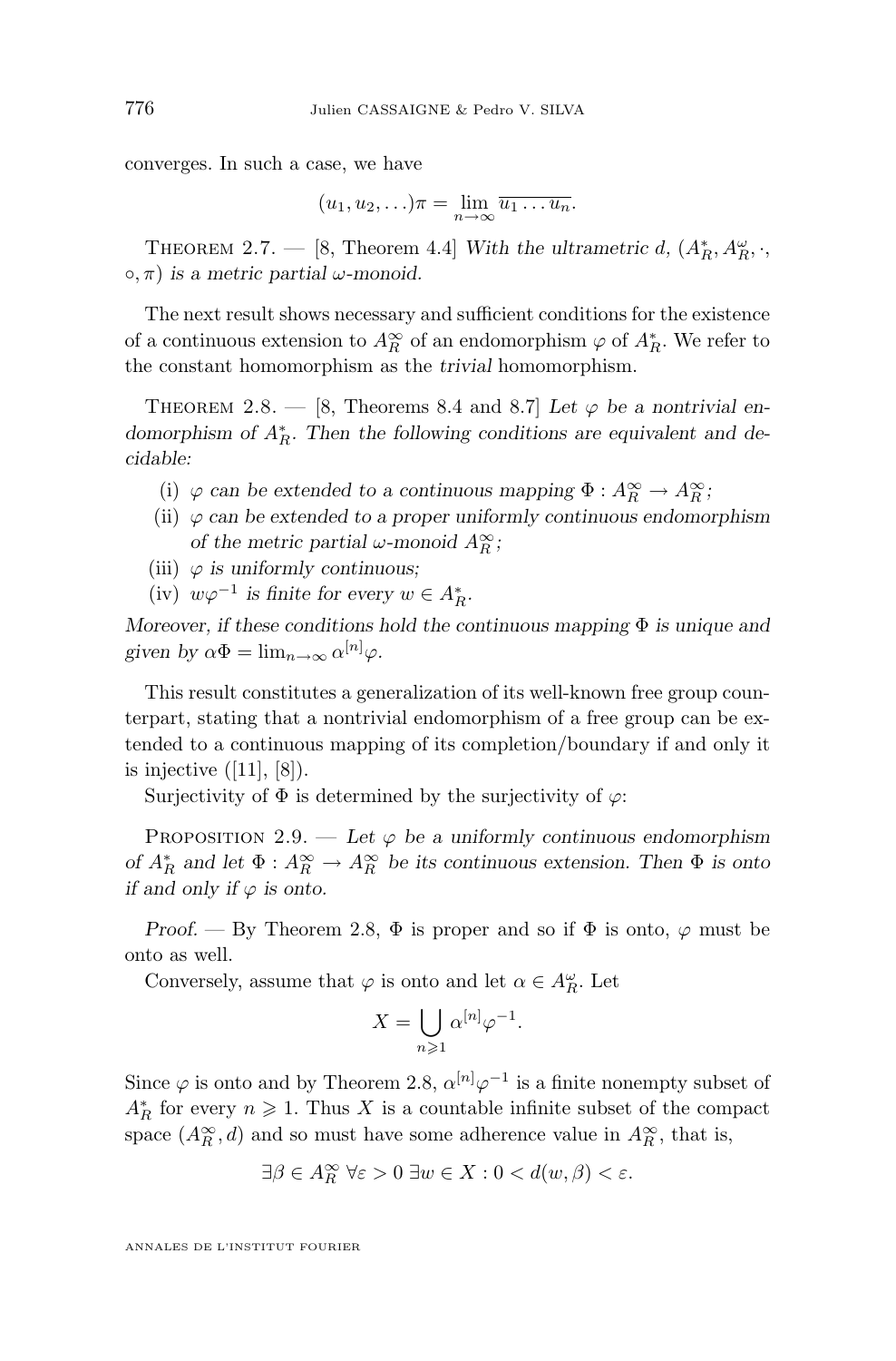<span id="page-9-0"></span>We show that  $\beta \Phi = \alpha$ . Suppose that  $\alpha^{(m)} \neq (\beta \Phi)^{(m)}$  for some  $m \geq 1$ . Since  $\Phi$  is uniformly continuous,

$$
\exists M \geq 1 \,\forall \alpha_1, \alpha_2 \in A_R^{\infty} \ (r(\alpha_1, \alpha_2) > M \Rightarrow r(\alpha_1 \Phi, \alpha_2 \Phi) > m).
$$

Let  $w \in X$  be such that  $0 < d(w, \beta) < 2^{-M}$ . Since there are infinitely many such w and each  $\alpha^{[n]}\varphi^{-1}$  is finite, we may assume that  $w\varphi = \alpha^{[n]}$  with  $n \geq m$ . Hence  $r(w, \beta) > M$  and so  $r(\alpha^{[n]}, \beta \Phi) = r(w\varphi, \beta \Phi) > m$ . Since  $n \geqslant m$ , it follows that  $\alpha^{(m)} = (\beta \Phi)^{(m)}$ , a contradiction. Thus  $\beta \Phi = \alpha$  and  $\Phi$  is onto.

#### **3. Endomorphism dynamics**

We fix a nontrivial uniformly continuous endomorphism  $\varphi$  of  $A_R^*$ . Let  $\Phi$  be its continuous extension to  $A_R^{\infty}$ . We intend to classify  $\Phi$ -periodic points from a dynamical viewpoint. Clearly, given  $\alpha \in A_R^{\infty}$ , we consider  $\{\alpha \Phi^n : n \in \mathbb{N}\}\)$  to be the *orbit* of  $\alpha$ . Then  $\alpha$  is  $\Phi$ -periodic if and only  $\alpha = \alpha \Phi^p$  for some  $p \geq 1$ . This is of course equivalent to  $\alpha$  being a fixed point for the power endomorphism  $\Phi^p$ , and most of the terminology we are about to introduce is usually defined for fixed points. The smallest such  $p$ is said to be the *period* of  $\alpha$ .

Given  $\alpha \in \text{Per}(\Phi)$ , we define the *attraction basin* to be

$$
Att(\alpha) = \{ \beta \in A_R^{\infty} : \alpha \in Ad(\beta \Phi^n)_n \}.
$$

If  $\Phi$  is onto, it makes sense to define the *repulsion basin* of  $\alpha$  to be

$$
\text{Rep}(\alpha)\!=\!\{\alpha\}\cup\{\beta\in A_{R}^{\infty}:\forall\varepsilon>0\,\forall n\in\mathbb{N}\,\exists m\!\geqslant\!n\,\exists\gamma\in\beta\Phi^{-m}:d(\alpha,\gamma)<\varepsilon.\}
$$

Note that  $\Phi$  is onto if and only if  $\varphi$  is onto by Proposition [2.9.](#page-8-0) In terms of a dynamical system, we can say that the future of  $\alpha$  – the orbit  $(\alpha \Phi, \alpha \Phi^2, \ldots)$ – is uniquely determined but the past of  $\alpha$  may be not so (unless  $\Phi$  is oneto-one). In that case, its past is a ramified tree corresponding to the various elements of  $\alpha \Phi^{-1}, \alpha \Phi^{-2}, \ldots$  The idea is to collect in the repulsion basin of  $\alpha$  all those words that *could* have been arbitrarily close to  $\alpha$  in the past but got away from it (and also  $\alpha$  for technical reasons).

DEFINITION 3.1. — We say that  $\alpha$  is singular if  $\alpha$  belongs to the topo*logical closure of*  $\text{Per}(\varphi)$ *. Otherwise, we say that*  $\alpha$  *is* regular. We denote *the set of all regular (respectively singular)*  $\Phi$ *-periodic points of*  $A_R^{\infty}$  *by*  $\text{Per}_r(\Phi)$  *(respectively*  $\text{Per}_s(\Phi)$ *). Clearly,*  $\text{Per}_r(\Phi) \subseteq A_R^{\omega}$ *.* 

DEFINITION 3.2. — *We say that*  $\alpha \in \text{Per}_r(\Phi)$  *is*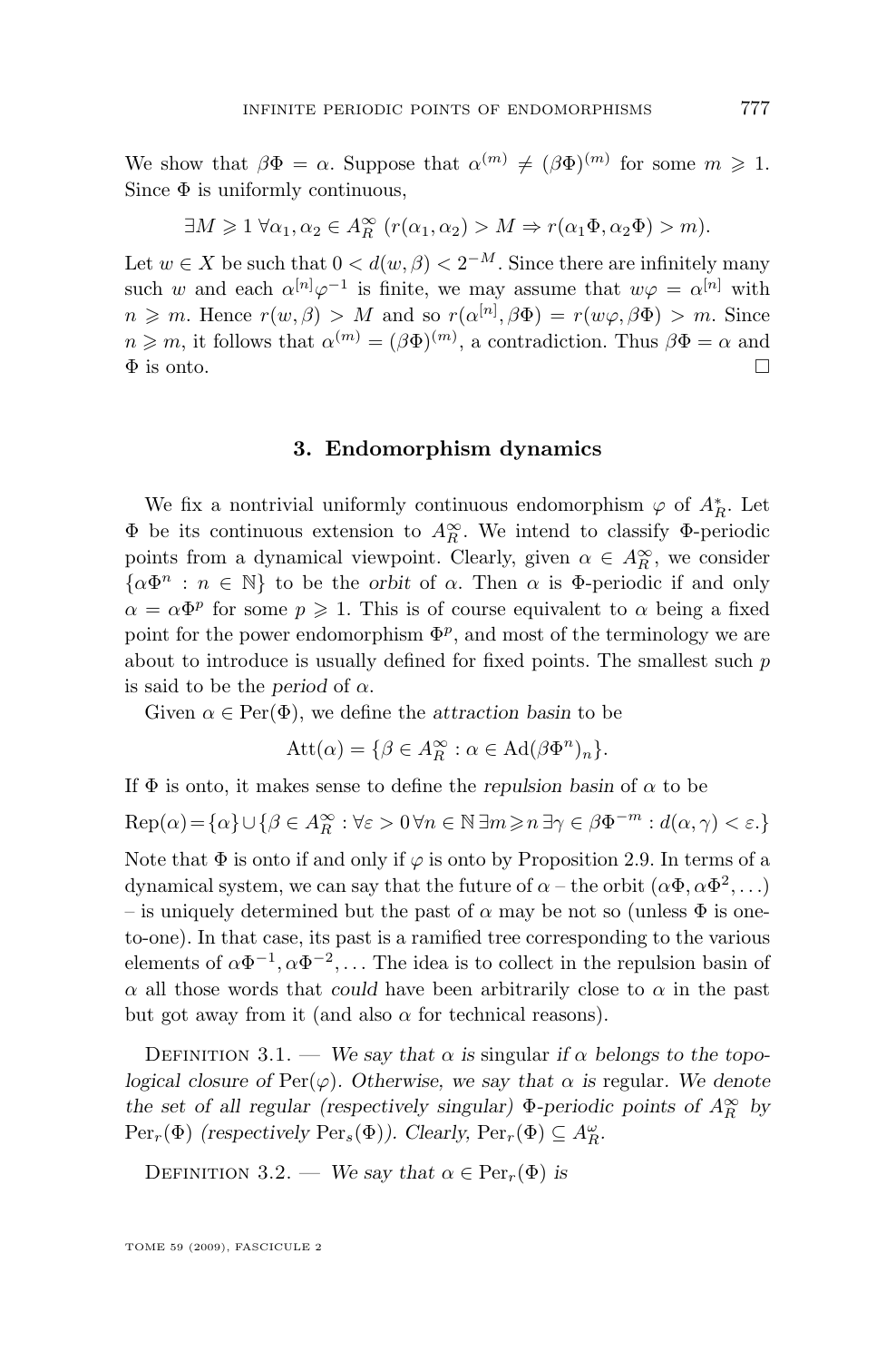• an attractor *if some neighbourhood* of  $\alpha$  *is contained in* Att $(\alpha)$ *.* 

<span id="page-10-0"></span>*If*  $\varphi$  *is onto, we say also that*  $\alpha \in \text{Per}_r(\Phi)$  *is* 

- a repeller *if some neighbourhood of*  $\alpha$  *is contained in* Rep( $\alpha$ );
- hyperbolic *if*  $\alpha$  *is neither an attractor nor a repeller, but some neighbourhood of*  $\alpha$  *is contained in* Att $(\alpha) \cup \text{Rep}(\alpha)$ ;
- degenerate *if no neighbourhood of*  $\alpha$  *is contained in* Att $(\alpha) \cup \text{Rep}(\alpha)$ *.*

If  $\Phi$  is an automorphism, then  $\text{Per}(\Phi^{-1}) = \text{Per}(\Phi)$  and it is straightforward that the attraction basin of  $\alpha \in \text{Per}(\Phi)$  relatively to  $\Phi$  is the repulsion basin of  $\alpha$  relatively to  $\Phi^{-1}$ . Hence  $\alpha \in \text{Per}(\Phi)$  is an attractor for  $\Phi$  if and only if it is a repeller for  $\Phi^{-1}$  and vice-versa.

The dynamical study of automorphisms of the free group has been carried on by different authors (*e.g.,* [\[4,](#page-41-0) [5,](#page-41-0) [10,](#page-41-0) [12,](#page-41-0) [13,](#page-41-0) [14\]](#page-41-0)). In particular, it is known that:

THEOREM 3.3. — [\[10,](#page-41-0) [13,](#page-41-0) [14\]](#page-41-0) Let  $A_R^*$  be a free group of rank k and let  $\varphi$  be an automorphism of  $A_R^*$ . Then:

- (i) *There are at least two infinite* Φ*-periodic points of period at most* 2k. If  $A_R^{\omega}$  has a single orbit of  $\Phi$ -periodic points, then this orbit has *period 2.*
- (ii) *The period of*  $\alpha \in A_R^{\infty}$  *is bounded by some constant*  $M_k$  *depending only on* k*, and verifying*  $M_k \sim \sqrt{k \log(k)}$  *when*  $k \to +\infty$ *.*
- (iii) *Every regular* Φ*-periodic point is either an attractor or a repeller.*

We intend to deal with a more general situation, going beyond the free group and beyond automorphisms. It is therefore natural that the condition (iii) of the theorem does not hold any longer, as we show in the next example. In the presence of formal inverses in an alphabet, we say that an endomorphism is *matched* if it preserves (formal) inverses.

*Example 3.4.* — Let  $A = \{a, b, c, b^{-1}\}\$ and  $R = \{(bb^{-1}, 1), (b^{-1}b, 1)\}.$ Let  $\varphi: A_R^* \to A_R^*$  be the matched endomorphism defined by

$$
a\varphi = ab, \quad b\varphi = b, \quad c\varphi = b^{-2}c.
$$

Then  $A_R^{\omega}$  contains (regular) hyperbolic  $\Phi$ -periodic points.

*Proof.* — It is clear that  $ab^{\omega}$  and  $a(b^{-1})^{\omega}$  are  $\Phi$ -periodic. Suppose that  $u \in A_R^+$  is  $\Phi$ -periodic. If  $u \notin b^* \cup (b^{-1})^*$ , we may write  $u = b^k x v$  for some  $k \in \mathbb{Z}$  and  $x \in \{a, c\}$ . Clearly,  $x = c$  implies  $u\varphi^n = b^{k-2n}c \dots$  for every  $n \in \mathbb{N}$ , hence  $x = a$ . If  $u = b^k ab^m$ , then  $u\varphi^n = b^k ab^{m+n}$  for every  $n \in \mathbb{N}$ and u is not periodic. If  $u = b^k ab^m a v$ , then  $u\varphi^n = b^k ab^{m+n} a \dots$  and u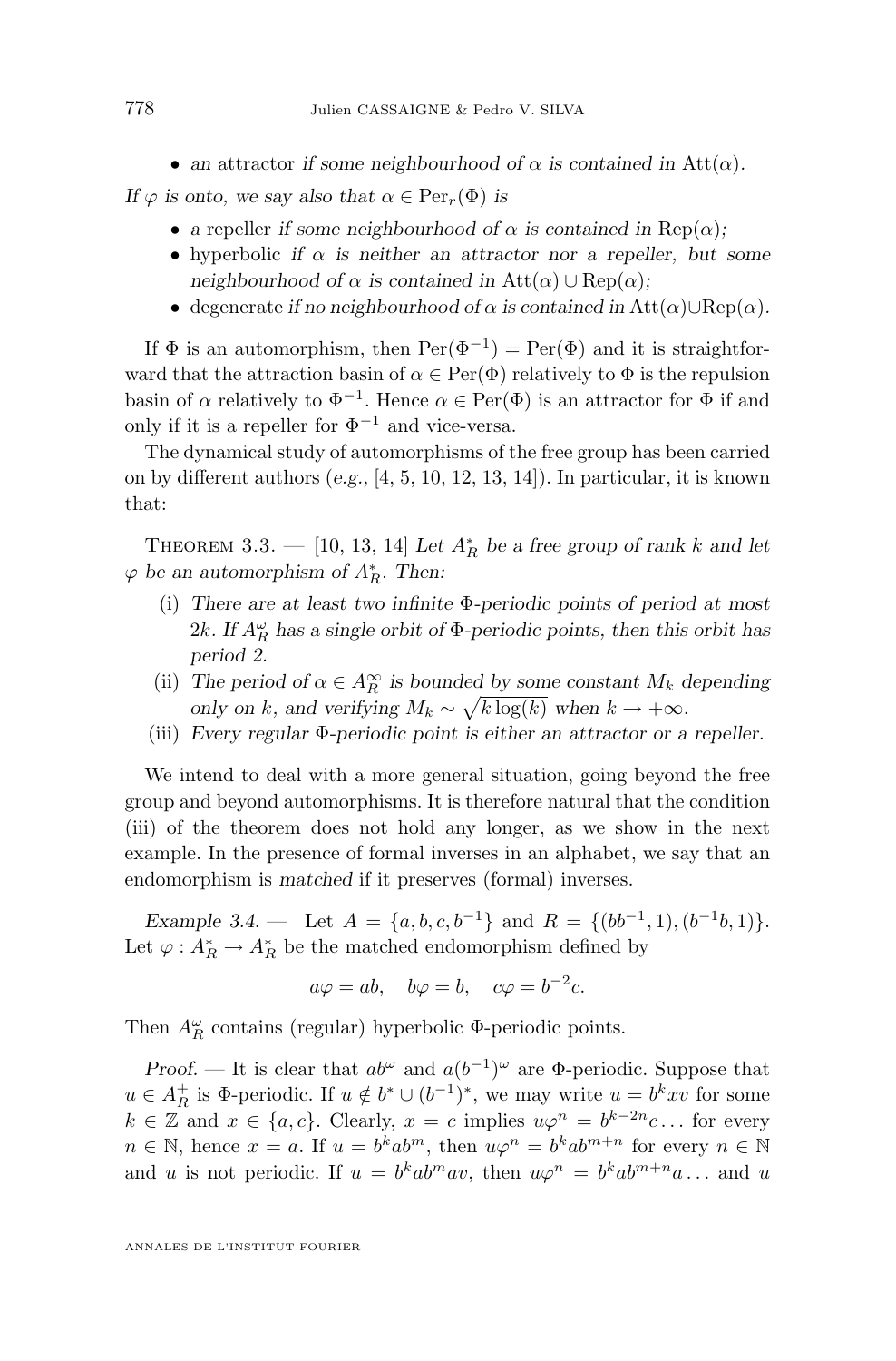<span id="page-11-0"></span>is not periodic either. Finally, if  $u = b^k ab^m c v$ , then  $u\varphi^n = b^k ab^{m-n} c \dots$ Thus  $\text{Per}(\varphi) = b^* \cup (b^{-1})^*$  and so  $ab^{\omega}$  and  $a(b^{-1})^{\omega}$  are regular.

Since  $\lim_{n\to\infty}(ab^kc)\varphi^n = a(b^{-1})^{\omega}$ , we have  $ab^kc \notin \text{Att}(ab^{\omega})$  for every  $k \in \mathbb{Z}$ . Since every neighbourhood of  $ab^{\omega}$  must contain some word of the form  $ab^kc$ , it follows that  $ab^{\omega}$  is not an attractor.

Clearly,  $\varphi$  is onto. Suppose that  $ab^k \in \text{Rep}(ab^{\omega})$  with  $k > 0$ . Then in particular

$$
\exists m \geq k \ \exists w \in (ab^k)\Phi^{-m} : r(ab^{\omega}, w) > k,
$$

yielding a contradiction since  $(ab^k)\Phi^{-m} = ab^{k-m}$ . Thus  $ab^k \notin \text{Rep}(ab^{\omega})$ for every  $k > 0$ . Since every neighbourhood of  $ab^{\omega}$  must contain some word of the form  $ab^k$ , it follows that  $ab^{\omega}$  is not a repeller.

Similarly, we can check that

$$
ab^* \cup ab^* a A_R^* \subseteq \text{Att}(ab^\omega),
$$
  

$$
ab^* c A_R^* \subseteq \text{Rep}(ab^\omega),
$$

thus

$$
d(\beta, ab^{\omega}) < 2^{-2} \Rightarrow \beta = ab \dots \Rightarrow \beta \in \text{Att}(ab^{\omega}) \cup \text{Rep}(ab^{\omega})
$$

and  $ab^{\omega}$  is hyperbolic.

In the following example, we present a case where all the regular periodic points are degenerate.

*Example 3.5.* — Let  $A = \{a, b, c, b^{-1}\}\$ and  $R = \{(bb^{-1}, 1), (b^{-1}b, 1)\}.$ Let  $\varphi: A_R^* \to A_R^*$  be the matched endomorphism defined by

$$
a\varphi = ab
$$
,  $b\varphi = b$ ,  $c\varphi = b^{-1}cb$ .

Then  $\text{Per}_r(\Phi)$  is infinite and all its elements are degenerate.

*Proof. —* First we show that

(3.1) 
$$
(u \leq v \land u\varphi = ub) \Rightarrow v \notin Per(\varphi).
$$

Indeed, assume that  $v \in \text{Per}(\varphi)$  possesses a prefix u such that  $u\varphi = ub$ . We may assume that  $u$  is maximal for this property. Since  $v$  cannot be of the form  $v = ub^k$  since  $\varphi^n(ub^k) = ub^{k+n}$  nor  $v = ub^kaw$  since  $\varphi^n(ub^kaw) \in$  $ub^{k+n}aA_R^*$ , it follows that  $v = ub^k c w$  for some  $k \in \mathbb{Z}$  and  $w \in A_R^*$ . However, this contradicts the maximality of u since  $ub<sup>k</sup>c \leq v$  and  $(ub<sup>k</sup>c)\varphi = ub<sup>k</sup>cb$ . Thus (3.1) holds.

Adapting the argument in Example [3.4,](#page-10-0) it is now easy to prove that  $\text{Per}(\varphi) = b^* \cup (b^{-1})^*$ . Hence  $\text{Per}_s(\Phi) = \{b^\omega, (b^{-1})^\omega\}$ . Write  $B = b^* \cup (b^{-1})^*$ . We show next that

(3.2) 
$$
\operatorname{Per}_r(\Phi) = Ba(Bc)^* \{b^{\omega}, (b^{-1})^{\omega}\} \cup Ba(Bc)^{\omega}.
$$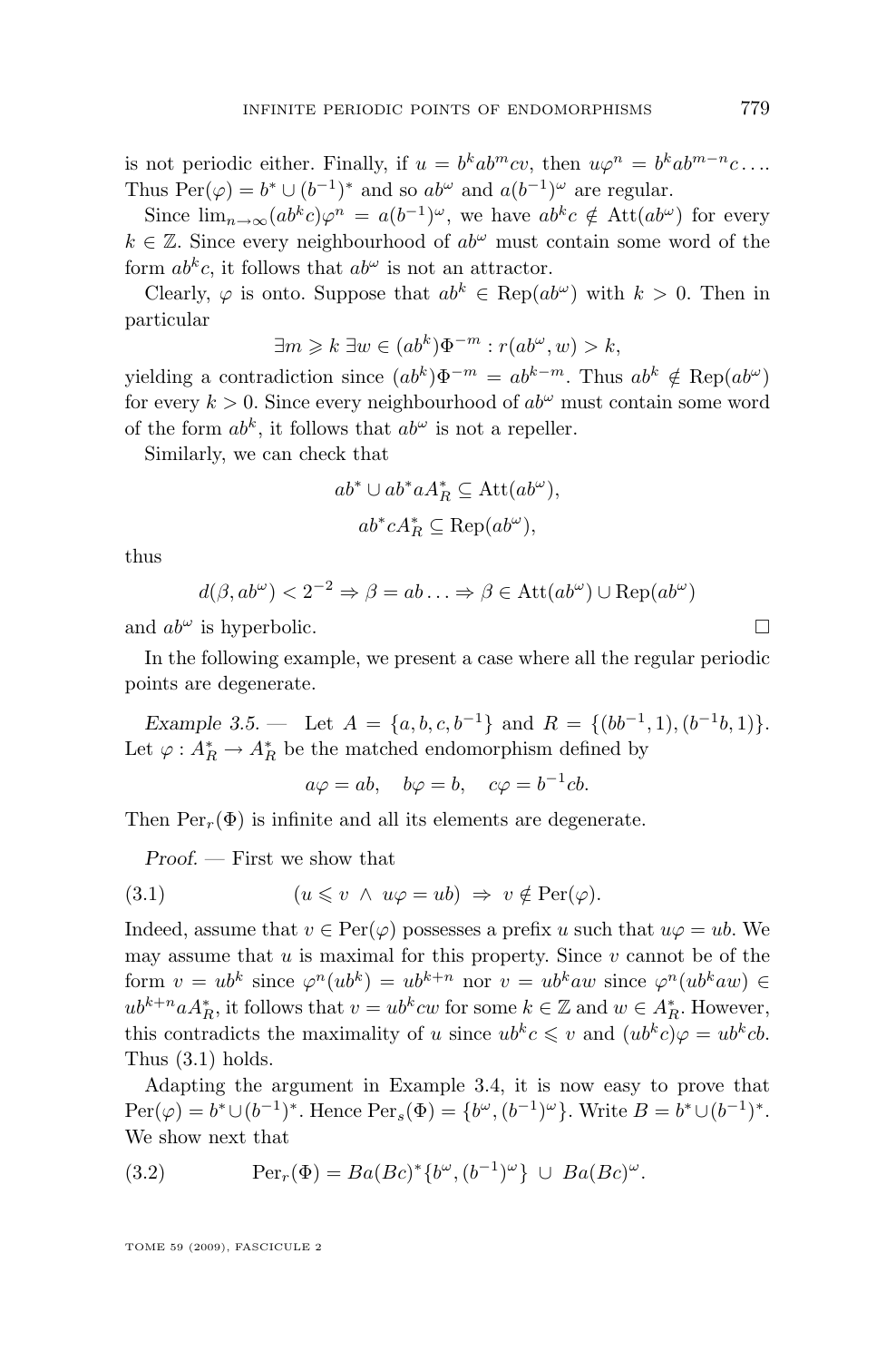<span id="page-12-0"></span>Let  $\alpha \in \text{Per}_r(\Phi)$  and write  $\alpha = b_0x_1b_1x_2b_3...$  where the  $x_i$  represent all the occurrences of either a or c. Similar arguments to those we used in the finite case show that  $x_i x_{i+1} \in \{a^2, ca\}$  contradicts  $\alpha \in \text{Per}_r(\Phi)$ . Thus  $x_i x_{i+1} \in \{ac, c^2\}$  for every i and so the direct inclusion of [\(3.2\)](#page-11-0) holds. The opposite inclusion is easily verified and so [\(3.2\)](#page-11-0) holds.

In particular,  $\text{Per}_r(\Phi)$  is infinite. Take  $\alpha \in \text{Per}_r(\Phi)$ . It follows from [\(3.2\)](#page-11-0) that  $\text{Per}_r(\Phi)$  contains no isolated points, so there exists a sequence  $(\alpha_i)_i$  of distinct elements of  $\text{Per}_r(\Phi)$  such that  $\alpha = \lim_{i \to \infty} \alpha_i$ . We may assume that no element of this sequence is in the orbit of  $\alpha$ . Since  $\alpha_i \in \text{Per}_r(\Phi)$ , it follows that  $\alpha_i \notin \text{Att}(\alpha)$  for every i. Since  $\varphi$  is an automorphism,  $\text{Rep}(\alpha)$  relatively to  $\Phi$  equals Att $(\alpha)$  relatively to  $\Phi^{-1}$ . Since  $\alpha_i \in \text{Per}_r(\Phi^{-1})$ , it follows by duality that  $\alpha_i \notin \text{Rep}(\alpha)$  for every *i*. Therefore every neighbourhood of  $\alpha$ contains some  $\alpha_i \notin \text{Att}(\alpha) \cup \text{Rep}(\alpha)$  and so  $\alpha$  is degenerate.

#### **4. Preparatory results**

We fix an endomorphism  $\varphi$  of  $A_R^*$  throughout the section. We define

DEFINITION 4.1.

 $\text{Fin}(\varphi) = \{u \in A_R^* : \{u\varphi^n : n \geq 1\} \text{ is finite } \} = (\text{Per}(\varphi))(\varphi^{-1})^*,$  $\text{Inf}(\varphi) = A_R^* \backslash \text{Fin}(\varphi), \quad A_0 = A \cap \text{Fin}(\varphi), \quad A_1 = A \backslash A_0.$ 

Clearly,  $\mathrm{Fin}(\varphi)$  is a submonoid of  $A_R^*$  and

$$
(\operatorname{Fin}(\varphi))\varphi \cup (\operatorname{Fin}(\varphi))\varphi^{-1} \subseteq \operatorname{Fin}(\varphi).
$$

In particular,  $\overline{A_0^*} \subseteq \text{Fin}(\varphi)$  and  $\overline{A_0^*} \varphi \subseteq \text{Fin}(\varphi)$ .

LEMMA  $4.2. - \overline{(Fin(\varphi))(\text{Inf}(\varphi))} \subseteq \text{Inf}(\varphi)$ .

*Proof.* — Let  $u \in \text{Fin}(\varphi)$  and  $v \in \text{Inf}(\varphi)$ . Since  $(\overline{uv})\varphi^n = \overline{(u\varphi^n)(v\varphi^n)}$ , it follows from Lemma [2.5\(](#page-6-0)ii) that  $(\overline{uv})\varphi^n$  has unbounded length and so  $\overline{uv} \in \text{Inf}(\varphi).$ 

By Theorem [2.8,](#page-8-0)  $\varphi$  admits a continuous extension  $\Phi$  to  $A_R^{\infty}$  if and only if it is uniformly continuous. Henceforth, we shall assume that, whenever  $\varphi$  is uniformly continuous,  $\Phi$  denotes its (unique) continuous extension to  $A_R^{\infty}$ .

LEMMA 4.3. — Let  $\varphi$  be uniformly continuous and let  $u \in A_R^*$ . Then *the following conditions are equivalent:*

- (i)  $\text{Ad}(u\varphi^n)_n$  *is finite*;
- (ii)  $(u\varphi^{nk})_n$  *converges for some*  $k > 0$ *.*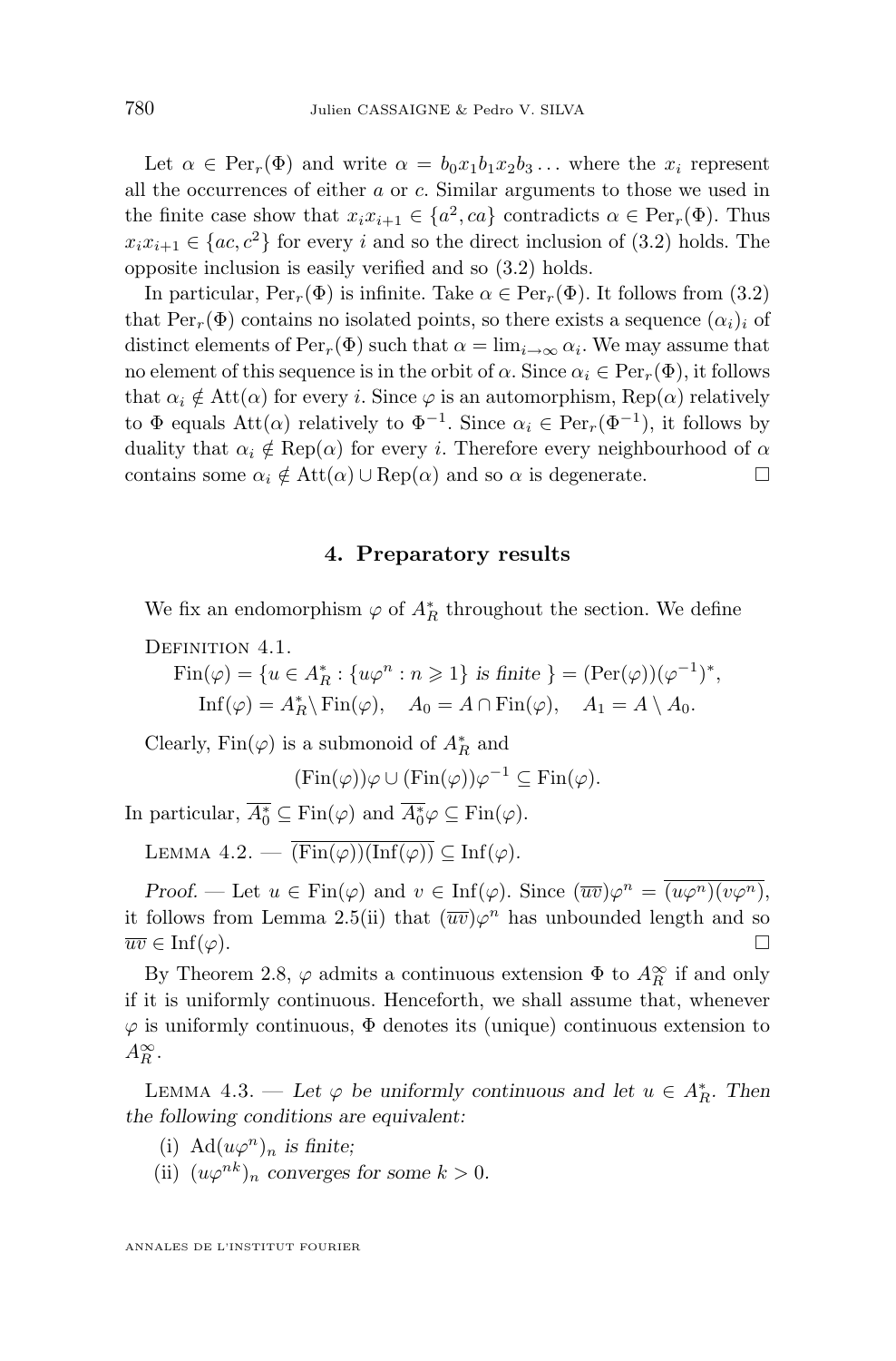*Moreover, if*  $\lim_{n\to\infty} u\varphi^{nk} = \alpha$ , then  $\alpha\Phi^k = \alpha$  and

$$
Ad(u\varphi^n)_n = \{\alpha, \alpha\Phi, \dots, \alpha\Phi^{k-1}\} \subseteq \text{Per}(\Phi).
$$

*Proof.* — Assume that  $\text{Ad}(u\varphi^n)_n$  is finite. We observe that

$$
\forall \varepsilon > 0 \ \exists n_0 \in \mathbb{N} \ \forall n \geqslant n_0 \ \exists \alpha_n \in \mathrm{Ad}(u\varphi^n)_n : d(u\varphi^n, \alpha_n) < \varepsilon.
$$

Indeed, let  $\varepsilon > 0$ . Since  $A_R^{\infty}$  is compact, we have  $A_R^{\infty} = \bigcup_{i=1}^m B_{\varepsilon/2}(\beta_i)$  for some  $\beta_1, \ldots, \beta_m \in A_R^{\infty}$ . If  $u\varphi^n \in B_{\varepsilon/2}(\beta_i)$  for infinitely many values of n, then  $B_{\varepsilon}(\beta_i) \cap \text{Ad}(u\varphi^n)_n \neq \emptyset$ . Hence we take  $n_0$  such that, whenever  $u\varphi^n \in B_{\varepsilon/2}(\beta_i)$  for only finitely many values of n, then  $n_0 > n$  for all such n.

If  $\varepsilon$  is chosen so that

$$
\varepsilon \leqslant \varepsilon_1 = \frac{1}{2} \min \{ d(\alpha, \beta) : \alpha, \beta \in \mathrm{Ad}(u\varphi^n)_n, \alpha \neq \beta \},\
$$

then  $\alpha_n$  is uniquely defined. Now, as  $\Phi$  is uniformly continuous, there exists  $\varepsilon_2 > 0$  such that

$$
\forall \alpha_1, \alpha_2 \in A_R^{\infty} \ (d(\alpha_1, \alpha_2) < \varepsilon_2 \Rightarrow d(\alpha_1 \Phi, \alpha_2 \Phi) < \varepsilon_1).
$$

Taking  $\varepsilon_3 = \min\{\varepsilon_1, \varepsilon_2\}, d(u\varphi^n, \alpha_n) < \varepsilon_3$  yields  $d(u\varphi^{n+1}, \alpha_n \Phi) < \varepsilon_1$ . Then, since we have  $d(u\varphi^{n+1}, \alpha_{n+1}) < \varepsilon_1$  and  $\alpha_n \in \mathrm{Ad}(u\varphi^n)_n$  yields  $\alpha_n \Phi \in$  $\text{Ad}(u\varphi^n)_n$ , we obtain  $\alpha_n\Phi = \alpha_{n+1}$  by uniqueness. Since  $\text{Ad}(u\varphi^n)_n$  is finite, there exists some  $k \geq n_0$  such that  $\alpha_k = \alpha_{2k} = \alpha_k \Phi^k$ . Thus

$$
\forall \varepsilon \in [0, \varepsilon_3] \; \exists n_0 \in \mathbb{N} \; \forall n \geqslant n_0 : d(u\varphi^{nk}, \alpha_k) < \varepsilon
$$

and so  $\lim_{n\to\infty}u\varphi^{nk}=\alpha_k$ . Thus (ii) holds.

Conversely, assume that  $\lim_{n\to\infty} u\varphi^{nk} = \alpha$ . Since  $\Phi$  is continuous, it commutes with limits. It follows that, for  $i = 0, \ldots, k - 1$ ,

$$
\lim_{n \to \infty} u\varphi^{i+nk} = \lim_{n \to \infty} u\varphi^{nk} \Phi^i = (\lim_{n \to \infty} u\varphi^{nk}) \Phi^i = \alpha \Phi^i.
$$

Thus  $\alpha \Phi^i \in \text{Ad}(u\varphi^n)_n \cap A_R^{\omega}$  for  $i = 0, \ldots, k - 1$ .

Suppose now that  $\beta \in \text{Ad}(u\varphi^n)_n$ . Then  $\beta = \lim_{n \to \infty} u\varphi^{j_n}$  for some infinite subsequence  $(u\varphi^{j_n})_n$  of  $(u\varphi^n)_n$ . Clearly, there exists some  $i \in$  $\{0, \ldots, k-1\}$  such that the intersection  $\{j_n : n \in \mathbb{N}\} \cap \{i + nk : n \in \mathbb{N}\}$  is infinite. Thus

$$
\beta = \lim_{n \to \infty} u\varphi^{j_n} = \lim_{n \to \infty} u\varphi^{i+nk} = \alpha \Phi^i
$$

and so

$$
Ad(u\varphi^n)_n = \{\alpha \Phi^i : i = 0, \dots, k-1\}.
$$

Finally, we remark that

$$
(\alpha \Phi^i)\Phi^k = (\lim_{n \to \infty} u\varphi^{i+nk})\Phi^k = \lim_{n \to \infty} u\varphi^{i+(n+1)k} = \alpha \Phi^i
$$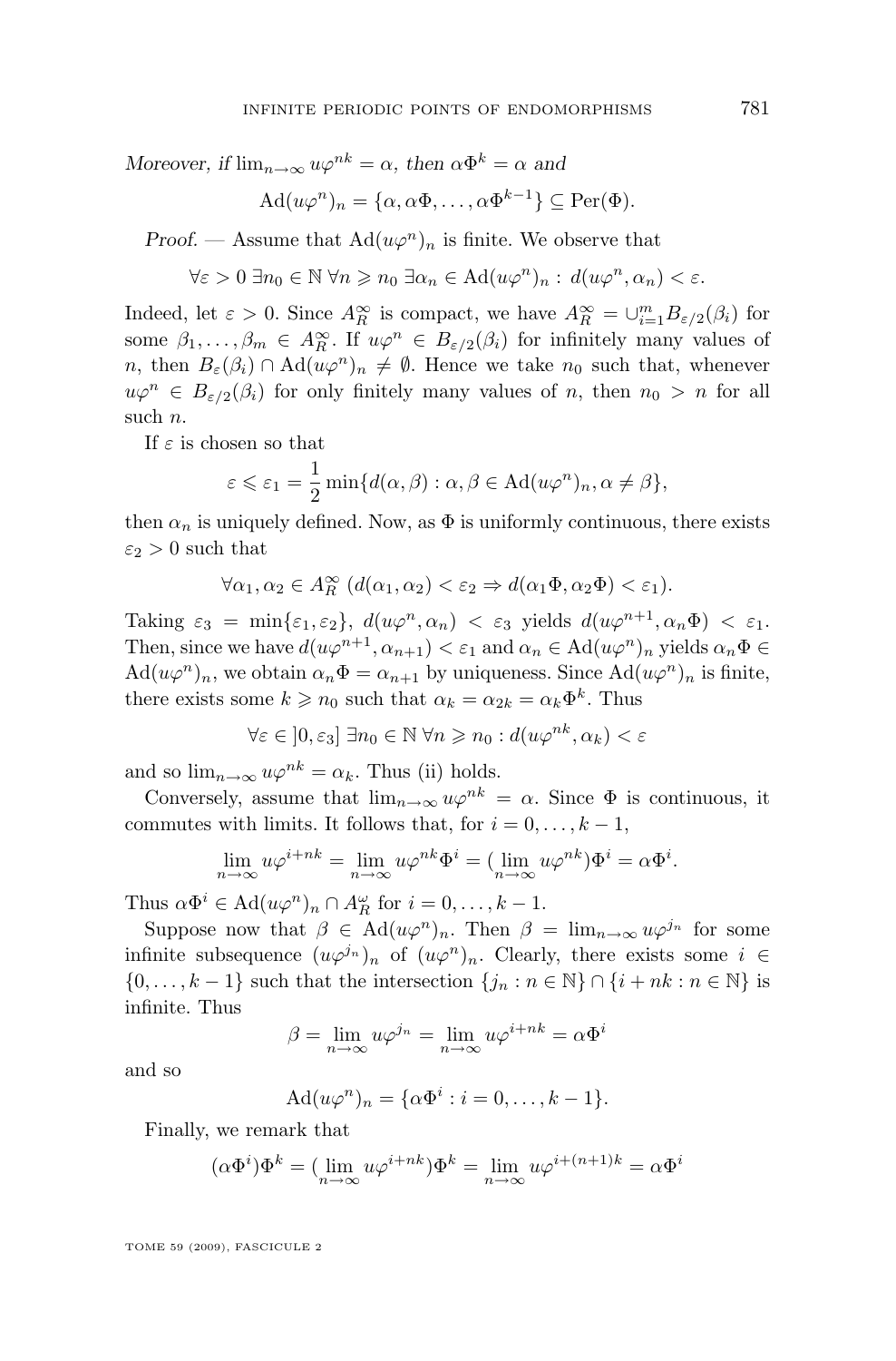<span id="page-14-0"></span>and so  $\alpha \Phi^i \in \text{Per}(\Phi)$ .

LEMMA 4.4. — Let  $\Phi: A_R^{\infty} \to A_R^{\infty}$  be an endomorphism. If both  $u \in A_R^*$ and  $\alpha \in A_R^{\omega}$  are  $\Phi$ -periodic, then so is  $\overline{u\alpha}$ .

Proof. — If 
$$
u\Phi^p = u
$$
 and  $\alpha \Phi^q = \alpha$  for some  $p, q \in \mathbb{N}$ , then

$$
\overline{u\alpha}\Phi^{pq} = \overline{(u\Phi^{pq})(\alpha\Phi^{pq})} = \overline{u\alpha}
$$

as required.  $\Box$ 

LEMMA 4.5. — Let  $(u_n)_n$  be a sequence in  $A_R^*$  with  $|u_n|$  bounded and *let*  $(v_n)_n$ ,  $(w_n)_n$  *be sequences in*  $A_R^{\infty}$  *such that* 

$$
\forall k \in \mathbb{N} \; \exists l \in \mathbb{N} \; \forall n \geqslant l \; r(v_n, w_n) > k.
$$

*Then*

$$
\forall k \in \mathbb{N} \ \exists l \in \mathbb{N} \ \forall n \geqslant l \ \ r(\overline{u_n v_n}, \overline{u_n w_n}) > k.
$$

*Moreover,*  $\text{Ad}(\overline{u_n v_n})_n = \text{Ad}(\overline{u_n w_n})_n$ .

*Proof.* — Assume that  $M = \max\{|u_n| : n \in \mathbb{N}\}\)$ . Let  $k \in \mathbb{N}$ . Then there exists  $l \in \mathbb{N}$  such that  $r(v_n, w_n) > k + M(t_R - 1)$  for every  $n \geq l$ . It follows from Lemma [2.5](#page-6-0) that  $r(\overline{u_n v_n}, \overline{u_n w_n}) > k$  as required. Hence

$$
\forall \varepsilon > 0 \; \exists l \in \mathbb{N} \; \forall n \geqslant l \; d(\overline{u_n v_n}, \overline{u_n w_n}) < \varepsilon.
$$

If  $\alpha \in \text{Ad}(\overline{u_n v_n})_n$ , then  $\alpha = \lim_{n \to \infty} \overline{u_{i_n} v_{i_n}}$  for some increasing sequence  $(i_n)_n$  in N. Thus

$$
\forall \varepsilon > 0 \; \exists q \in \mathbb{N} \; \forall n \geqslant q \; d(\overline{u_{i_n}v_{i_n}}, \alpha) < \varepsilon.
$$

Since d is an ultra-metric, it follows that

 $\forall \varepsilon > 0 \; \exists h \in \mathbb{N} \; \forall n \geqslant h \; d(\overline{u_{i_n}w_{i_n}}, \alpha) < \varepsilon$ 

and so  $\alpha \in \text{Ad}(\overline{u_n w_n})_n$ . Thus  $\text{Ad}(\overline{u_n v_n})_n \subseteq \text{Ad}(\overline{u_n w_n})_n$  and the lemma follows by symmetry.

Next we fix

(4.1) 
$$
p = \min\{n \geq 1 : \forall a \in A_0 \ a\varphi^{2n} = a\varphi^n\}.
$$

Since  $A_0$  is finite and  $\{a\varphi^n : n \geq 1\}$  is finite for every  $a \in A_0$ , p is well defined. If  $u = a_1 \dots a_n \in \overline{A_0^*}$  with  $a_i \in A_0$ , it follows that

(4.2) 
$$
u\varphi^{2p} = \overline{(a_1\varphi^{2p})\dots(a_n\varphi^{2p})} = \overline{(a_1\varphi^p)\dots(a_n\varphi^p)} = u\varphi^p.
$$

As a consequence, we obtain:

LEMMA 4.6. —  $\overline{A_0^*} \varphi^p \subseteq \text{Per}(\varphi)$ .

We note that if  $A_1 = \emptyset$ , we can always identify all  $\Phi$ -periodic points: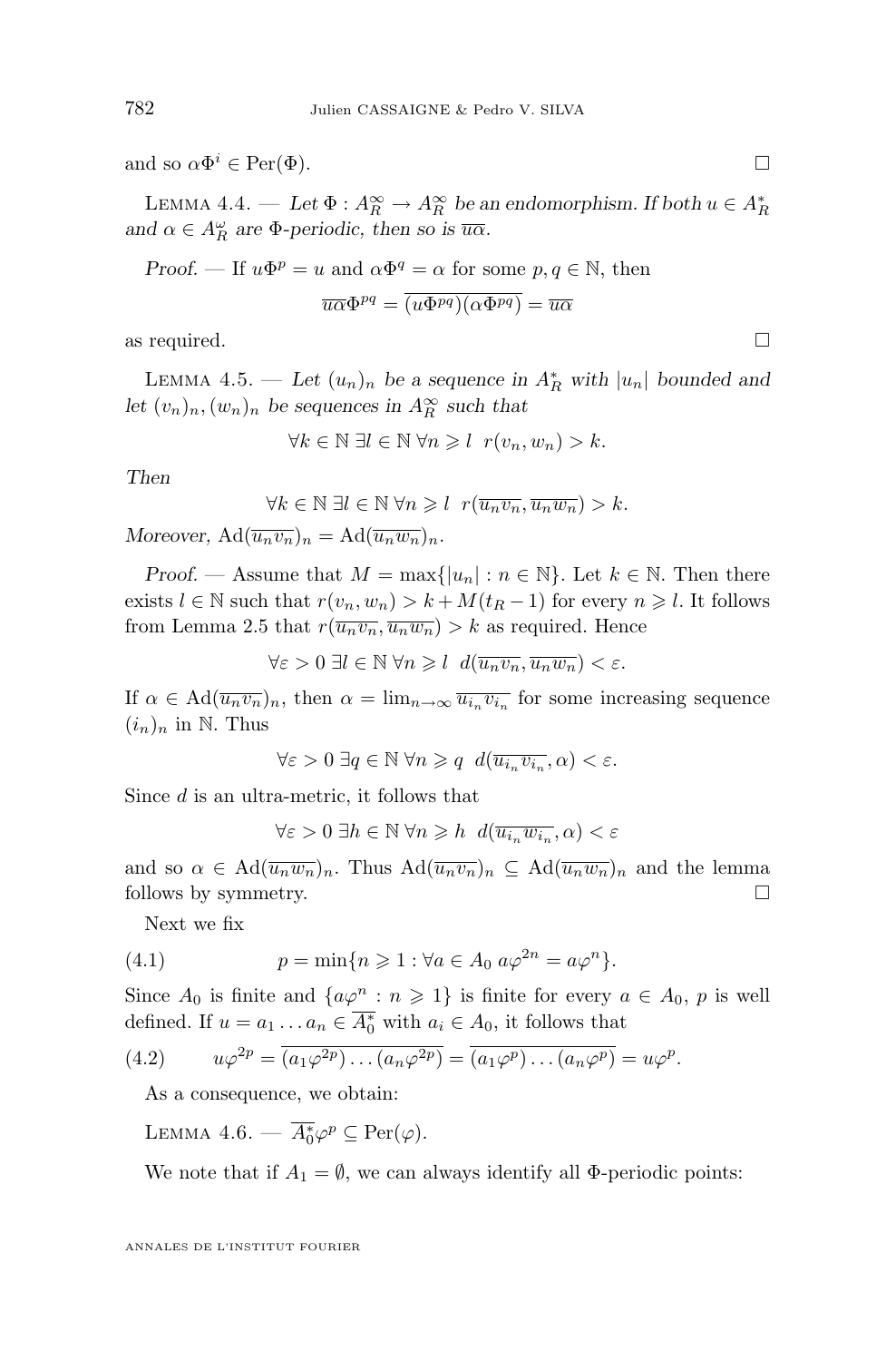<span id="page-15-0"></span>PROPOSITION 4.7. — Let  $\varphi$  be nontrivial and uniformly continuous. If  $A = A_0$ , then:

(i) Per( $\Phi$ ) =  $A_R^* \varphi^p \cup A_R^{\omega} \Phi^p$ ;

(ii) *if*  $A_R^*$  *is infinite, there exist*  $\Phi$ -periodic words in both  $A_R^+$  and  $A_R^{\omega}$ .

*Proof.*

(i) By Lemma [4.6,](#page-14-0) we have  $A_R^*\varphi^p \subseteq \text{Per}(\varphi)$ . Conversely, let  $u \in \text{Per}(\varphi)$ . Then  $u = u\varphi^n$  for some  $n \geq 1$  and so  $u = u\varphi^{np}$ . Let  $v = u\varphi^{(n-1)p}$ , then  $u = v\varphi^p$  and so  $u \in A_R^*\varphi^p$ . Therefore  $\text{Per}(\varphi) = A_R^*\varphi^p$ .

Take  $\alpha \in A_R^{\omega}$  and let  $\beta = \alpha \Phi^p$ . Since  $\Phi$  is proper, then  $\beta \in A_R^{\omega}$ . Moreover,

$$
\beta \Phi^p = \alpha \Phi^{2p} = (\lim_{n \to \infty} \alpha^{[n]}) \Phi^{2p} = \lim_{n \to \infty} \alpha^{[n]} \varphi^{2p}
$$
  
=  $\lim_{n \to \infty} \alpha^{[n]} \varphi^p = (\lim_{n \to \infty} \alpha^{[n]}) \Phi^p = \alpha \Phi^p = \beta$ 

and so  $A_R^{\omega} \Phi^p \subseteq \text{Per}(\Phi)$ . The inclusion  $\text{Per}(\Phi) \cap A_R^{\omega} \subseteq A_R^{\omega} \Phi^p$  is proved similarly to the finite case.

(ii) Assume that  $A_R^*$  is infinite. By Theorem [2.8,](#page-8-0)  $w\varphi^{-1}$  is finite for every  $w \in A_R^*$ . Iteration of this argument shows that  $1(\varphi^p)^{-1}$  must be finite and thus a proper subset of  $A_R^*$ . Therefore  $u\varphi^p \neq 1$  for some  $u \in A_R^*$  and so  $A_R^+$  contains  $\varphi$ -periodic words, infinitely many in fact.

On the other hand,  $A_R^*$  infinite implies  $A_R^{\omega} \neq \emptyset$ . Since  $\Phi$  is proper, it follows that  $\text{Per}(\Phi) \cap A_R^{\omega} = A_R^{\omega} \Phi^p$  is nonempty as well.

Given  $u \in A_R^* \setminus A_0^*$ , let  $u\theta$  denote the (unique) prefix of u in  $A_0^*A_1$ . We define

$$
A_2 = \{ a \in A_1 : \exists m \in \mathbb{N} \,\forall n \in \mathbb{N} \, |a\varphi^n \theta| \leqslant m \}.
$$

LEMMA 4.8. — If  $\overline{A_0^*}$  is finite, then  $A_2 = A_1$ .

*Proof.* — For every  $a \in A_1$ , we have  $a\varphi^n \theta \in \overline{A_0^*A_1}$  and therefore  $|a\varphi^n \theta|$ is bounded if  $\overline{A_0^*}$  is finite. Hence  $A_2 = A_1$ .

#### **5. Prefix-convergent endomorphisms**

We fix an endomorphism  $\varphi$  of  $A_R^*$  throughout the section and adopt all the notation introduced in Section [4.](#page-12-0)

DEFINITION 5.1. — *We say that the endomorphism*  $\varphi$  *is* prefix-convergent *if:*

(5.1)

$$
\forall a \in A_1 \ \forall k \in \mathbb{N} \ \exists m \in \mathbb{N} \ \forall v \in A_R^* \ \forall n \geq m \ (a \leq v \Rightarrow r(a\varphi^n, v\varphi^n) > k).
$$

The concept expresses the fact that, for every  $a \in A_1$ , the sequences  $(d(a\varphi^n, v\varphi^n))_n$  converge uniformly to 0 for all v having a as prefix.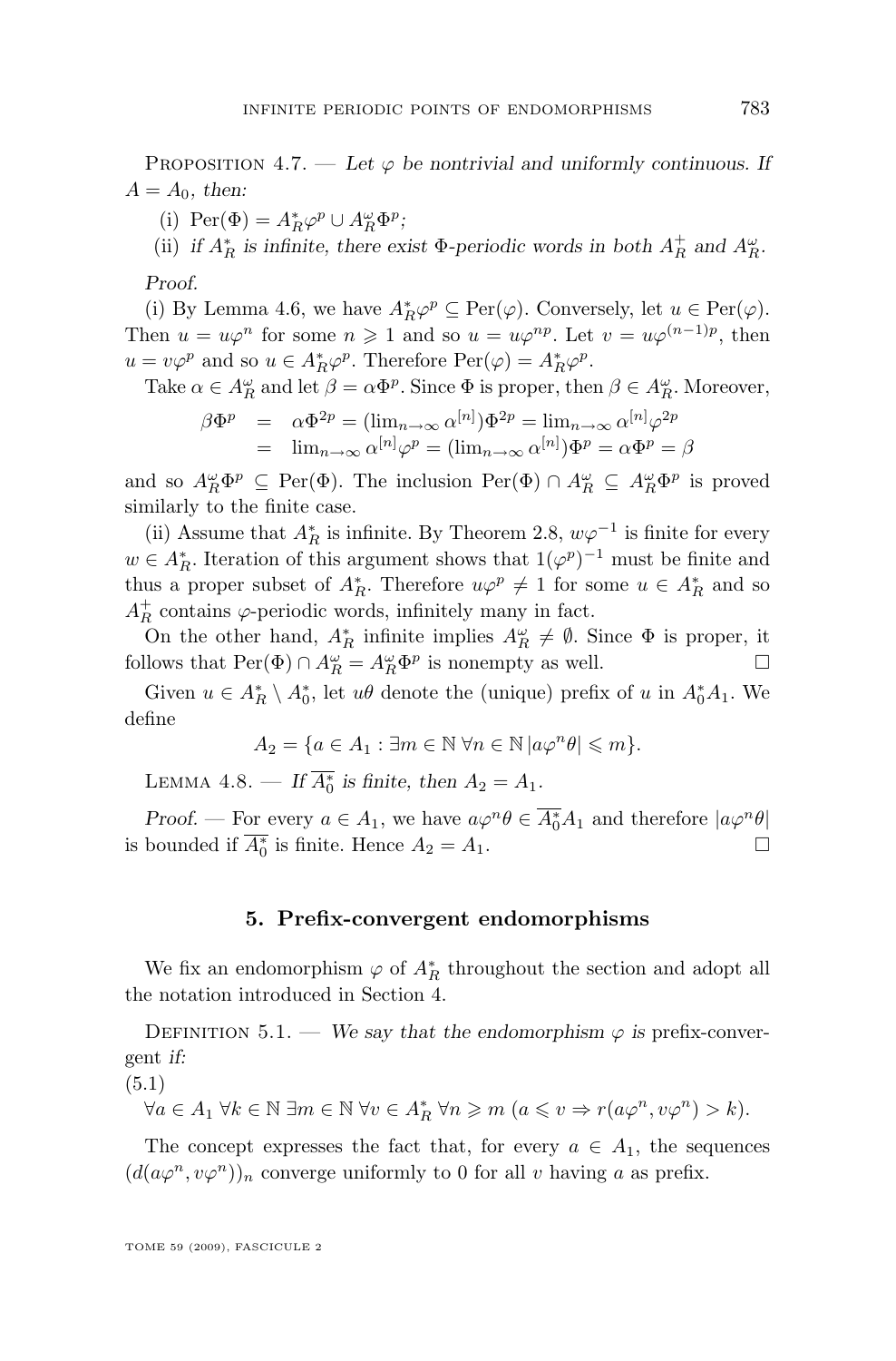<span id="page-16-0"></span>LEMMA 5.2. — If  $\varphi$  is prefix-convergent, then:

(i)  $\text{Fin}(\varphi) = \overline{A_0^*};$ (ii)  $\overline{A_0^*} \varphi \subseteq \overline{A_0^*}$ ; (iii)  $\forall u \in \overline{A_0^*} \,\forall v \in A_R^* \setminus \overline{A_0^*} \,\,\overline{uv} \notin \overline{A_0^*}.$ 

*Proof.*

(i) By a previous remark, we only have to show that  $\text{Fin}(\varphi) \subseteq \overline{A_0^*}$ . Let  $u \in \text{Fin}(\varphi)$  and suppose that  $u \notin \overline{A_0^*}$ . Then we may write  $u = vaw$  with  $v \in \overline{A_0^*}$ ,  $a \in A_1$  and  $w \in A_R^*$ . Applying [\(5.1\)](#page-15-0) to a and aw, we get

$$
\forall k \in \mathbb{N} \; \exists m \in \mathbb{N} \; \forall n \geq m \; r(a\varphi^n, (aw)\varphi^n) > k.
$$

Thus, as  $a \in \text{Inf}(\varphi)$ , we also have  $aw \in \text{Inf}(\varphi)$ . Since  $v \in \text{Fin}(\varphi)$ , we obtain  $u = vaw \in \text{Inf}(\varphi)$  by Lemma [4.2,](#page-12-0) a contradiction. Therefore  $u \in \overline{A_0^*}$  as required.

(ii) follows from (i) and  $\overline{A_0^*} \varphi \subseteq \text{Fin}(\varphi)$ .

(iii) follows from (i) and Lemma [4.2.](#page-12-0)

LEMMA 5.3.  $-$  *Let*  $\varphi$  *be prefix-convergent uniformly continuous and let*  $\alpha = ua\beta \in A_R^{\infty}$  with  $u \in A_0^*$  and  $a \in A_1$ . Then

$$
\forall k \in \mathbb{N} \,\,\exists l \in \mathbb{N} \,\,\forall n \geqslant l \,\, r((ua)\varphi^n, \alpha \Phi^n) > k.
$$

*Moreover,*  $\text{Ad}((ua)\varphi^n)_n = \text{Ad}(\alpha \Phi^n)_n$ *.* 

*Proof.* — Let  $k \in \mathbb{N}$ . Since  $a \in A_1$  and  $\varphi$  is prefix-convergent, there exists some  $l \in \mathbb{N}$  such that:

$$
\forall n \geqslant l \,\forall s \in \mathbb{N} \, r(a\varphi^n, (a\beta^{[s]})\varphi^n) > k+1.
$$

Let  $n \geq l$ . Since  $\Phi^n$  is continuous,  $\lim_{s\to\infty} a\beta^{[s]} = a\beta$  yields  $\lim_{s\to\infty} (a\beta^{[s]})\varphi^n$  $=(a\beta)\Phi^{n}$ . Thus  $d(a\varphi^{n}, (a\beta^{[s]})\varphi^{n}) < 2^{-k-1}$  for every  $s \in \mathbb{N}$  yields  $d(a\varphi^{n},$  $(a\beta)\Phi^n$ )  $\leq 2^{-k-1} < 2^{-k}$  and so  $r(a\varphi^n,(a\beta)\Phi^n) > k$ . Since  $|u\varphi^n|$  is bounded, Lemma [4.5](#page-14-0) yields

$$
\forall k \in \mathbb{N} \,\,\exists l \in \mathbb{N} \,\forall n \geqslant l \,r((ua)\varphi^n, \alpha \Phi^n) > k
$$

and  $\text{Ad}((ua)\varphi^n)_n = \text{Ad}(\alpha\Phi)$  $\Box$ <sup>n</sup>)<sub>n</sub>.

We discuss next the periodic points of  $\varphi$ , recalling the definition of p in  $(4.1).$  $(4.1).$ 

LEMMA 5.4. — If  $\varphi$  is prefix-convergent, then  $\text{Per}(\varphi) = \overline{A_0^*} \varphi^p$ .

*Proof.* — Assume that  $u \in \text{Per}(\varphi)$ . Then  $u = u\varphi^q$  for some  $q \geq 1$ . Let  $v = u\varphi^{p(q-1)}$ . Then  $u = u\varphi^{pq} = v\varphi^p$ . Suppose that  $v = v'av''$  with  $v' \in \overline{A_0^*}$ and  $a \in A_1$ . Since  $\varphi$  is prefix-convergent,

$$
\forall k > 0 \ \exists m \in \mathbb{N} \ \forall n \geq m \ r(a\varphi^n, (av'')\varphi^n) > k.
$$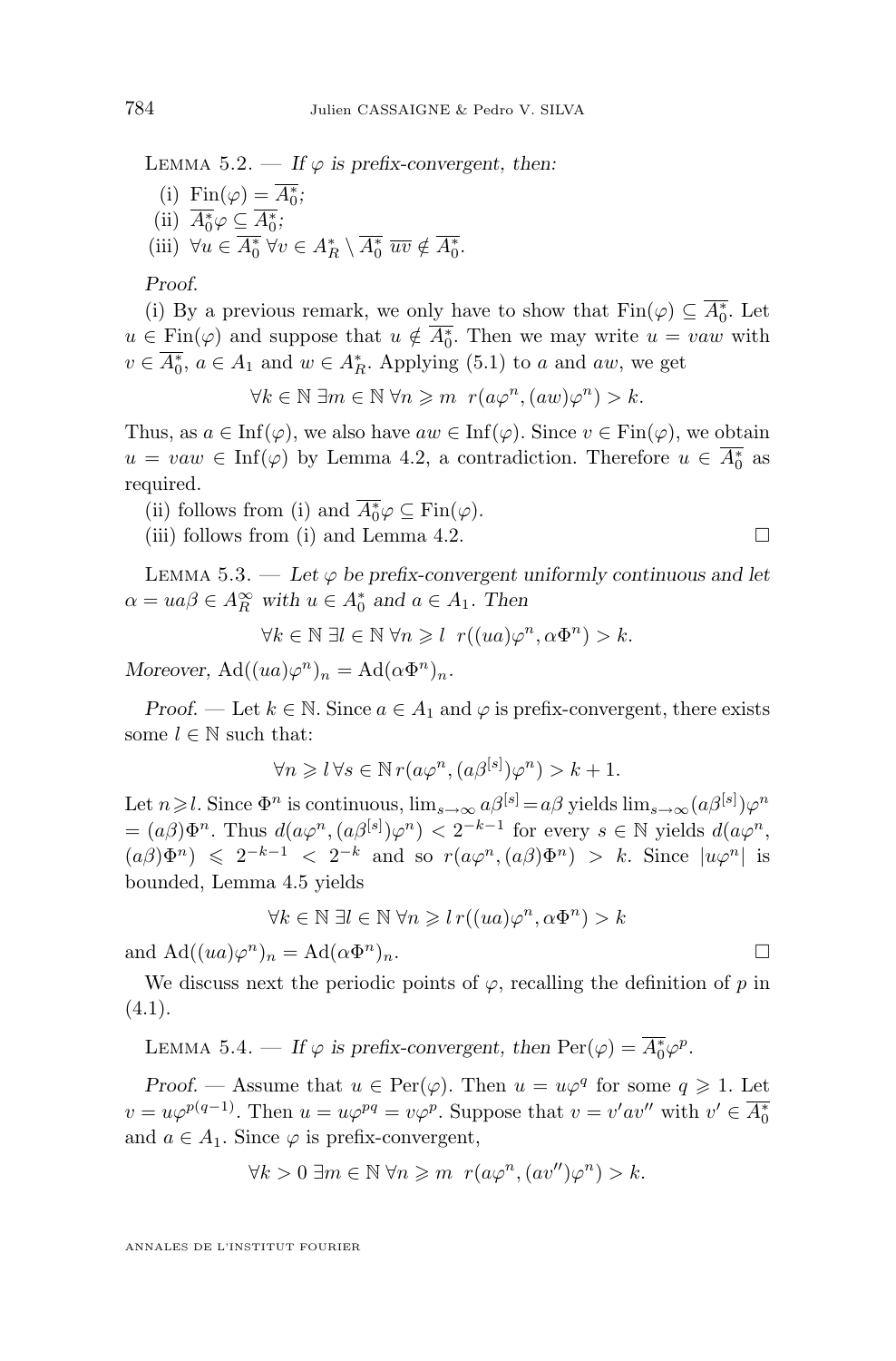<span id="page-17-0"></span>Since  $v, v' \in \text{Fin}(\varphi)$ , we have  $av'' \in \text{Fin}(\varphi)$  as well by Lemma [4.2.](#page-12-0) Thus

$$
\exists m \in \mathbb{N} \,\forall n \geqslant m \, a\varphi^n = (av'')\varphi^n
$$

and so  $a \in \text{Fin}(\varphi)$ , contradicting  $a \in A_1$ . Therefore  $v \in \overline{A_0^*}$  and so  $\text{Per}(\varphi) \subseteq$  $\overline{A_0^*} \varphi^p.$ 

The opposite inclusion follows from Lemma [4.6.](#page-14-0)  $\Box$ 

We can now determine the singular Φ-periodic points.

THEOREM 5.5. — If  $\varphi$  is prefix-convergent uniformly continuous, then

$$
\text{Per}_s(\Phi) = \text{Per}(\Phi) \cap A_0^{\infty} = (A_R^{\infty} \cap A_0^{\infty})\Phi^p.
$$

*Moreover, every*  $\alpha \in \text{Per}_s(\Phi)$  *has period at most p.* 

*Proof.* — Assume that  $\alpha \in \text{Per}_s(\Phi)$ . Then

$$
\forall k > 0 \ \exists m \geq k \ \alpha^{[m]} \in \text{Per}(\varphi).
$$

It follows that  $\alpha^{[m]} \in \overline{A_0^*} \varphi^p \subseteq \overline{A_0^*}$  by Lemmas [5.2\(](#page-15-0)ii) and [5.4.](#page-16-0) Hence  $\alpha \in$  $\text{Per}(\Phi) \cap A_0^{\infty}.$ 

Assume next that  $\alpha \in \text{Per}(\Phi) \cap A_0^{\infty}$ . Then  $\alpha = \alpha \Phi^q$  for some  $q \geq 1$ , and so  $\alpha = \alpha \Phi^{pq}$ . Write  $\beta = \alpha \Phi^{p(q-1)}$ . Since

$$
\beta = \alpha \Phi^{p(q-1)} = (\lim_{n \to \infty} \alpha^{[n]}) \Phi^{p(q-1)} = \lim_{n \to \infty} \alpha^{[n]} \varphi^{p(q-1)}
$$

by continuity of  $\Phi$  and  $\alpha^{[n]}\varphi^{p(q-1)} \in \overline{A_0^*}$  by Lemma [5.2\(](#page-15-0)ii), we obtain  $\beta \in A_0^{\infty}$  and so  $\alpha \in (A_R^{\infty} \cap A_0^{\infty}) \Phi^p$ .

Finally, assume that  $\alpha = \beta \Phi^p$  for some  $\beta \in A_R^{\infty} \cap A_0^{\infty}$ . We have

$$
\alpha \Phi^p = \beta \Phi^{2p} = (\lim_{n \to \infty} \beta^{[n]}) \Phi^{2p} = \lim_{n \to \infty} \beta^{[n]} \varphi^{2p}
$$
  
= 
$$
\lim_{n \to \infty} \beta^{[n]} \varphi^p = (\lim_{n \to \infty} \beta^{[n]}) \Phi^p = \beta \Phi^p = \alpha
$$

by continuity of  $\Phi$  and [\(4.2\)](#page-14-0), hence  $\alpha \in Per(\Phi)$ . By Lemma [5.4,](#page-16-0)  $\alpha =$  $\lim_{n\to\infty}\beta^{[n]}\varphi^p$  is singular.

Since  $\alpha \Phi^p = \alpha$ , the lemma is proved.

Next we determine the regular Φ-periodic points.

THEOREM 5.6. — If  $\varphi$  is prefix-convergent uniformly continuous, then

(5.2) 
$$
\operatorname{Per}_r(\Phi) = \bigcup_{a \in A_2} \overline{(A_0^* \varphi^p) \operatorname{Ad}(a \varphi^n)_n}.
$$

*Moreover, every*  $\alpha \in \text{Per}_r(\Phi)$  *is an attractor and there exists some*  $M \in \mathbb{N}$ *such that any*  $\alpha \in Per(\Phi)$  *has period at most* M.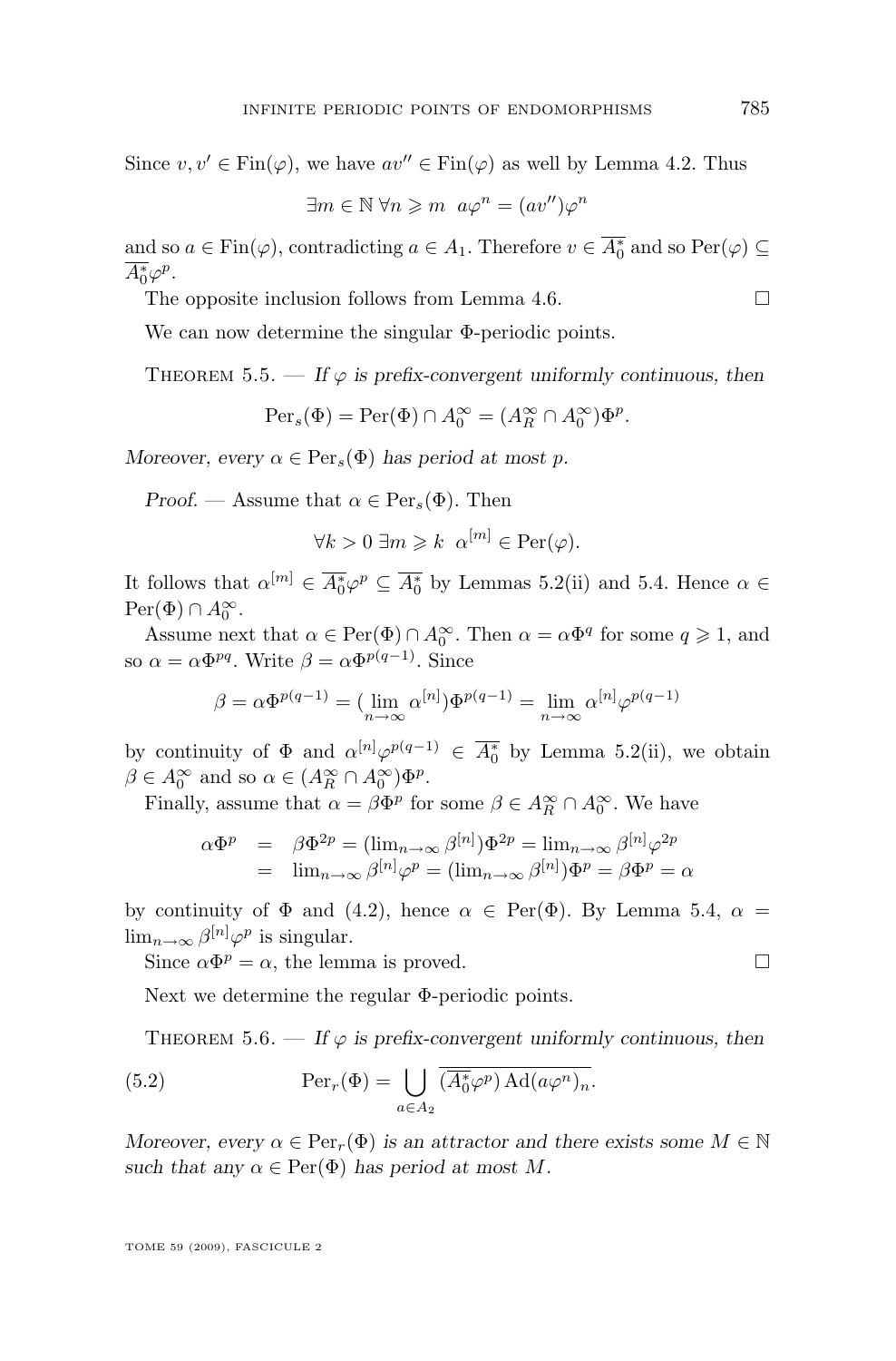*Proof.* — Let  $a \in A_2$ . For every  $n \ge 1$ , write  $a\varphi^n = u_n a_n v_n$  with  $u_n \in A_0^*$ and  $a_n \in A_1$ . Since  $a \in A_2$ , we have  $u_s a_s = u_{s+a} a_{s+a}$  for some  $q, s \geq 1$ . We show that  $(a\varphi^{s+nq})_n$  converges. Indeed, since  $\varphi$  is prefix-convergent, we get

$$
\forall k > 0 \ \exists m \in \mathbb{N} \ \forall n \geq m \qquad r(a_s \varphi^{nq}, (a_s v_s) \varphi^{nq}), \ r(a_s \varphi^{nq}, (a_s v_{s+q}) \varphi^{nq}) > k.
$$

Thus

$$
\forall k > 0 \ \exists m \in \mathbb{N} \ \forall n \geqslant m \qquad r((a_s v_s)\varphi^{nq}), (a_s v_{s+q})\varphi^{nq}) > k.
$$

Since  $u_s \in \text{Fin}(\varphi)$  and k is arbitrary, we get

(5.3) 
$$
\forall k > 0 \ \exists m \in \mathbb{N} \ \forall n \geq m \quad r(a\varphi^{s+nq}, a\varphi^{s+q+nq}) = r((u_s a_s v_s)\varphi^{nq}), (u_s a_s v_{s+q})\varphi^{nq}) > k
$$

and so

$$
\forall k > 0 \ \exists m \in \mathbb{N} \ \forall n, n' > m \ r(a\varphi^{s+nq}, a\varphi^{s+n'q}) > k.
$$

Thus  $(a\varphi^{s+nq})_n$  is a Cauchy sequence and therefore converges since  $A_R^{\infty}$ is compact. Applying Lemma [4.3](#page-12-0) with  $u = a\varphi^s$ , we get  $\text{Ad}(a\varphi^{s+n})_n =$  $\text{Ad}(a\varphi^n)_n \subseteq \text{Per}(\Phi)$ . Then Lemmas [4.4](#page-14-0) and [5.4](#page-16-0) yield

$$
\bigcup_{a \in A_2} \overline{\overline{A_0^*} \varphi^p \,} \operatorname{Ad}(a \varphi^n)_n \subseteq \operatorname{Per}(\Phi).
$$

Since  $a\varphi^n = u_n a_n v_n$  and  $|u_n|$  is bounded, we get  $\text{Ad}(a\varphi^n)_n \cap A_0^{\infty} = \emptyset$  and so

$$
(\cup_{a \in A_2} (\overline{A_0^*} \varphi^p) \operatorname{Ad}(a \varphi^n)_n) \cap A_0^{\infty} = \emptyset
$$

by Lemma [5.2\(](#page-15-0)iii). In view of Theorem [5.5,](#page-17-0) we obtain

$$
\cup_{a\in A_2} \overline{(A_0^*\varphi^p)\operatorname{Ad}(a\varphi^n)_n} \subseteq \operatorname{Per}_r(\Phi).
$$

Conversely, let  $\alpha \in \text{Per}_r(\Phi)$  satisfy  $\alpha = \alpha \Phi^q$ . By Theorem [5.5,](#page-17-0) we may write  $\alpha = ua\beta$  with  $u \in A_0^*$  and  $a \in A_1$ . Then Lemma [5.3](#page-16-0) yields  $\text{Ad}((ua)\varphi^n)_n = \text{Ad}(\alpha \Phi^n)_n$ , which is finite since  $\alpha \in \text{Per}(\Phi)$ . Write  $\alpha \Phi^n =$  $u_n a_n \beta_n$  with  $u_n \in A_0^*$  and  $a_n \in A_1$ . Let  $k = \max\{|u_n| : n \in \mathbb{N}\}.$ Since in a compact space any infinite sequence has an adherence value and any convergent subsequence of  $((ua)\varphi^n)_n$  must converge to some  $\alpha\Phi^i$  $(i \in \{0, \ldots, q-1\})$ , it follows that

$$
\exists l \in \mathbb{N} \,\forall n \geq l \,\exists i \in \{0,\ldots,q-1\} \qquad r((ua)\varphi^n, u_i a_i \beta_i) > k.
$$

Then  $|(ua)\varphi^n\theta| = |u_i a_i| \leq k+1$ . As  $|u\varphi^n|$  is bounded, it follows from Lemma [2.5](#page-6-0) that  $|a\varphi^n\theta|$  is bounded, hence  $a \in A_2$ . By the first part of the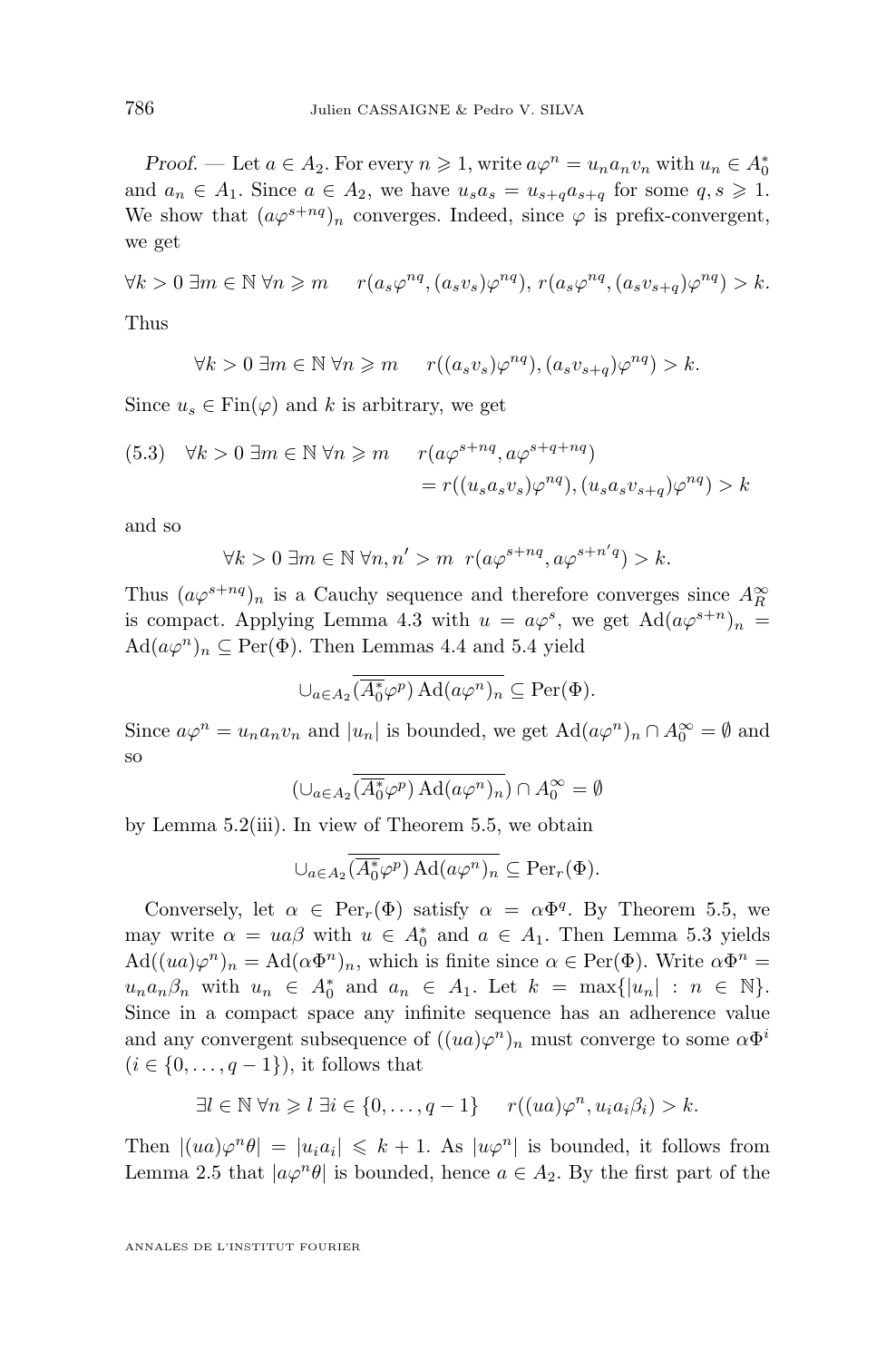<span id="page-19-0"></span>proof, it follows that some subsequence  $(a\varphi^{nr})_n$  converges and so does its subsequence  $(a\varphi^{npqr})_n$ . Thus

$$
\alpha = \lim_{n \to \infty} \overline{(u\varphi^p)(a\varphi^{npqr})} = \overline{(u\varphi^p)} \lim_{n \to \infty} a\varphi^{nr} \in \overline{(\overline{A_0^*}\varphi^p)} \text{Ad}(a\varphi^n)_n
$$

and so [\(5.2\)](#page-17-0) holds.

Let  $\alpha \in \text{Per}_r(\Phi)$ . We show that  $\alpha$  is an attractor. As we have already proved, we may write  $\alpha = ua\beta$  with  $u \in A_0^*$  and  $a \in A_2$ . It is enough to show that  $\alpha' \in \text{Att}(\alpha)$  whenever  $r(\alpha, \alpha') > |u| + 1$ .

Indeed, if  $r(\alpha, \alpha') > |u| + 1$ , then we may write  $\alpha' = u\alpha\beta'$  for some  $\beta' \in A_R^{\infty}$ . By Lemma [5.3,](#page-16-0) we have  $\text{Ad}(\alpha \Phi^n)_n = \text{Ad}((ua)\varphi^n)_n = \text{Ad}(\alpha' \Phi^n)_n$ and so  $\alpha \in \mathrm{Ad}(\alpha' \Phi^n)_n$  as required.

Since  $a\varphi^{2p} = a\varphi^p$  for every  $a \in A_0$ , to show that the period of  $\alpha \in \text{Per}(\Phi)$ is bounded, it is enough to prove it for  $\alpha \in \text{Ad}(a\varphi^n)_n$ . By Lemma [4.3](#page-12-0) and by the early part of the proof, the period of  $\alpha$  is bounded by  $|\{a\varphi^n\theta : n \geqslant \}$  $1\}.$ 

COROLLARY 5.7. — Let  $\varphi$  be prefix-convergent uniformly continuous. *If*  $\overline{A_0^*}$  *is finite and*  $A_1 \neq \emptyset$ *, then*  $\text{Per}(\Phi) \cap A_R^{\omega}$  *is a finite nonempty set of (regular) attractors.*

*Proof.* — Since  $\overline{A_0^*}$  is finite, it follows from Theorem [5.5](#page-17-0) that  $\text{Per}(\Phi) \cap$  $A_R^{\omega} = \text{Per}_r(\Phi)$ . By Lemma [4.8,](#page-15-0) we have  $A_1 = A_2$  and so

$$
\operatorname{Per}_r(\Phi) = \bigcup_{a \in A_1} \overline{(\overline{A_0^*} \varphi^p) \operatorname{Ad}(a \varphi^n)_n}
$$

by Theorem [5.6.](#page-17-0) As we saw in the proof of Theorem [5.6,](#page-17-0) we may apply Lemma [4.3](#page-12-0) to conclude that  $\text{Ad}(a\varphi^n)_n$  is finite and nonempty, and  $\overline{A_0^*} \varphi^p$ is finite and nonempty as well. Thus  $\text{Per}(\Phi) \cap A_R^{\omega} = \text{Per}_r(\Phi)$  is finite and nonempty since  $A_1 \neq \emptyset$ . All its elements are attractors by Theorem [5.6.](#page-17-0)  $\Box$ 

The existence of fixed points follows from the following condition:

THEOREM 5.8. — Let  $\varphi$  be prefix-convergent uniformly continuous. Let  $u \in A_R^+ \setminus \overline{A_0^*}$  and  $w \in A_R^+$  be such that  $u\varphi = uw$ . Then  $\lim_{n\to\infty} u\varphi^n \in$  $Fix(\Phi)$ .

*Proof.* — Write  $u = u'au''$  with  $u' \in \overline{A_0^*}$  and  $a \in A_1$ . Since  $\varphi$  is prefixconvergent and  $uw = u'au''w$  is irreducible, we have

 $\forall k \in \mathbb{N} \ \exists m \in \mathbb{N} \ \forall n \geq m \ (r(a\varphi^n, (au'')\varphi^n) > k \ \land \ r(a\varphi^n, (au''w)\varphi^n) > k).$ Since  $|u'\varphi^n|$  is bounded and k is arbitrary, we get

(5.4) 
$$
\forall k \in \mathbb{N} \exists m \in \mathbb{N} \forall n \geq m \ (r((u'a)\varphi^n, (u'au'')\varphi^n) > k \land \quad r((u'a)\varphi^n, (u'au''w)\varphi^n) > k),
$$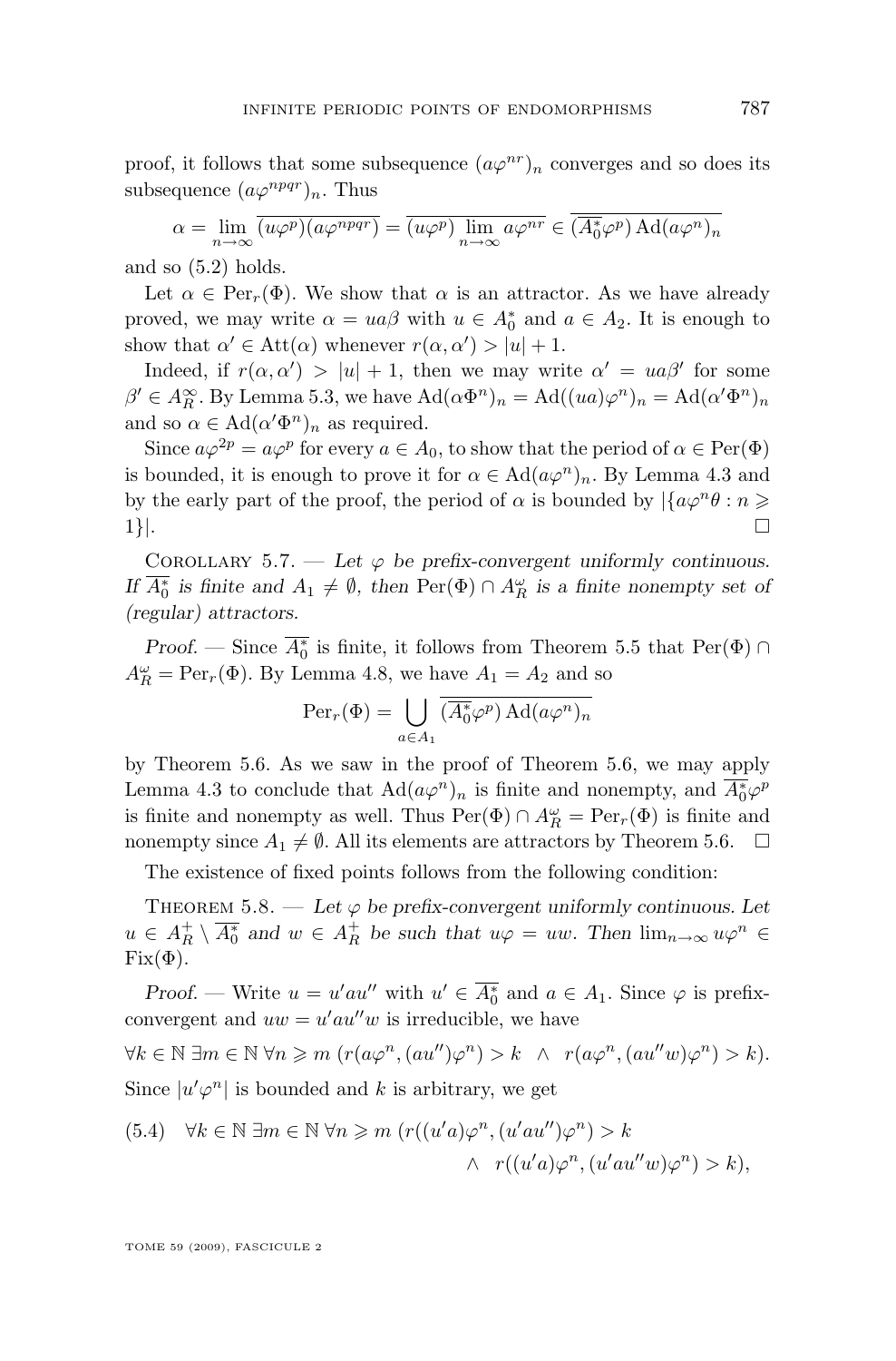<span id="page-20-0"></span>that is,

$$
\forall k \in \mathbb{N} \; \exists m \in \mathbb{N} \; \forall n \geq m \; (r((u'a)\varphi^n, u\varphi^n) > k \; \wedge \; r((u'a)\varphi^n, u\varphi^{n+1}) > k).
$$

Hence

$$
\forall k \in \mathbb{N} \; \exists m \in \mathbb{N} \; \forall n \geqslant m \; r(u\varphi^n, u\varphi^{n+1}) > k
$$

and so

$$
\forall k \in \mathbb{N} \; \exists m \in \mathbb{N} \; \forall n, n' \geq m \; r(u\varphi^n, u\varphi^{n'}) > k.
$$

Thus  $(u\varphi^n)_n$  is a Cauchy sequence and therefore converges to some  $\alpha \in A_R^{\omega}$ by compactness of  $A_R^{\infty}$ . By Lemma [4.3,](#page-12-0)  $\alpha \in \text{Fix}(\Phi)$ .

We proceed now to discuss prefix-convergency through examples and particular cases.

We say that an endomorphism  $\varphi$  of  $A_R^*$  preserves prefixes if, for every prefix v of  $u \in A_R^*$ ,  $v\varphi$  is still a prefix of  $u\varphi$ .

LEMMA 5.9. — If  $\varphi$  preserves prefixes, it is prefix-convergent.

*Proof.* — Let  $a \in A_1$  and  $k \in \mathbb{N}$ . Then there exists some  $m \in \mathbb{N}$  such that  $|a\varphi^n| \geq k$  for every  $n \geq m$ . Since  $\varphi$  preserves prefixes, so does  $\varphi^n$ . Thus, whenever  $n \geqslant m$ ,

$$
a \leq v \Rightarrow a\varphi^n \leq v\varphi^n \Rightarrow r(a\varphi^n, v\varphi^n) = |a\varphi^n| + 1 > k.
$$

Therefore  $\varphi$  is prefix-convergent.

We show next that preserving prefixes is a decidable property.

LEMMA 5.10. — *For every*  $v \in A_R^*$ , the language  $L = \{u \in A_R^* : u \leq w\}$ *is rational and effectively constructible.*

*Proof.* — Let  $k = (t_R - 1)|v|$ ,  $L' = \{u \in L : |u| < k\}$  and  $L'' = \{u \in L : |u| \leq k\}$  $|u| = k$ . We show that

(5.5) 
$$
L = L' \cup ((A_R^* L'') \cap A_R^*).
$$

Let  $w \in A_R^*$  and  $u \in L''$  with wu irreducible. Then  $u \leq \overline{uv}$  and so  $wu \leq w\overline{uv}$ . By Lemma [2.4,](#page-6-0) we get  $wu \leq w\overline{uv} = \overline{wuv}$  and so  $wu \in L$ . Thus  $L' \cup ((A_R^* L'') \cap A_R^*) \subseteq L.$ 

Conversely, let  $u \in L$ . We may assume that  $|u| \geq k$  and write  $u = wz$ with  $|z| = k$ . Since  $wz = u \le \overline{uv} = \overline{wzv}$  and  $\overline{wzv} = w\overline{zv}$  by Lemma [2.4,](#page-6-0) it follows that  $z \leq \overline{zv}$  and so  $z \in L''$ . Therefore  $u \in (A_R^*L'') \cap A_R^*$  and  $(5.5)$ holds. It follows that L is rational.

Since  $L'$  and  $L''$  can be effectively computed,  $L$  is effectively constructible.

□

Proposition 5.11. — *It is decidable whether or not an endomorphism*  $\varphi$  *of*  $A_R^*$  preserves prefixes.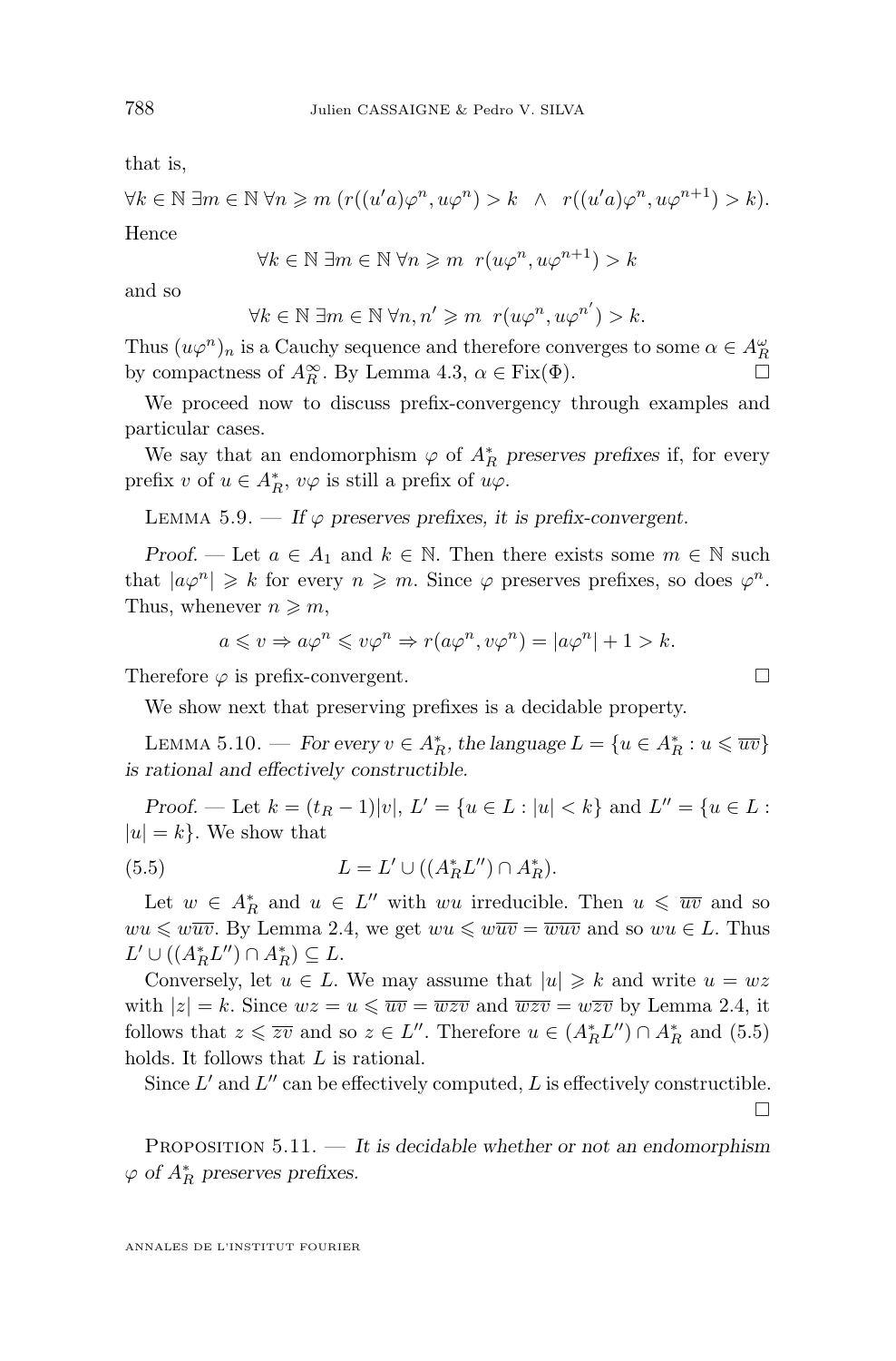<span id="page-21-0"></span>*Proof.* — We remark that  $\varphi$  preserves prefixes if and only if

(5.6) 
$$
\forall u \in A_R^* \,\forall a \in A \,(ua \in A_R^* \Rightarrow u\varphi \leq (ua)\varphi).
$$

Indeed, if (5.6) holds and  $ua_1 \ldots a_n \in A_R^*$   $(a_i \in A)$ , successive application of (5.6) yields

$$
u\varphi \leqslant (ua_1)\varphi \leqslant (ua_1a_2)\varphi \leqslant \ldots \leqslant (ua_1 \ldots a_n)\varphi.
$$

For every  $a \in A$ , let

$$
L_a = \{ u \in A_R^* : u \leqslant \overline{u(a\varphi)} \},
$$
  

$$
K_a = \{ u \in A_R^* : ua \in A_R^* \}.
$$

Then  $\varphi$  preserves prefixes if and only if

$$
\forall u \in A_R^* \,\forall a \in A \,(u \in K_a \Rightarrow u\varphi \in L_a),
$$

or equivalently,

$$
(5.7) \t\t\t \forall a \in A \; K_a \varphi \subseteq L_a.
$$

Now  $K_a = (A_R^* \cap (A^*a))a^{-1}$  is rational and effectively constructible by the standard closure properties of rational languages and so is  $K_a\varphi$  by Lemma [2.6.](#page-6-0) Since  $L_a$  is rational and effectively constructible by Lemma [5.10,](#page-20-0) it follows that  $(5.7)$  is decidable as required.

We shall present now a number of examples. Most of them involve a free group on 2 generators, so the following lemma will come handy:

LEMMA 5.12. — Let  $A_R^*$  be the free group on the alphabet  $A = \{a, b, a^{-1},$  $b^{-1}$ } and let  $\varphi$  be a nontrivial endomorphism of  $A_R^*$ . Then  $\varphi$  is uniformly *continuous if and only if*  $(ab)\varphi \neq (ba)\varphi$ .

*Proof.* — By Theorem [2.8,](#page-8-0)  $\varphi$  is uniformly continuous if and only if  $w\varphi^{-1}$ is finite for every  $w \in A_R^*$ . Since  $A_R^*$  is a group, this is equivalent to  $1\varphi^{-1}$ being finite. Since the unique finite subgroup of a free group is the trivial subgroup, this is equivalent to  $\varphi$  being injective.

Clearly, if  $\varphi$  is injective then  $(ab)\varphi \neq (ba)\varphi$ . Conversely, assume that  $(ab)\varphi \neq (ba)\varphi$ . By the Nielsen-Schreier Theorem [\[17,](#page-42-0) Section I.2],  $A_R^*\varphi$  is a free group that must therefore have rank 2 since it is nonabelian and so is the quotient group  $A_R^*/1\varphi^{-1}$ . Since a finitely generated free group cannot be isomorphic to a proper quotient [\[17,](#page-42-0) Proposition I.3.5], it follows that  $\varphi$ is injective.  $\Box$ 

In the examples to follow, when we say that  $A_R^*$  be the free group on B, we assume that  $A = B \cup B^{-1}$ .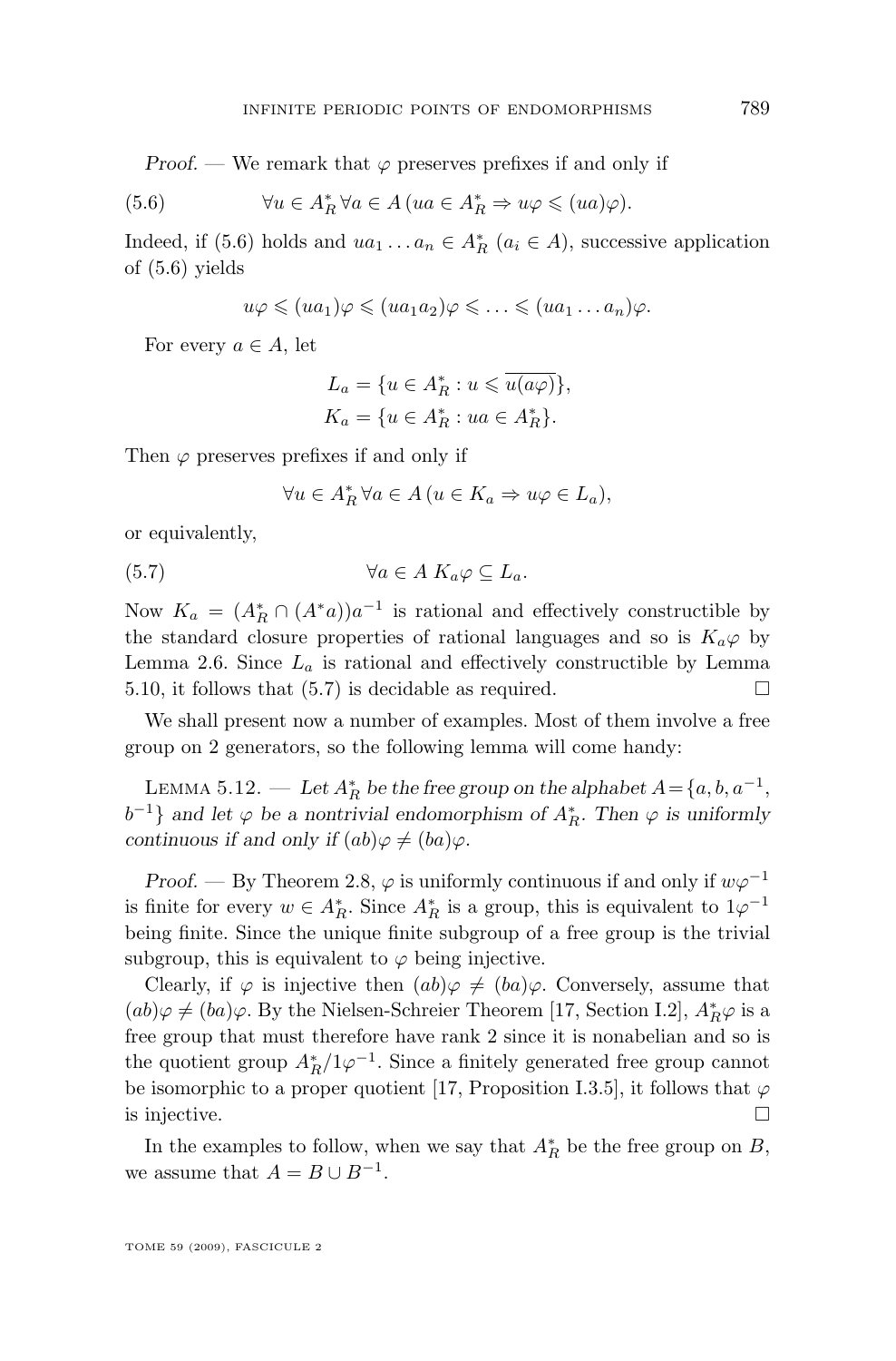<span id="page-22-0"></span>*Example 5.13.* — Let  $A_R^*$  be the free group on  $\{a, b\}$  and let  $\varphi$  be the endomorphism of  $A_R^*$  defined by  $a\varphi = ab$ ,  $b\varphi = ba$ . Then  $\varphi$  preserves prefixes, is uniformly continuous and  $|Per(\Phi)| = 5$ . There are no finite nontrivial Φ-periodic points.

*Proof.* — Let  $x, y \in A$ . If  $xy$  is irreducible, so is  $(x\varphi)(y\varphi)$ . Hence  $\varphi$ preserves prefixes. By Lemma [5.12,](#page-21-0)  $\varphi$  is uniformly continuous.

Clearly, the sequences  $(a\varphi^n)_n$  and  $(b\varphi^n)_n$  converge to some instance of the Thue-Morse infinite word [\[15,](#page-41-0) Section 2.2]. Since  $a^{-1}\varphi^2 = a^{-1}b^{-2}a^{-1}$ and  $b^{-1}\varphi^2 = b^{-1}a^{-2}b^{-1}$ , it is a simple exercise to check that

$$
Ad(a^{-1}\varphi^n)_n = Ad(b^{-1}\varphi^n)_n = \{a^{-1}b^{-1}b^{-1}a^{-1}\dots, b^{-1}a^{-1}a^{-1}b^{-1}\dots\}
$$

consist of two further instances of the Thue-Morse word, hence  $A_0 = \emptyset$ and  $\text{Per}(\varphi) = \{1\}$  by Lemma [5.4.](#page-16-0) By Theorem [5.6,](#page-17-0) the 4 instances of the Thue-Morse word

$$
abba...,baab..., a^{-1}b^{-1}b^{-1}a^{-1}..., b^{-1}a^{-1}a^{-1}b^{-1}...
$$

are the unique infinite  $\Phi$ -periodic points.

The next example shows an instance of Corollary [5.7.](#page-19-0)

*Example 5.14.* — Let  $A_R^*$  be the free group on  $\{a, b\}$  and let  $\varphi$  be the endomorphism of  $A_R^*$  defined by  $a\varphi = a^{-2}ba^2$ ,  $b\varphi = a^{-1}ba$ . Then  $\varphi$  is prefix-convergent uniformly continuous and  $A_2 = A$ . Moreover,  $\text{Per}(\varphi) =$  $\{1\}$  and  $|\text{Per}_r(\Phi)| = 1$ .

*Proof.* — By Lemma [5.12,](#page-21-0)  $\varphi$  is uniformly continuous.

It is easy to see that if  $u = x_1 \dots x_n \in A_R^+$  with  $x_1, \dots, x_n \in A$ , then  $u\varphi = a^{r_0}b^{s_1}a^{r_1}\ldots b^{s_n}a^{r_n}$  with

$$
s_i \in \{-1, 1\} \ (i = 1, \dots, n), \qquad \qquad r_0 \in \{-2, -1\},
$$
  
\n
$$
r_i \in \{-1, 0, 1\} \ (i = 1, \dots, n-1), \qquad \qquad r_n \in \{1, 2\}.
$$

Let  $u' = a^{r_0}b^{s_1}a^{r_1}\dots b^{s_n}$ . Then  $v\varphi \in u'A^*$  whenever  $u \leq v$ . Moreover,  $|u| < |u'|$ . Thus  $|u\varphi^n| \geqslant |u| + n$  for every n and so  $A_0 = \emptyset$ . By Lemma [4.8,](#page-15-0) we obtain  $A = A_2$ . We show that

(5.8) 
$$
\forall u, v \in A_R^+ \ (u \neq v \Rightarrow r(u, v) < r(u\varphi, v\varphi)).
$$

Indeed, if  $u = w u_0$ ,  $v = w v_0$  with  $w \neq 1$ , then  $w'$  is a common prefix of  $w \varphi$ ,  $u\varphi$  and  $v\varphi$ . Since  $|w| < |w'|$ , (5.8) holds if  $r(u, v) > 1$ . Since  $r(u\varphi, v\varphi) > 1$ in any case, (5.8) holds. Thus

(5.9) 
$$
\forall u, v \in A_R^+ \,\forall n \in \mathbb{N} \, r(u\varphi^n, v\varphi^n) > n
$$

and so  $\varphi$  is prefix-convergent.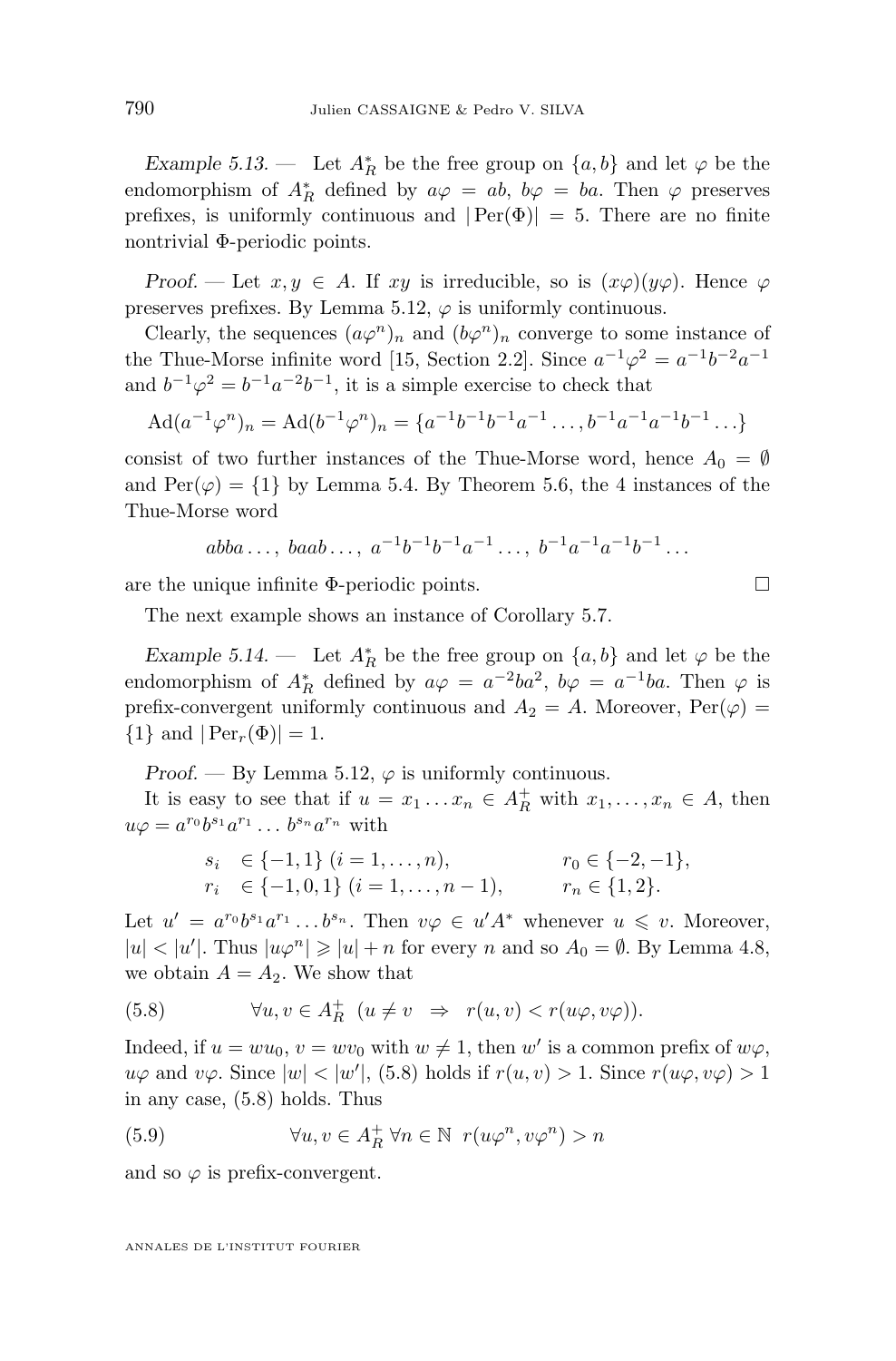<span id="page-23-0"></span>Since  $A_0 = \emptyset$ , Lemma [5.4](#page-16-0) yields  $\text{Per}(\varphi) = \{1\}$ . By Theorems [5.5](#page-17-0) and [5.6,](#page-17-0) we get  $Per_s(\Phi) = \{1\}$  and  $Per_r(\Phi) = \bigcup_{a \in A} \text{Ad}(a\varphi^n)_n$ . As all sequences converge to the same point by [\(5.9\)](#page-22-0), we get  $|Per_r(\Phi)| = 1$ .

Note that in the preceding example  $\varphi$  does not preserve prefixes. The next example shows an instance of Theorem [5.6](#page-17-0) with  $\overline{A_0^*}$  infinite.

*Example 5.15.* — Let  $A_R^*$  be the free group on  $\{a, b\}$  and let  $\varphi$  be the endomorphism of  $A_R^*$  defined by  $a\varphi = aba^{-1}$ ,  $b\varphi = b$ . Then  $\varphi$  is prefixconvergent uniformly continuous,  $A_1 = A_2 = \{a, a^{-1}\}\$ , and  $Per_r(\Phi)$  is infinite.

*Proof.* — By Lemma [5.12,](#page-21-0)  $\varphi$  is uniformly continuous.

It is easy to show by induction that, for every  $n \geq 1$ ,

$$
a\varphi^n = ab^{\varepsilon_1}a^{-1}b^{\varepsilon_2}ab^{\varepsilon_3}a^{-1}\dots ab^{\varepsilon_{2^n-1}}a^{-1}
$$

with  $\varepsilon_i = \pm 1$  for  $i = 1, ..., 2^n - 1$ . Thus  $A_1 = \{a, a^{-1}\}\$  since  $b\varphi^n = b$ for every  $n \in \mathbb{N}$ . Since  $a\varphi^n \theta = a^{-1} \varphi^n \theta = a$  for every  $n \geq 1$ , we obtain  $A_2 = A_1.$ 

For every  $q \geq 1$ , we have

(5.10) 
$$
a^q \varphi^n = (a \varphi^{n-1}) b^q (a^{-1} \varphi^{n-1}).
$$

Let  $x \in A_2$  and let  $k \in \mathbb{N}$ . Take  $m = k$  and assume that xw is irreducible. If  $w \notin (a \cup a^{-1})A_R^*$ , then  $(xw)\varphi^n = (x\varphi^n)(w\varphi^n)$  and so

$$
r(x\varphi^n,(xw)\varphi^n) = |x\varphi^n| + 1 = 2^{n+1} > k
$$

whenever  $n \geqslant m$ .

Otherwise,  $w = x^q w'$  for some  $q \ge 1$ ,  $w' \notin (a \cup a^{-1})A_R^*$  and so in view of (5.10)

$$
r(x\varphi^{n}, (xw)\varphi^{n}) = r(x\varphi^{n}, x^{q+1}\varphi^{n}) = |a\varphi^{n-1}| + 2 = 2^{n} + 1 > k
$$

whenever  $n \geqslant m$ . Thus  $\varphi$  is prefix-convergent. By Theorem [5.6,](#page-17-0) we get  $Per_r(\Phi) = \{b^q \alpha : q \in \mathbb{Z}\}\$  where  $\alpha = \lim_{n \to \infty} a\varphi^n = \lim_{n \to \infty} a^{-1}\varphi^n$  ( $\alpha$  is related to the *paperfolding sequence*, see [\[1,](#page-41-0) Example 5.1.6]).

In the next example,  $\overline{A_0^*}$  is also infinite, but now  $A_2 = \emptyset$  so there are no regular periodic points.

*Example 5.16.* — Let  $A_R^*$  be the free group on  $\{a, b\}$  and let  $\varphi$  be the automorphism of  $A_R^*$  defined by  $a\varphi = bab$ ,  $b\varphi = b$ . Then  $\varphi$  is prefixconvergent uniformly continuous,  $A_1 = \{a, a^{-1}\}, A_2 = \emptyset$ , and  $Per_r(\Phi) = \emptyset$ .

*Proof.* — Observe first that  $\varphi$  is indeed an automorphism, its inverse being given by  $a\varphi^{-1} = b^{-1}ab^{-1}$  and  $b\varphi^{-1} = b$ . By Lemma [5.12,](#page-21-0)  $\varphi$  is uniformly continuous.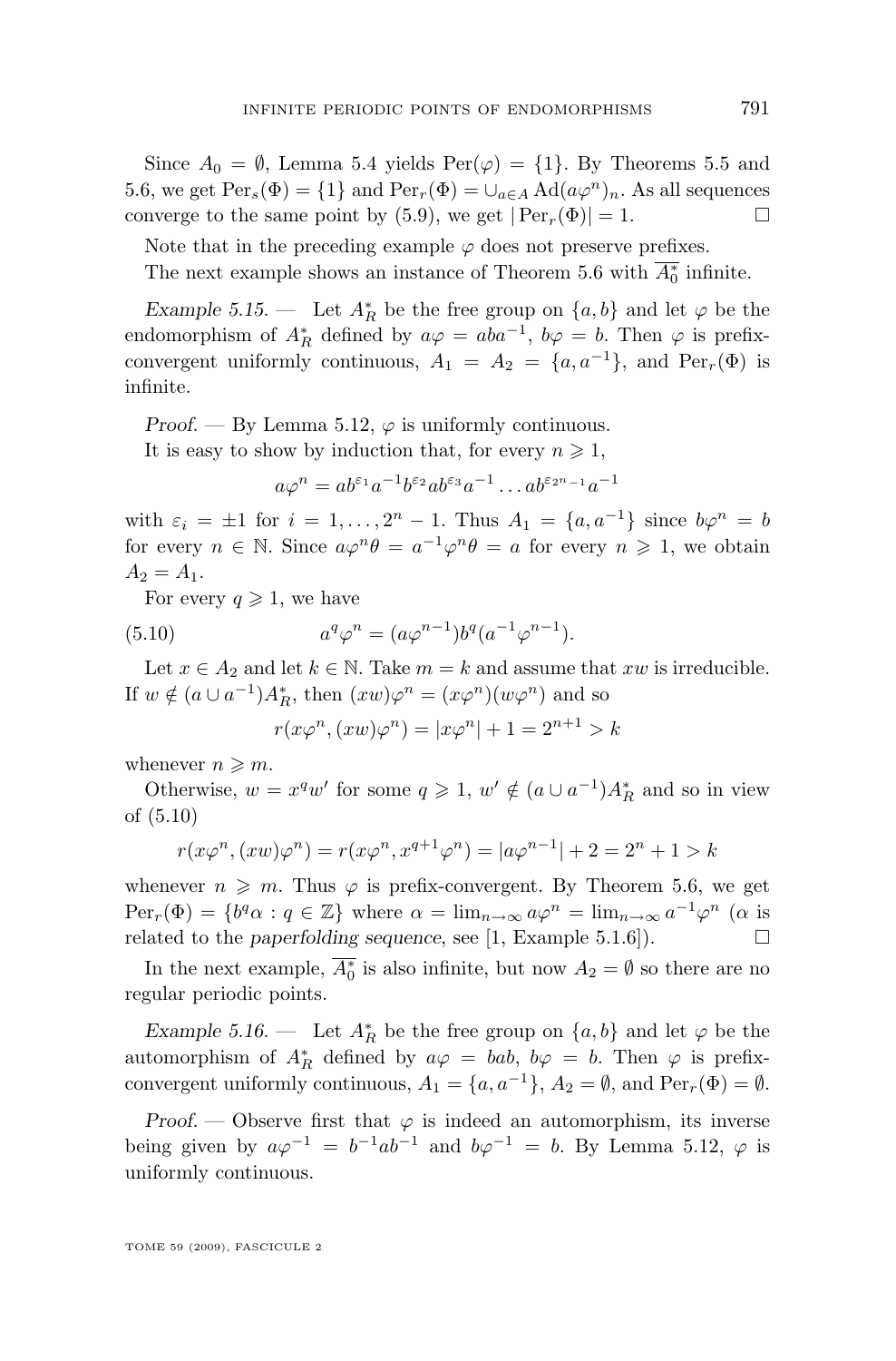<span id="page-24-0"></span>For  $n \in \mathbb{Z}$ , it is immediate that  $a\varphi^n = b^nab^n$  and  $(a^{-1})\varphi^n = b^{-n}a^{-1}b^{-n}$ , so that  $A_0 = \{b, b^{-1}\}, A_1 = \{a, a^{-1}\}, \text{ and } A_2 = \emptyset.$ 

Write  $u \in A_R^* \backslash A_0^*$  as  $u = b^{s_0} a^{\varepsilon_1} b^{s_1} a^{\varepsilon_2} \dots a^{\varepsilon_k} b^{s_k}$  with  $\varepsilon_i = \pm 1$  and  $s_i \in \mathbb{Z}$ . Then  $u\varphi^n = b^{t_0}a^{\varepsilon_1}b^{t_1}a^{\varepsilon_2}\dots a^{\varepsilon_k}b^{t_k}$  with  $t_0 = s_0 + \varepsilon_1 n, t_i = s_i + (\varepsilon_i + \varepsilon_{i+1})n$ for  $1 \leq i \leq k$ ,  $t_k = s_k + \varepsilon_k n$ . Note that no cancellation between a and  $a^{-1}$ occurs. In particular, if the first letter of u is a, we get that  $b<sup>n</sup>a$  is a prefix of  $u\varphi^n$ , so that  $r(a\varphi^n, u\varphi^n) > n+1$ . Similarly, if the first letter of u is  $a^{-1}$ , then  $r((a^{-1})\varphi^n, u\varphi^n) > n+1$ . Hence  $\varphi$  is prefix-convergent.

As  $A_2 = \emptyset$ , Theorem [5.6](#page-17-0) yields  $\text{Per}_r(\Phi) = \emptyset$ .

The next example shows that, as far as fixed points are concerned, we cannot expect reduction to finite fixed points and  $\text{Ad}(a\varphi^n)_n$  in the spirit of Theorem [5.6.](#page-17-0)

*Example 5.17.* — Let  $A = \{a, b\}$  and  $R = \{(a^3, 1)\}\$ . Let  $\varphi : A_R^* \to A_R^*$ be the endomorphism defined by  $a\varphi = a^2$  and  $b\varphi = aba^2b$ . Then  $\varphi$  is prefix-convergent and uniformly continuous and  $Fix(\Phi) = \{1, (a^2b)^{\omega}\}.$ 

*Proof.* — Clearly,  $A_0 = \{a\}$  and  $(a^2b)\varphi = (a^2b)^2$ . A simple induction shows that

$$
\forall n \in \mathbb{N} \ (b\varphi^{2n} = b(a^2b)^{2^{2n}-1} \wedge b\varphi^{2n+1} = ab(a^2b)^{2^{2n+1}-1}),
$$

hence

$$
Ad(b\varphi^n)_n = \{b(a^2b)^\omega, ab(a^2b)^\omega\}.
$$

Since the number of occurrences of b increases in each iteration of  $\varphi$ , it follows easily that  $\varphi$  is prefix-convergent and uniformly continuous. It is immediate that  $Fix(\varphi) = \{1\}$ . Suppose that  $\alpha = (a^2b)^k a^l b \beta \in Fix(\Phi)$ with  $l \in \{0,1\}$ . Then  $\alpha = \alpha \Phi = (a^2b)^{2k}aba^2b(\beta \Phi)$  if  $l = 0$  and  $\alpha =$  $\alpha \Phi = (a^2 b)^{2k} b a^2 b (\beta \Phi)$  if  $l = 1$ , a contradiction in any case. Thus  $Fix(\Phi) =$  $\{1, (a^2b)\}$  $\omega$ .

A non prefix-convergent endomorphism does not have to produce regular periodic points:

*Example 5.18.* — Let  $A_R^*$  be the free group on  $\{a, b\}$  and let  $\varphi$  be the endomorphism of  $A_R^*$  defined by  $a\varphi = ab$ ,  $b\varphi = ab^{-1}a^{-1}$ . Then  $\varphi$  is not prefix-convergent but is uniformly continuous and  $A_0 = \emptyset$ . There exist just finitely many infinite Φ-periodic points, but no regular ones.

*Proof.* — By Lemma [5.12,](#page-21-0)  $\varphi$  is uniformly continuous.

Let  $z = aba$ . Since  $z\varphi = z$ , we have  $z^{\omega}$ ,  $(z^{-1})^{\omega} \in \text{Per}(\Phi)$ . A simple induction shows that

$$
a\varphi^{2n+1} = z^nabz^{-n}, \ b\varphi^{2n+1} = z^nab^{-1}a^{-1}z^{-n}, \ b\varphi^{2n} = z^nbz^{-n} \ (n \geq 0),
$$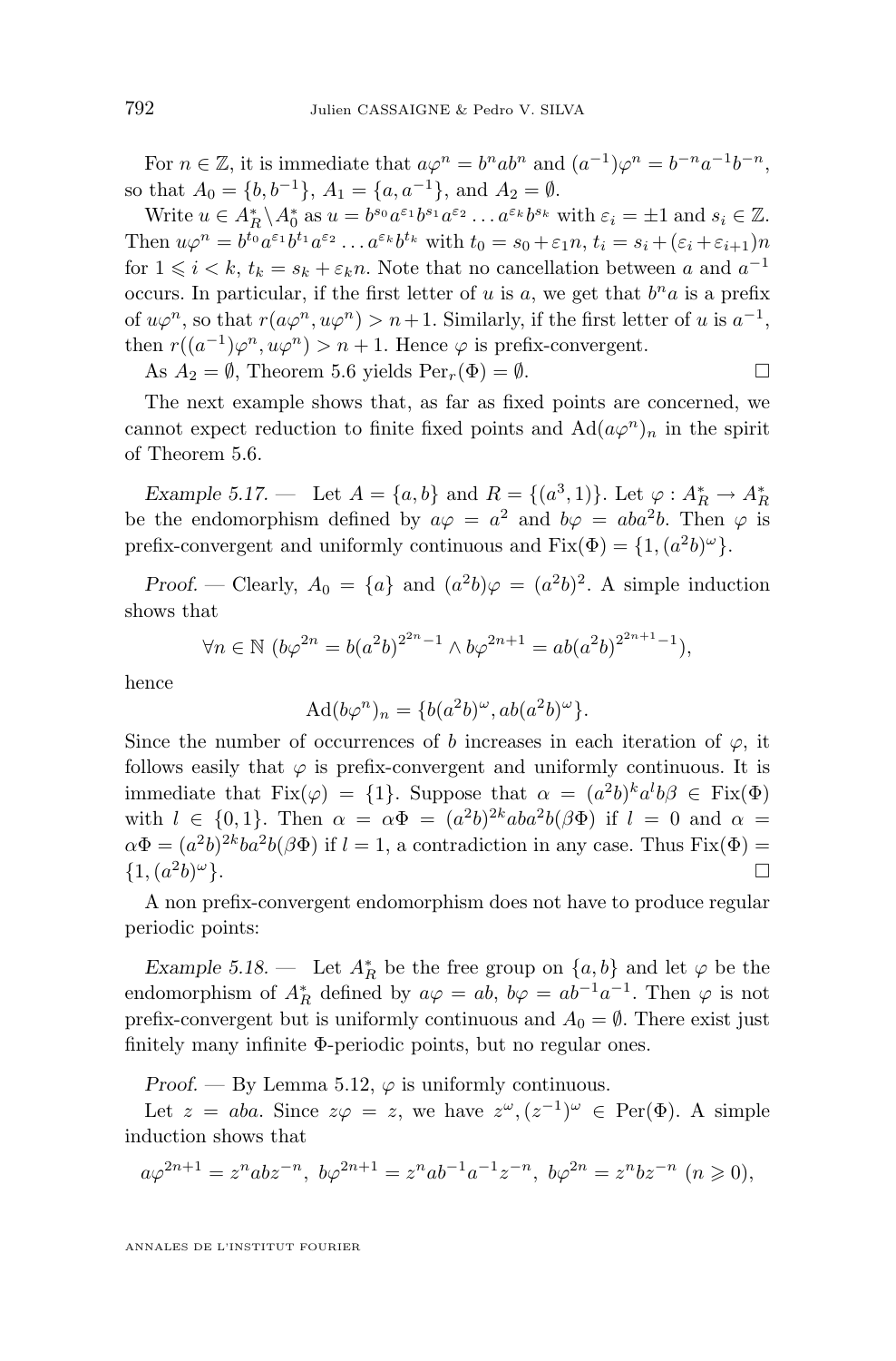$$
a\varphi^{2n} = z^n b^{-1} a^{-1} z^{-(n-1)} \quad (n \ge 1),
$$

hence  $\lim_{n\to\infty} x\varphi^n = z^{\omega}$  for every  $x \in A$ . It follows that  $A_0 = \emptyset$  and so  $A = A_2$  by Lemma [4.8.](#page-15-0) Since  $r(a\varphi^n, z\varphi^n) \leq 4$  for every  $n \in \mathbb{N}$ , it follows that  $\varphi$  is not prefix-convergent.

We show now that  $z^{\omega}$  and  $(z^{-1})^{\omega}$  are the unique infinite  $\Phi$ -periodic <u>points.</u> Let  $\alpha \in \text{Per}(\Phi) \cap A_R^{\omega}$ . Then  $\alpha = \alpha \Phi^p$  for some  $p > 0$ . Since  $x\varphi^{2p} =$  $z^p x z^{-p}$  for every  $x \in A$ , we get

$$
\alpha = \alpha \Phi^{2p} = (\lim_{n \to \infty} \alpha^{[n]}) \Phi^{2p} = \lim_{n \to \infty} (\alpha^{[n]} \varphi^{2p})
$$
  
=  $\lim_{n \to \infty} \overline{z^p \alpha^{[n]} z^{-p}} = \lim_{n \to \infty} \overline{z^p \alpha^{[n]}} = \overline{z^p \alpha}.$ 

We may write  $z^p = uv$ ,  $\alpha = v^{-1}\beta$  with  $\overline{z^p\alpha} = u\beta$ . Thus  $v^{-1}\beta = \alpha = \overline{z^p\alpha} =$  $u\beta$ . Since  $uv = z^p$ , we must have either  $u = 1$  or  $v = 1$ .

If  $u = 1$ , then  $\beta = z^{-p}\beta$  yields  $\beta = (z^{-p})^{\omega}$  and so  $\alpha = z^{-p}\beta = (z^{-1})^{\omega}$ . Otherwise  $\beta = \alpha$  and so  $\alpha = z^p \alpha$  yields  $\alpha = z^{\omega}$ .

Since  $z^{\omega}$  and  $(z^{-1})^{\omega}$  are both singular, we conclude that there exist no regular Φ-periodic points.

We end this sequence of examples by considering the famous Fibonacci endomorphism:

*Example 5.19.* — Let  $A_R^*$  be the free group on  $\{a, b\}$  and let  $\varphi$  be the endomorphism of  $A_R^*$  defined by  $a\varphi = ab$ ,  $b\varphi = a$ . Then  $\varphi$  is not prefixconvergent but it is uniformly continuous and  $A_0 = \emptyset$ .

*Proof.* — By Lemma [5.12,](#page-21-0)  $\varphi$  is uniformly continuous.

Clearly,  $\lim_{n\to\infty} a\varphi^n = \lim_{n\to\infty} b\varphi^n = \alpha$ , where  $\alpha = abaab \dots$  denotes the *Fibonacci (infinite)* word [\[16,](#page-42-0) Section 2.1]. It follows that  $A_0 = \emptyset$ .

We have

$$
(a^{-1}ba)\varphi^2 = (b^{-1}ab)\varphi = ba,
$$

hence  $(a^{-1}ba)\varphi^n \in (a\cup b)A_R^*$  for  $n \geq 2$ . Since  $a^{-1}\varphi^n \in (a^{-1}\cup b^{-1})A_R^*$  for every  $n \in \mathbb{N}$ , it follows that  $r(a^{-1}\varphi^n, (a^{-1}ba)\varphi^n) = 1$  for every  $n \geq 2$ . Thus  $\varphi$  is not prefix-convergent.

However, if we consider the Fibonacci endomorphism for  $A = \{a, b, a^{-1}, \dots\}$  $b^{-1}$ } and  $R = \{(aa^{-1}, 1), (bb^{-1}, 1)\}$ , it preserves prefixes since xy irreducible implies  $(x\varphi)(y\varphi)$  irreducible for all  $x, y \in A$ . We still have uniform continuity and  $A_0 = \emptyset$ , therefore Corollary [5.7](#page-19-0) applies. It is a simple exercise to check that

$$
\operatorname{Per}(\Phi)=\{1,\lim_{n\to\infty}a\varphi^n,\lim_{n\to\infty}a^{-1}\varphi^{2n},\lim_{n\to\infty}b^{-1}\varphi^{2n}\}.
$$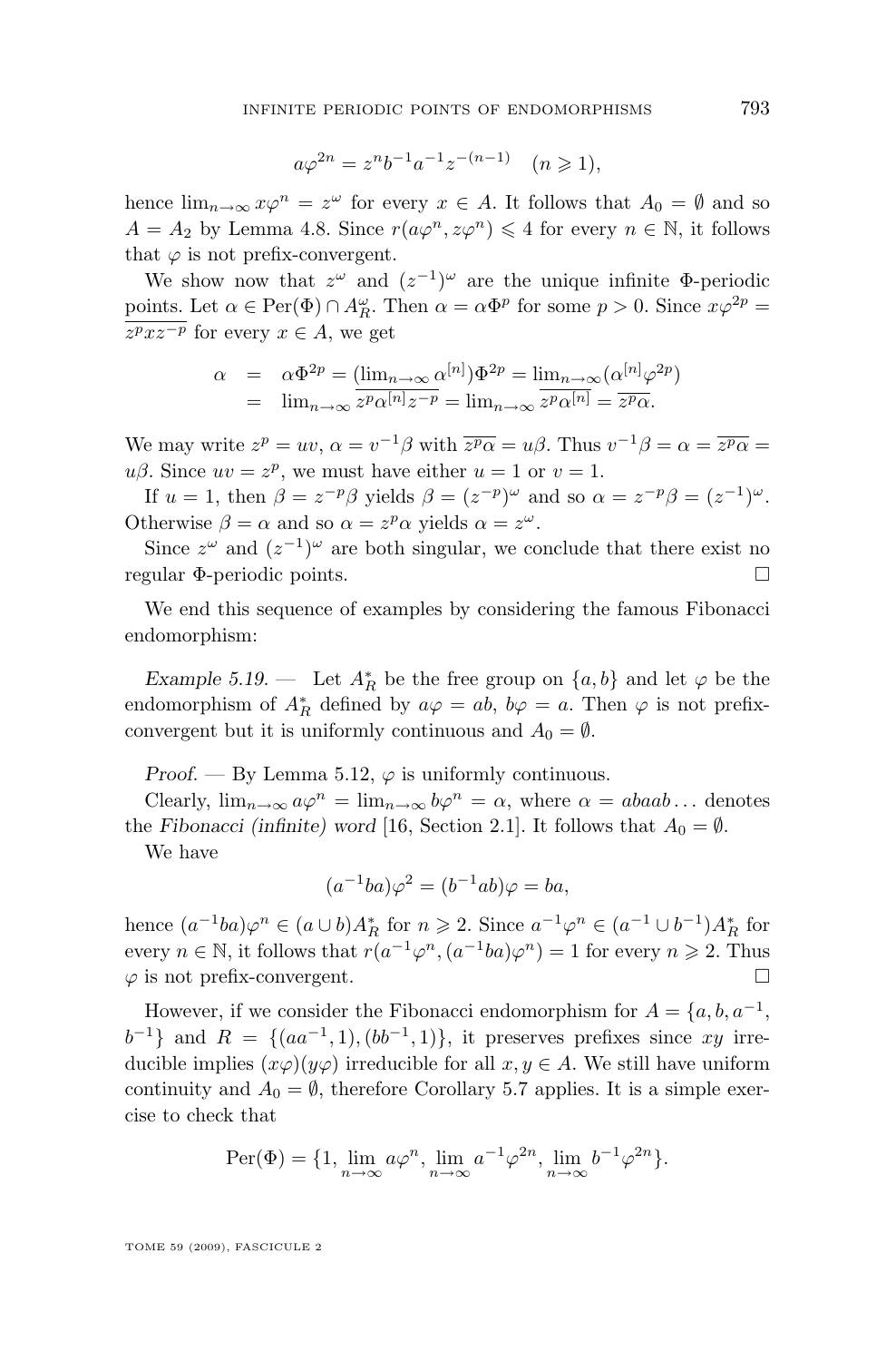#### **6. Length-increasing endomorphisms**

<span id="page-26-0"></span>Let  $\varphi$  be a nontrivial endomorphism of  $A_R^*$ .

DEFINITION  $6.1.$  — *We say that*  $\varphi$  *is* 

• length-increasing *if*

$$
\forall u \in A_R^+ \ \ |u\varphi| > |u|;
$$

• eventually length-increasing *if*

(6.1) 
$$
\exists m \in \mathbb{N} \; \forall u \in A_R^+ \; (|u| \geq m \Rightarrow |u\varphi| > |u|);
$$

• expanding *if*

(6.2) 
$$
\forall k \in \mathbb{N} \; \exists m \in \mathbb{N} \; \forall u \in A_R^+ \; (|u| \geqslant m \Rightarrow |u\varphi| \geqslant |u| + k).
$$

Obviously, if  $\varphi$  is either length-increasing or expanding, then it is eventually length-increasing. Examples [6.14](#page-34-0) and [6.15](#page-34-0) show that length-increasing and expanding are independent properties.

LEMMA  $6.2.$  — If  $\varphi$  is eventually length-increasing, then it is uniformly *continuous.*

*Proof.* — Assume that  $\varphi$  is eventually length-increasing. Then  $w\varphi^{-1}$  is finite for every  $w \in A_R^*$  and so  $\varphi$  is uniformly continuous by Theorem [2.8.](#page-8-0)

 $\Box$ 

We fix  $\varphi$  and

$$
h = \max\{|a\varphi| : a \in A\}.
$$

LEMMA  $6.3.$  — Let  $\varphi$  be uniformly continuous. Then

(6.3) 
$$
\exists M \in \mathbb{N} \,\forall u \in A_R^* \,\ (|u| \geqslant M \Rightarrow |u\varphi| \geqslant 2h).
$$

*Proof. —* Suppose not. Then

$$
\forall n \in \mathbb{N} \ \exists u_n \in A_R^* \ \ (|u_n| \geqslant n \land |u_n\varphi| < 2h).
$$

Since there are only finitely many words  $v$  of length  $\langle 2h, h \rangle$  it follows that  $v\varphi^{-1}$  is infinite for some v, contradicting Theorem [2.8.](#page-8-0)

We fix  $M \ge \max\{t_R, 2h\}$  satisfying (6.3).

LEMMA 6.4. — Let  $uvw \in A_R^*$  with  $|v| \geq M$ . Then there exists a fac*torization*  $v\varphi = v_1v_2v_3$  *such that*  $v_2 \neq 1$  *and* 

$$
(uvw)\varphi = \overline{(u\varphi)v_1} \overline{v_2} \overline{v_3(w\varphi)}.
$$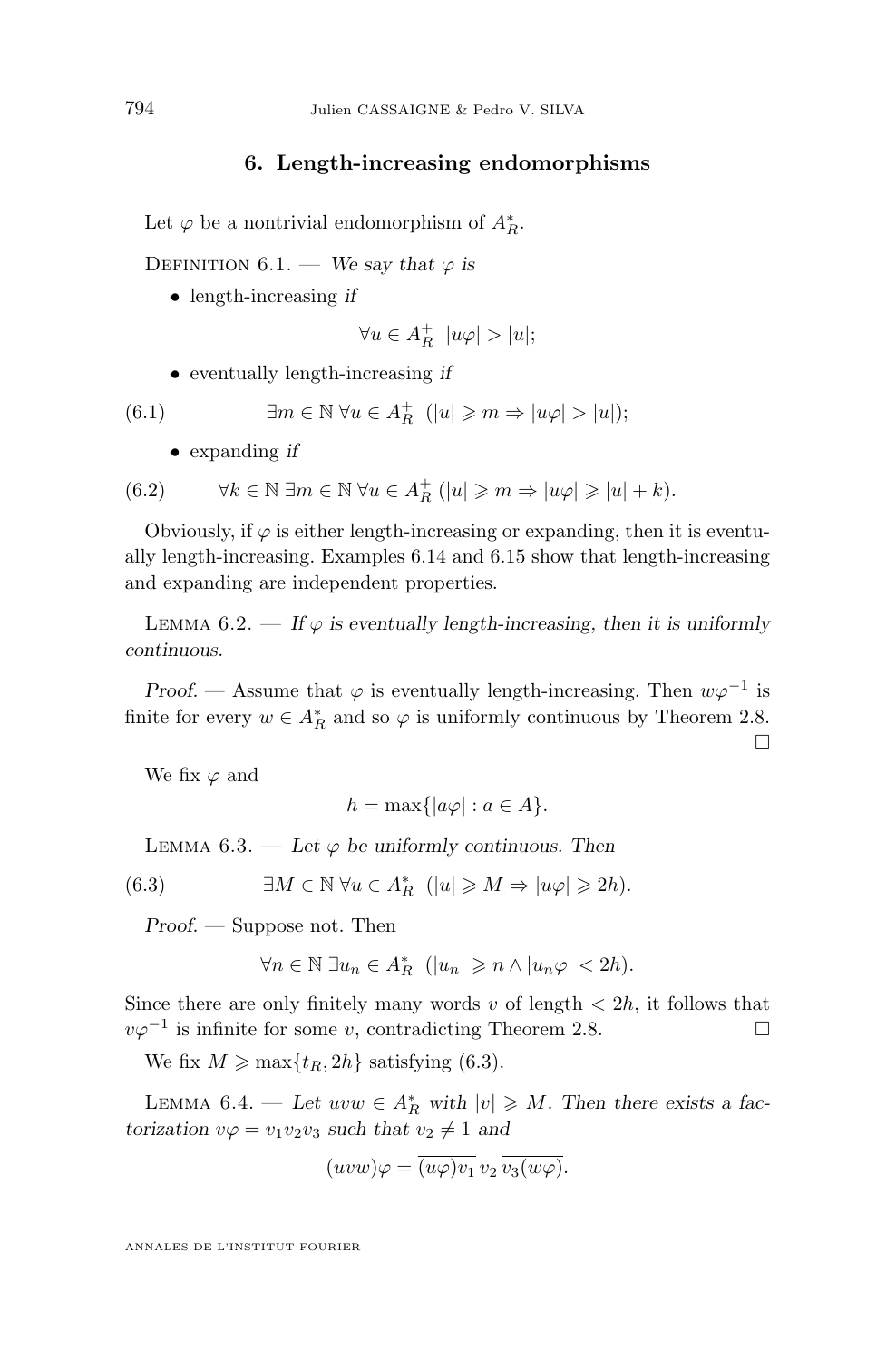<span id="page-27-0"></span>*Proof.* — Let  $v \in A_R^*$  be such that  $|v| \geq M$ . Suppose the lemma fails for some choice of u and w. We may assume that  $|uw|$  is minimal.

Assume that  $u, w \neq 1$ . Let  $u_0$  denote the first letter of u and write  $u = u_0u_1$ . Let  $w_0$  denote the last letter of w and write  $w = w_1w_0$ . By minimality of  $|uw|$ , we have a factorization  $v = v_1v_2v_3$  with  $v_2 \neq 1$  and  $(u_1vw_1)\varphi = \overline{(u_1\varphi)v_1}v_2\overline{v_3(w_1\varphi)}$ . Write  $x_1 = \overline{(u_1\varphi)v_1}$ ,  $y_1 = \overline{v_3(w_1\varphi)}$ . We discuss the reduction process in

$$
(uvw)\varphi = (u_0\varphi)x_1v_2y_1(w_0\varphi)
$$

and show that  $(uvw)\varphi$  is the product of a proper prefix of  $u_0\varphi$  by a proper suffix of  $w_0\varphi$ . By minimality of  $|uw|$ , the factor  $v_2$  cannot be fully cancelled in the reduction  $(u_0\varphi)x_1v_2y_1$ . We consider two cases:

*Case I:* some part of the factor  $v_2$  is cancelled.

Then we may write  $(u_0\varphi)x_1v_2y_1 = u_2v_3y_1$  where  $u_2 < u_0\varphi$  and  $v_3$  is a proper suffix of  $v_2$ . Note that  $v_3 \neq 1$ , otherwise  $w_0$  would be superfluous. Now in the reduction of  $(uvw)\varphi = u_2v_3y_1(w_0\varphi)$  we get a word of the form  $u_3w_2$  with  $u_3 \leq u_2$  and  $w_2$  a proper suffix of  $w_0\varphi$ .

*Case II:* the factor  $v_2$  remains intact.

Then we may write  $(u_0\varphi)x_1v_2y_1 = u_2x_2v_2y_1$  where  $u_2 \leq u_0\varphi$  and  $x_2$  is a suffix of  $x_1$ . Now in the reduction of  $(uvw)\varphi = u_2x_2v_2y_1(w_0\varphi)$  part of  $u_2$ must be cancelled, otherwise  $u_0$  would be superfluous. Hence we get a word of the form  $u_3w_2$  with  $u_3 < u_2$  and  $w_2$  a proper suffix of  $w_0\varphi$ .

In any case, we get  $|(uvw)\varphi| < |u_0\varphi| + |w_0\varphi| \leq 2h$  and so  $|v| \leq |uvw|$  $M$  by  $(6.3)$ , a contradiction.

The cases  $u = 1$  or  $w = 1$  are actually a simplification of the case discussed and can therefore be omitted.

LEMMA  $6.5.$  — Let  $\varphi$  be expanding. Then

$$
\exists m \in \mathbb{N} \; \forall u, v \in A_R^+ \; (r(u, v) \in \, ]m, +\infty[ \Rightarrow r(u\varphi, v\varphi) > r(u, v)).
$$

*Proof.* — Since  $\varphi$  is expanding,

(6.4) 
$$
\exists m \geq M \ \forall u \in A_R^+ \ (|u| \geq m \Rightarrow |u\varphi| \geq |u| + hM(t_R - 1)).
$$

Let  $u, v \in A_R^+$  be distinct with  $r(u, v) > m$ . Let w be the longest common prefix of u and v. Write  $u = w u'$ . We show that there exists a factorization  $w\varphi = w_1w_2$  such that

(6.5) 
$$
u\varphi = w_1 \overline{w_2(u'\varphi)} \quad \text{and} \quad |w_1| > |w|.
$$

Since  $|w| \geqslant m \geqslant M$ , it follows from Lemma [6.4](#page-26-0) that there exists a factorization  $w\varphi = w_1w_2$  such that  $w_1 \neq 1$  and  $u\varphi = w_1w_2(u'\varphi)$ . We assume that  $w_1$  has maximal length.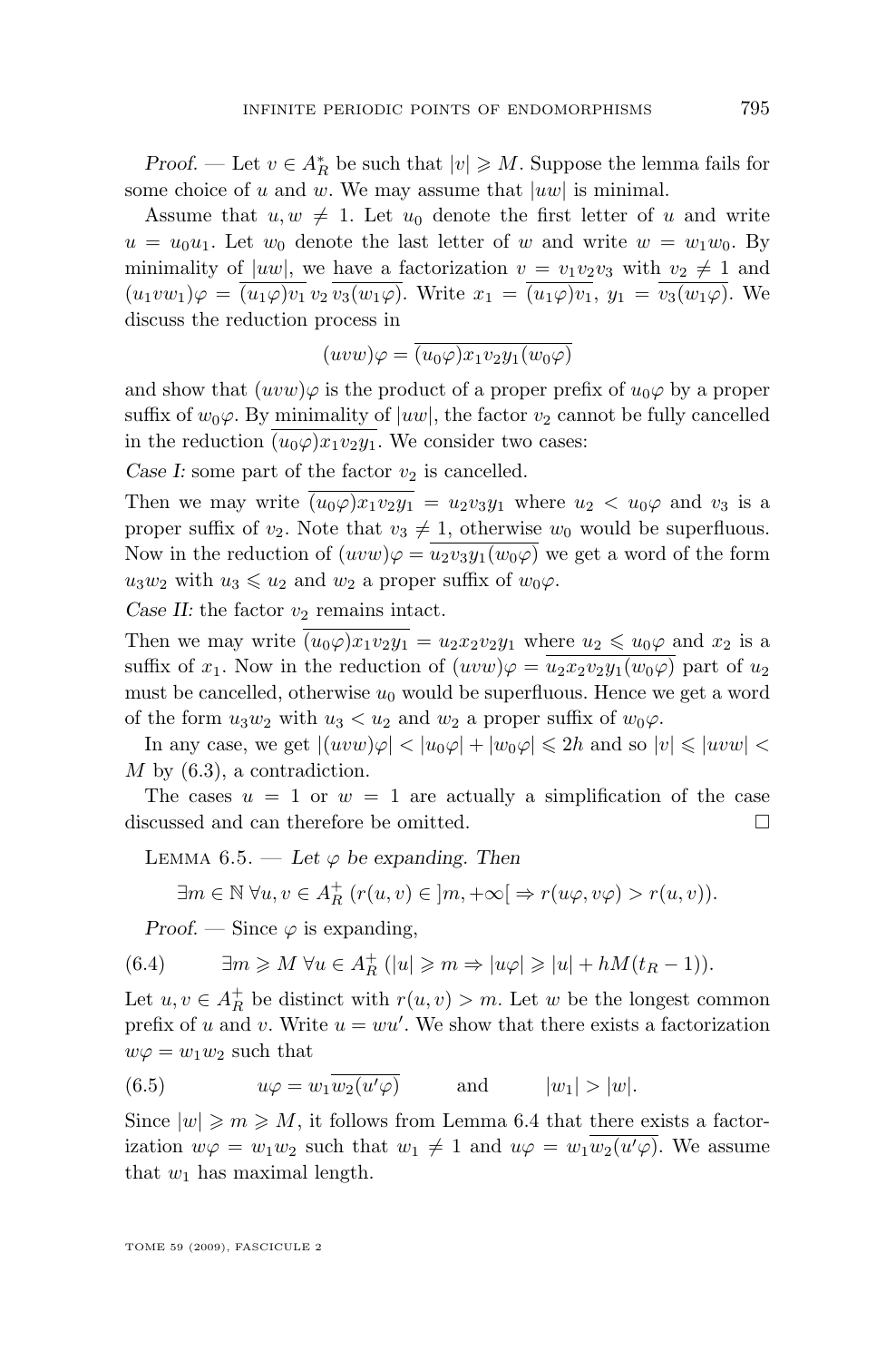<span id="page-28-0"></span>Suppose that  $|w_1| \leq |w|$ . By [\(6.4\)](#page-27-0), we have

$$
|w| + |w_2| \geq |w_1| + |w_2| = |w\varphi| \geq |w| + hM(t_R - 1)
$$

and so  $|w_2| \ge hM(t_R-1)$ . By maximality of  $|w_1|, w_2$  must be fully cancelled in the reduction  $\overline{w_2(u' \varphi)}$ . Let u'' be the shortest prefix of u' such that  $w_2$  is fully cancelled in the reduction  $w_2(u''\varphi)$ . Since the image of the last letter of  $u''$  must necessarily help to cancel the first letter of  $w_2$ , we conclude that  $|w_2(u''\varphi)| < h$ . Now let  $w_0$  be the shortest suffix of w such that  $w_2$  is a suffix of  $w_0\varphi$ . Since the first letter of  $w_2$  must necessarily originate from the image of the first letter of  $w_0$ , we conclude that  $|w_0\varphi| < |w_2| + h$ . Since  $w_0u''$  is a factor of  $wu'=u$ , it is reduced. Writing  $w_0\varphi = xw_2$ , we have  $(w_0u'')\varphi = \overline{xw_2(u''\varphi)}$  and so

$$
|(w_0u'')\varphi| = |\overline{xw_2(u''\varphi)}| \leq |x| + |\overline{w_2(u''\varphi)}| < 2h.
$$

By [\(6.3\)](#page-26-0), it follows that  $|w_0u''| < M$  and so  $|u''| < M$ . Hence  $|u''\varphi| < hM$ . By Lemma [2.5\(](#page-6-0)ii), it follows that  $u''\varphi$  cannot cancel a word with length  $\geq h(t_R-1)$  and so  $|w_2| < hM(t_R-1)$ , a contradiction. Thus  $|w_1| > |w|$ and  $(6.5)$  holds.

Applying the same argument to  $v\varphi$ , we conclude that  $u\varphi$  and  $v\varphi$  have a common prefix of length  $|w|+1$  and so  $r(u\varphi, v\varphi) > r(u, v)$  as required.  $\Box$ 

LEMMA 6.6. — Let  $\varphi$  be expanding. Then  $\text{Ad}(u\varphi^n)_n$  is finite and no*nempty for every*  $u \in A_R^*$ .

*Proof.* — Let  $u \in A_R^*$ . As  $A_R^{\infty}$  is compact,  $\text{Ad}(u\varphi^n)_n$  is nonempty. If  $u \in \text{Fin}(\varphi)$ , then  $\text{Ad}(u\varphi^n)_n \subseteq \{u\varphi^n : n \geq 1\}$  is finite. Assume now that  $u \in \text{Inf}(\varphi).$ 

By Lemma [6.5,](#page-27-0)

(6.6) 
$$
\exists m \in \mathbb{N} \ \forall u, v \in A_R^+ \ \forall n \in \mathbb{N} \ (r(u, v) > m \Rightarrow r(u\varphi^n, v\varphi^n) > n).
$$

Since  $(|u\varphi^n|)_n$  is unbounded, there exist some  $s, q \geq 1$  such that  $u\varphi^s$  and  $u\varphi^{s+q}$  have a common prefix w of length m. Write  $u\varphi^s = wv$  and  $u\varphi^{s+q} =$  $wv'$ . By  $(6.6)$ , we have

$$
r(w\varphi^n, u\varphi^{s+n}) = r(w\varphi^n, (wv)\varphi^n) > n,
$$
  

$$
r(w\varphi^n, u\varphi^{s+q+n}) = r(w\varphi^n, (wv')\varphi^n) > n,
$$

hence  $r(u\varphi^{s+n}, u\varphi^{s+q+n}) > n$  for every  $n \in \mathbb{N}$ . It follows that  $r(u\varphi^{s+nq}, u\varphi^{s+q+n})$  $u\varphi^{s+(n+1)q} \geqslant n$  for every  $n \geqslant 1$  and so

$$
\forall k \in \mathbb{N} \; \forall n,n'>k \; \; r(u\varphi^{s+nq},u\varphi^{s+n'q}) > k.
$$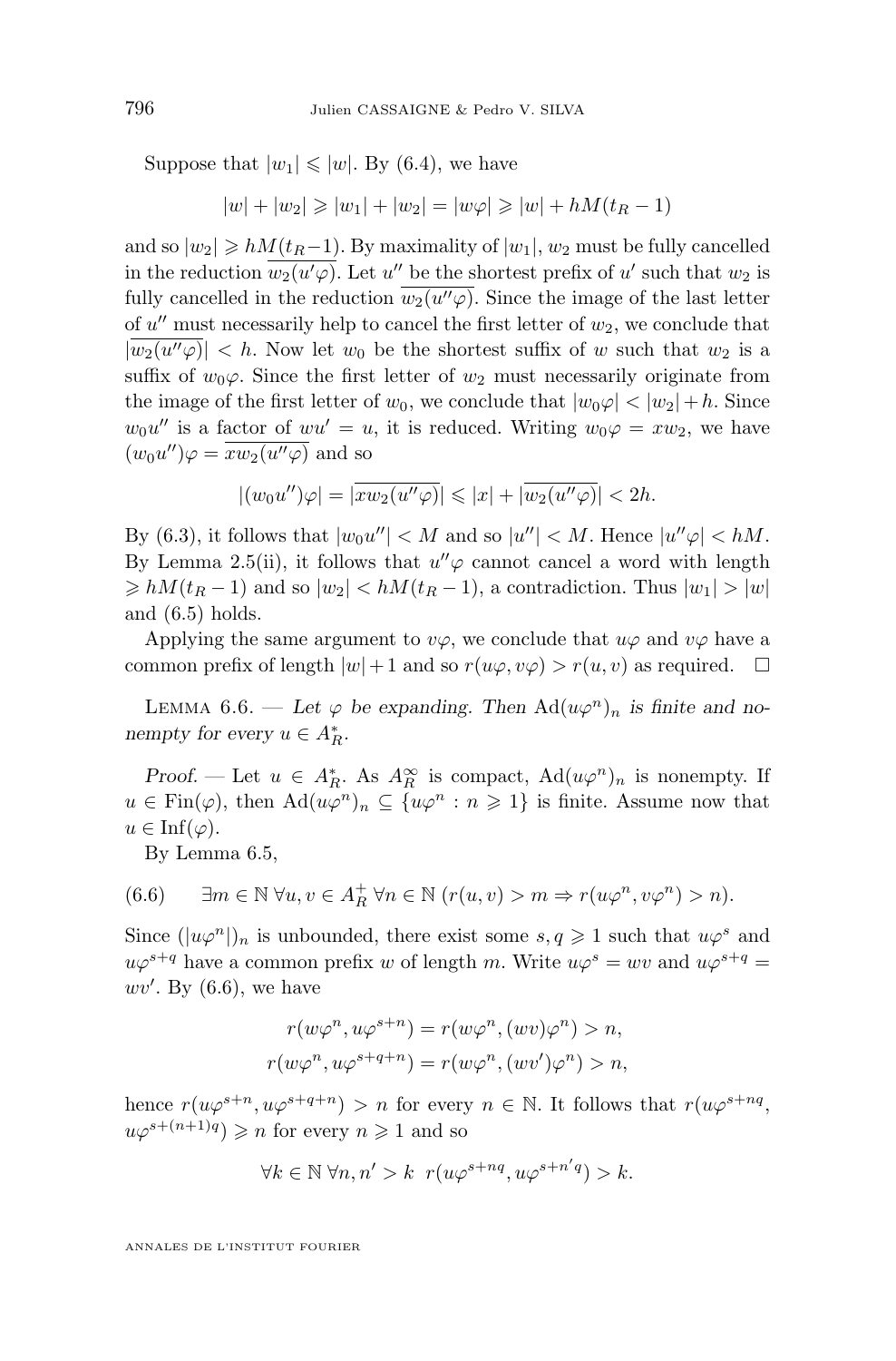<span id="page-29-0"></span>Thus  $(u\varphi^{s+nq})_n$  is a Cauchy sequence and therefore convergent since  $A_R^{\infty}$ is compact. By Lemma [6.2,](#page-26-0) we may apply Lemma [4.3](#page-12-0) and conclude that  $\mathrm{Ad}(u\varphi^n)_n$  is finite.

We are now ready for the characterization of the periodic points. We denote as usual by  $\Phi$  the continuous extension of  $\varphi$  to  $A_R^{\infty}$ .

THEOREM 6.7. — Let  $A_R^*$  be infinite and  $\varphi$  be expanding. Then  $\text{Per}_s(\Phi)$  $= \text{Per}(\varphi)$  *and there exists some*  $m \in \mathbb{N}$  *such that* 

(6.7) 
$$
\operatorname{Per}_r(\Phi) = \bigcup_{|u|=m} \operatorname{Ad}(u\varphi^n)_n
$$

*is a finite nonempty set of attractors.*

*Proof.* — Since  $\varphi$  is expanding,  $\text{Per}(\varphi)$  is finite and so  $\text{Per}_s(\Phi) = \text{Per}(\varphi)$ . We take m from [\(6.6\)](#page-28-0). Since  $A_R^*$  is infinite, the set  $\{u \in A_R^* : |u| = m\}$ is finite nonempty. Then by Lemmas [6.2,](#page-26-0) [4.3,](#page-12-0) and [6.6,](#page-28-0)  $\bigcup_{|u|=m} \text{Ad}(u\varphi^n)_n$ is finite nonempty and contained in Per( $\Phi$ ). Since  $\varphi$  is expanding and m in [\(6.6\)](#page-28-0) originates from [\(6.4\)](#page-27-0), then  $\text{Ad}(u\varphi^n)_n \subseteq A_R^{\omega}$  and so  $\text{Ad}(u\varphi^n)_n \subseteq$  $\text{Per}_r(\Phi)$ .

Conversely, let  $\alpha \in \text{Per}_r(\Phi)$ . We may write  $\alpha = u\beta$  for some  $u \in A_R^*$  of length m and some  $\beta \in A_R^{\omega}$ . For all  $n, k \in \mathbb{N}$ , we have  $r(u\varphi^n, \alpha^{[m+k]}\varphi^n) > n$ by [\(6.6\)](#page-28-0) and since  $\Phi^n$  is continuous we get

$$
\alpha \Phi^n = \left(\lim_{k \to \infty} \alpha^{[m+k]}\right) \Phi^n = \lim_{k \to \infty} \alpha^{[m+k]} \varphi^n,
$$

hence  $r(u\varphi^n, \alpha \Phi^n) > n$  for every n. Since  $\alpha \in \text{Per}(\Phi)$ , we have  $\alpha = \alpha \Phi^p$  for some  $p \geq 1$ . Hence  $r(u\varphi^{np}, \alpha) > np$  for every n and so  $\alpha = \lim_{n \to \infty} u\varphi^{np} \in$  $\text{Ad}(u\varphi^n)_n$ . Thus (6.7) holds.

To show that  $\alpha$  is an attractor, we check the inclusion  $B_{2^{-m}}(\alpha) \subseteq \text{Att}(\alpha)$ . Let  $\gamma \in B_{2^{-m}}(\alpha)$ . Then  $r(\alpha, \gamma) > m$  and so  $\gamma = u\beta'$  for some  $\beta' \in A_R^{\infty}$ . Since  $r(u\varphi^n, \gamma^{[m+k]}\varphi^n) > n$  for all n and k by [\(6.6\)](#page-28-0), we get  $r(u\varphi^n, \gamma\Phi^n) > n$ similarly to the case of  $\alpha$ . In view of  $r(u\varphi^{np}, \alpha) > np$ , it follows that  $r(\gamma \Phi^{np}, \alpha) > np$  for every n and so  $\lim_{n \to \infty} \gamma \Phi^{np} = \alpha$ . Thus  $\alpha \in \text{Ad}(\gamma \Phi^n)_n$ and so  $\gamma \in \text{Att}(\alpha)$ . Therefore  $B_{2^{-m}}(\alpha) \subseteq \text{Att}(\alpha)$  and  $\alpha$  is an attractor.  $\square$ 

We address now the decidability question.

Given  $u \in A^*$ , let  $u\xi$  denote the suffix of length M of u if  $|u| > M$ . Otherwise, let  $u\xi = u$ .

We define a finite  $(A, \mathbb{Z})$ -transducer  $\mathcal{T}_{\varphi} = (Q, q_0, T, E)$  as follows:

 $Q = \{u \in A_R^* : |u| \leq M\}$  is the set of states;

 $q_0 = 1$  is the initial state;

 $T = Q \setminus \{1\}$  is the set of terminal states;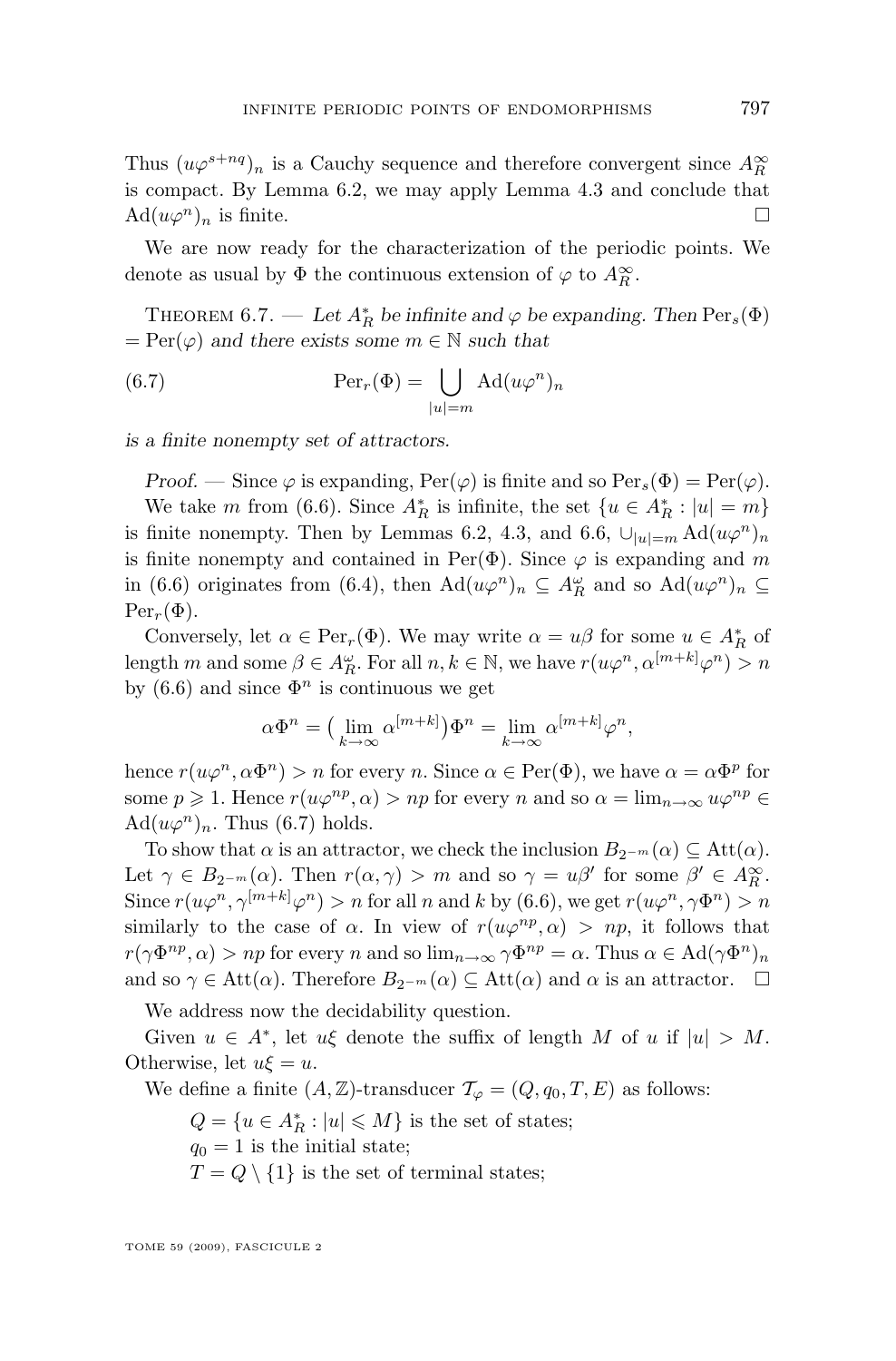$$
E = \{(u, a, n, v) \in Q \times A \times \mathbb{Z} \times Q : ua \in A_R^*, n = |(ua)\varphi| - |u\varphi| - 1, v = (ua)\xi\}
$$
 is the set of edges.

The label of a path p in  $\mathcal{T}_{\varphi}$  is denoted by p $\lambda$  and its projections on  $A^*$  and  $\mathbb Z$  by  $p\lambda_1$  and  $p\lambda_2$ , respectively.

For details on automata and transducers, the reader is referred to [\[3\]](#page-41-0).

LEMMA 6.8. — Let 
$$
uv, vw \in A_R^*
$$
 with  $|v| \ge M$ . Then  $uvw \in A_R^*$  and  

$$
|(uvw)\varphi| - |(uv)\varphi| = |(vw)\varphi| - |v\varphi|.
$$

*Proof.* — Since  $|v| \geq t_R$ , we have  $uvw \in A_R^*$ . By Lemma [6.4,](#page-26-0) there exists a factorization  $v\varphi = v_1v_2v_3$  such that  $v_2 \neq 1$  and

$$
(uvw)\varphi = \overline{(u\varphi)v_1} \, v_2 \, \overline{v_3(w\varphi)}.
$$

Hence

$$
\begin{array}{rcl}\n| (uvw)\varphi| - |(uv)\varphi| & = & |\overline{(u\varphi)v_1}| + |v_2| + |\overline{v_3(w\varphi)}| - |\overline{(u\varphi)v_1}| - |v_2v_3| \\
& = & |v_1v_2| + |\overline{v_3(w\varphi)}| - |v_1v_2v_3| = |(vw)\varphi| - |v\varphi|\n\end{array}
$$

and the lemma holds.  $\hfill \square$ 

Let

$$
m_{\varphi} = \min\{p\lambda_2 : p \text{ is a cycle-free successful path in } \mathcal{T}_{\varphi}\}.
$$

Theorem 6.9. — *The following conditions are equivalent:*

- (i)  $\varphi$  *is eventually length-increasing*;
- (ii)  $c\lambda_2 \geq 0$  *for every cycle c in*  $\mathcal{T}_{\varphi}$  *and*  $p\lambda_2 > 0$  *for every successful path* p *with*

$$
(\max\{0, 2 - m_{\varphi}\})|Q| \leqslant |p| < (1 + \max\{0, 2 - m_{\varphi}\})|Q|.
$$

*Proof. —* Suppose that

$$
p: q_0 \xrightarrow{(a_1,n_1)} q_1 \xrightarrow{(a_2,n_2)} \dots \xrightarrow{(a_k,n_k)} q_k
$$

is a successful path in  $\mathcal{T}_{\varphi}$ . For every  $i \in \{1, \ldots, k\}$ , we have  $n_i = |(q_{i-1}a_i)\varphi|$  $-|q_{i-1}\varphi| - 1$ ,  $q_{i-1}a_i \in A_R^*$ , and  $q_i = (q_{i-1}a_i)\xi$ . We show that  $a_1 \dots a_i \in A_R^*$ and

(6.8) 
$$
n_i = |(a_1 \dots a_i)\varphi| - |(a_1 \dots a_{i-1})\varphi| - 1.
$$

Assume first that  $i \leq M$ . Then  $q_i = q_{i-1}a_i$  for every  $j \leq i$  and the claims follow immediately. Assume now that  $i > M$  and the claims hold for  $i-1$ . Let  $u = a_1 \ldots a_{i-1-M}$ . By the induction hypothesis, we have  $a_1 \dots a_{i-1} \in A_R^*$ . It is easy to check that  $q_j = (q_{j-1}a_j)\xi$  for every  $j \leq i$ yields  $a_1 \, ... \, a_{i-1} = uq_{i-1}$ . Now  $i > M$  implies  $|q_{i-1}| = M$ . Since  $uq_{i-1}$ ,

<span id="page-30-0"></span>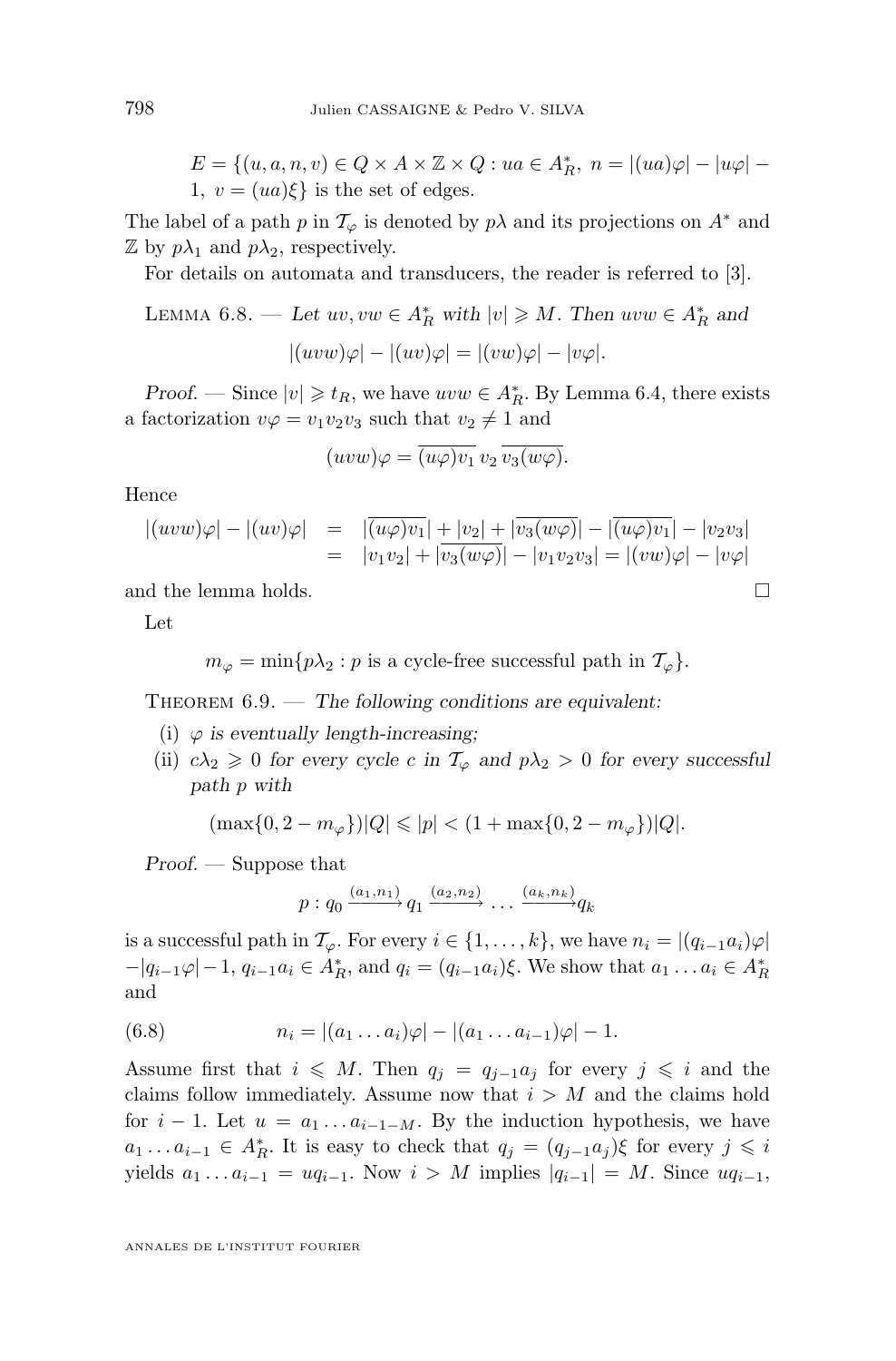<span id="page-31-0"></span> $q_{i-1}a_i \in A_R^*$ , we may apply Lemma [6.8](#page-30-0) and obtain  $a_1 \dots a_i = uq_{i-1}a_i \in A_R^*$ and also

$$
n_i = |(q_{i-1}a_i)\varphi| - |q_{i-1}\varphi| - 1 = |(u_{i-1}q_{i-1}a_i)\varphi| - |(u_{i-1}q_{i-1})\varphi| - 1
$$
  
=  $|(a_1 \dots a_i)\varphi| - |(a_1 \dots a_{i-1})\varphi| - 1.$ 

The induction is therefore complete and so [\(6.8\)](#page-30-0) holds.

It follows that

$$
p\lambda_2 = \sum_{i=1}^k n_i = \sum_{i=1}^k (|(a_1 \dots a_i)\varphi| - |(a_1 \dots a_{i-1})\varphi| - 1) = |(a_1 \dots a_k)\varphi| - k
$$

and so

(6.9) 
$$
p\lambda_2 = |p\lambda_1\varphi| - |p\lambda_1|.
$$

Notice that

(6.10) 
$$
\{p\lambda_1 : p \text{ is a successful path in } \mathcal{T}_{\varphi}\} = A_R^+.
$$

Indeed, we have just proved the direct inclusion and the opposite one follows from the following inductive argument: if  $ua \in A_R^+$  and we assume that there is a successful path p ending in state  $u\xi$  with  $p\lambda_1 = u$ , then we can always extend p by means of some edge of the form  $(u\xi, a, n, (ua)\xi)$ . Therefore (6.10) holds.

Assume now that (i) holds and let c be a cycle in  $\mathcal{T}_{\varphi}$ . Suppose that  $c\lambda_2 < 0$ . Since  $\mathcal{T}_{\varphi}$  is trim, we have a successful path of the form pc and so  $pc^n$  is also a successful path for every  $n \in \mathbb{N}$ . Let  $u = p\lambda_1$  and  $v = c\lambda_1$ . Then  $uv^*$  is an infinite subset of  $A_R^+$  by (6.10), and (6.9) implies

$$
|(uv^n)\varphi| - |uv^n| = (pc^n)\lambda_2 = p\lambda_2 + n(c\lambda_2) \le p\lambda_2 - n
$$

for every n, yielding  $|(uv^n)\varphi| \leq |uv^n|$  for infinitely many n, contradicting (i). Thus  $c\lambda_2 \geqslant 0$ .

Next we show that

(6.11) 
$$
p\lambda_2 \geqslant \min\left\{1, m_{\varphi} + \frac{|p|}{|Q|} - 1\right\}
$$

for every successful path p by induction on |p|. Let p be a successful path and assume the claim holds for all shorter paths. If  $p$  is cycle-free, then  $|p| < |Q|$  and  $p\lambda_2 \geq m_\varphi + \frac{|p|}{|Q|} - 1$  follows from the definition of  $m_\varphi$ . Hence we may assume that  $p = p_1cp_2$  for some cycle c. Since  $c\lambda_2 \geq 0$ , we may assume that

(6.12) (p1p2)λ<sup>2</sup> < 1,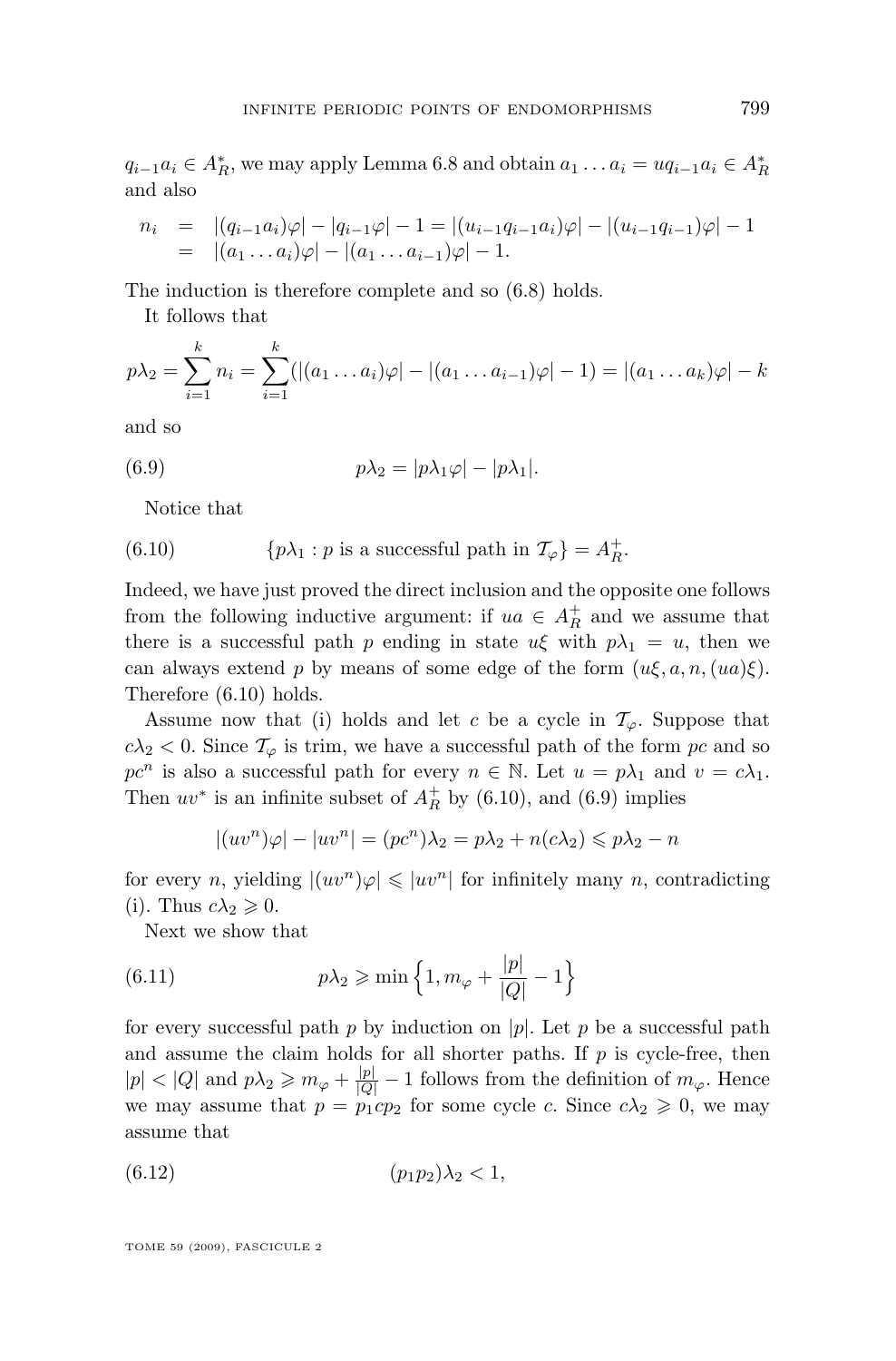<span id="page-32-0"></span>otherwise we are done. Suppose first that  $c\lambda_2 > 0$ . Then  $|c| \leq |Q|$  yields

$$
\frac{|p|}{|Q|} = \frac{|p_1p_2|}{|Q|} + \frac{|c|}{|Q|} \leqslant \frac{|p_1p_2|}{|Q|} + 1
$$

and by [\(6.12\)](#page-31-0) the induction hypothesis yields

$$
p\lambda_2 = (p_1p_2)\lambda_2 + c\lambda_2 \ge (p_1p_2)\lambda_2 + 1 \ge m_\varphi + \frac{|p_1p_2|}{|Q|} \ge m_\varphi + \frac{|p|}{|Q|} - 1
$$

and [\(6.11\)](#page-31-0) holds. Assume now that  $c\lambda_2 = 0$ . By [\(6.12\)](#page-31-0),  $p_1 c^* p_2$  is an infinite set of successful paths with  $(p_1 c^* p_2) \lambda_2 \subseteq ]-\infty,0]$ , contradicting (i). Hence [\(6.11\)](#page-31-0) holds in any case.

Thus, if we take a successful path p with  $(\max\{0, 2 - m_{\varphi}\})|Q| \leq |p|$  $(1 + \max\{0, 2 - m_{\varphi}\})|Q|$ , we get

$$
m_{\varphi} + \frac{|p|}{|Q|} - 1 \ge m_{\varphi} + \max\{0, 2 - m_{\varphi}\} - 1 = \max\{m_{\varphi} - 1, 1\} \ge 1
$$

hence [\(6.11\)](#page-31-0) yields  $p\lambda_2 > 0$  and so (ii) holds.

Conversely, assume that (ii) holds. Let  $n = (\max\{0, 2 - m_{\varphi}\})|Q|$ . Then  $p\lambda_2 > 0$  for every successful path p with  $n \leqslant |p| < n + |Q|$ . We show that  $p\lambda_2 > 0$  for every successful path p with  $n + |Q| \leqslant |p|$  by induction on  $|p|$ . Assume that  $n + |Q| \leqslant |p|$  and the claim holds for shorter paths of that form. We may factor  $p = p_1cp_2$  for some cycle c. Since  $n \leq |p_1p_2| < |p|$ it follows from (ii) and the induction hypothesis that  $(p_1p_2)\lambda_2 > 0$ . Since  $c\lambda_2 \geqslant 0$  by (ii), we obtain  $p\lambda_2 = (p_1p_2)\lambda_2 + c\lambda_2 > 0$ .

Therefore  $p\lambda_2 > 0$  for every successful path p with  $n \leqslant |p|$  and so (i) holds by  $(6.10)$  and  $(6.9)$ .

It follows from the proof of Theorem [6.9](#page-30-0) that

COROLLARY  $6.10.$  — If  $\varphi$  is eventually length-increasing, then

$$
\forall u \in A_R^+ \ \ (|u| \geqslant (\max\{0, 2 - m_\varphi\})|Q| \Rightarrow |u| < |u\varphi|).
$$

Theorem 6.11. — *The following conditions are equivalent:*

- (i)  $\varphi$  *is expanding*;
- (ii)  $c\lambda_2 > 0$  for every cycle c in  $\mathcal{T}_{\varphi}$ .

*Proof.* — Assume that (i) holds and let c be a cycle in  $\mathcal{T}_{\varphi}$ . Suppose that  $c\lambda_2 \leq 0$ . Since  $\mathcal{T}_{\varphi}$  is trim, we have a successful path of the form pc and so  $pc<sup>n</sup>$  is also a successful path for every  $n \in \mathbb{N}$ . Let  $u = p\lambda_1$  and  $v = c\lambda_1$ . Then  $uv^*$  is an infinite subset of  $A_R^+$  by [\(6.10\)](#page-31-0), and [\(6.9\)](#page-31-0) implies

$$
|(uv^n)\varphi| - |uv^n| = (pc^n)\lambda_2 = p\lambda_2 + n(c\lambda_2) \leq p\lambda_2
$$

for every  $n$ , contradicting (i). Thus (ii) holds.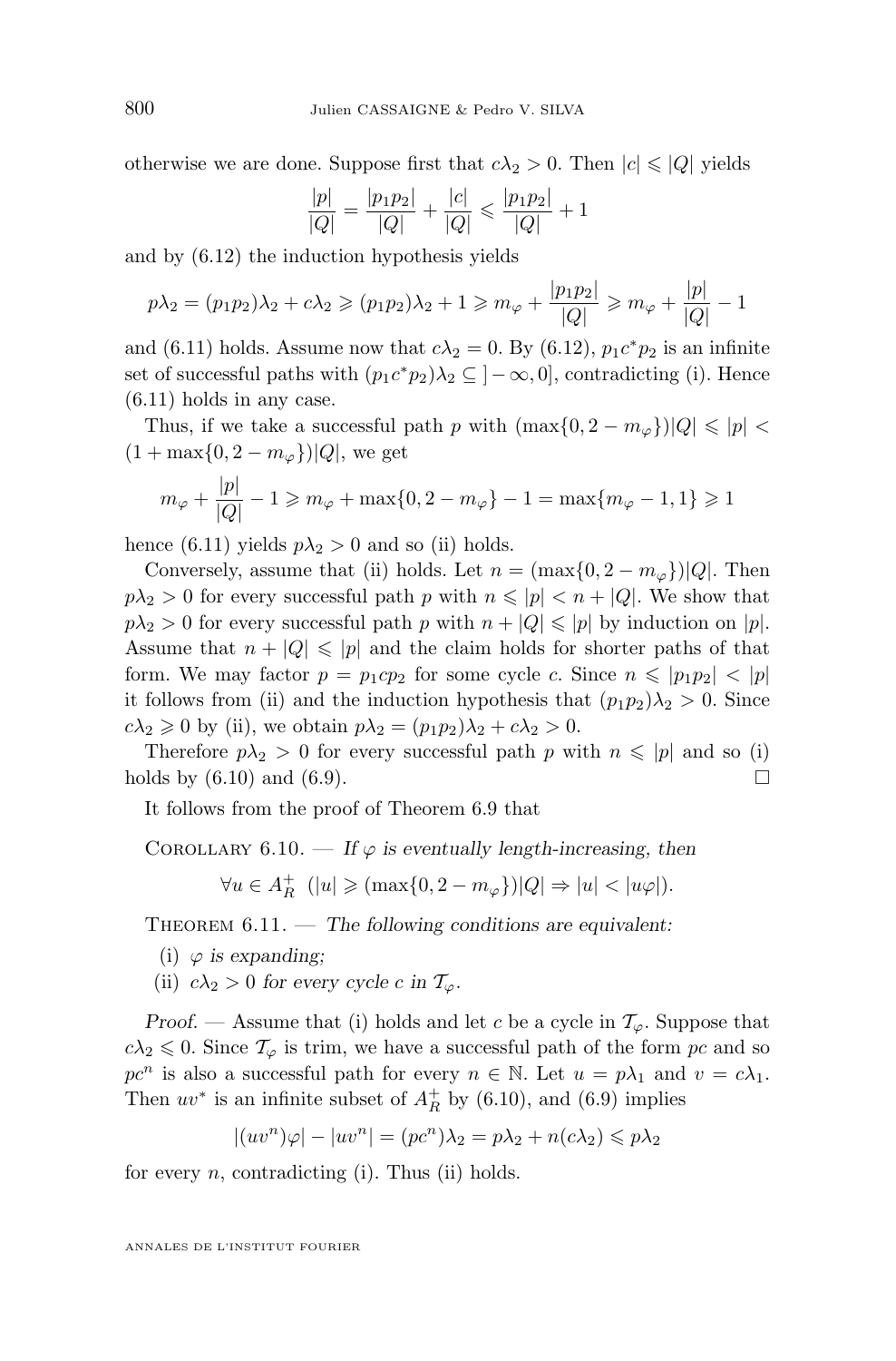<span id="page-33-0"></span>Conversely, assume that (ii) holds. We show that

(6.13) 
$$
p\lambda_2 \geqslant m_\varphi + \frac{|p|}{|Q|} - 1
$$

for every successful path p by induction on  $|p|$ . Let p be a successful path and assume the claim holds for all shorter paths. If  $p$  is cycle-free, then  $|p| < |Q|$  and (6.13) follows from the definition of  $m_{\varphi}$ . Hence we may assume that  $p = p_1cp_2$  for some cycle c. Since  $c\lambda_2 > 0$  and  $|c| \leq |Q|$ , we get

$$
\frac{|p|}{|Q|} = \frac{|p_1 p_2|}{|Q|} + \frac{|c|}{|Q|} \leq \frac{|p_1 p_2|}{|Q|} + 1
$$

and the induction hypothesis yields

$$
p\lambda_2 = (p_1p_2)\lambda_2 + c\lambda_2 \ge (p_1p_2)\lambda_2 + 1
$$
  
 
$$
\ge m_\varphi + \frac{|p_1p_2|}{|Q|} \ge m_\varphi + \frac{|p|}{|Q|} - 1
$$

and so (6.13) holds.

Let  $k > 0$ . We show that

(6.14) 
$$
\forall u \in A_R^* \ (|u| \geq (k - m_\varphi + 1)|Q| \Rightarrow |u\varphi| \geq |u| + k).
$$

Let  $u \in A_R^*$  be such that  $|u| \geq (k - m_\varphi + 1)|Q|$ . By [\(6.10\)](#page-31-0), there exists a successful path p such that  $p\lambda_1 = u$ . Since  $|p| \geq (k - m_{\varphi} + 1)|Q|$ , [\(6.9\)](#page-31-0) and (6.13) yield

$$
|u\varphi| - |u| = p\lambda_2 \ge m_{\varphi} + \frac{|p|}{|Q|} - 1 \ge m_{\varphi} + k - m_{\varphi} + 1 - 1 = k
$$

and so (6.14) holds. Therefore  $\varphi$  is expanding.

Corollary 6.12. — *It is decidable whether or not an arbitrary endomorphism*  $\varphi$  *is* 

- (i) *length-increasing;*
- (ii) *eventually length-increasing;*
- (iii) *expanding.*

*Proof.* — By Theorem [2.8,](#page-8-0) we may decide whether or not  $\varphi$  is uniformly continuous. This is a necessary condition for  $\varphi$  to be eventually length-increasing by Lemma [6.2.](#page-26-0) Thus we may assume that  $\varphi$  is uniformly contin-uous. As it is proved in [\[8,](#page-41-0) Theorem 8.7], we may effectively compute  $w\varphi^{-1}$ for any given word  $w$ . It follows that  $M$  can be effectively computed. Now decidability of (ii) and (iii) follows from Theorems [6.9](#page-30-0) and [6.11](#page-32-0) since we can construct the transducer  $\mathcal T$  and then check if conditions [6.9\(](#page-30-0)ii), [6.11\(](#page-32-0)ii) hold. In view of Corollary [6.10,](#page-32-0) decidability of (i) follows from (ii) since we only need to test finitely many short words.  $\Box$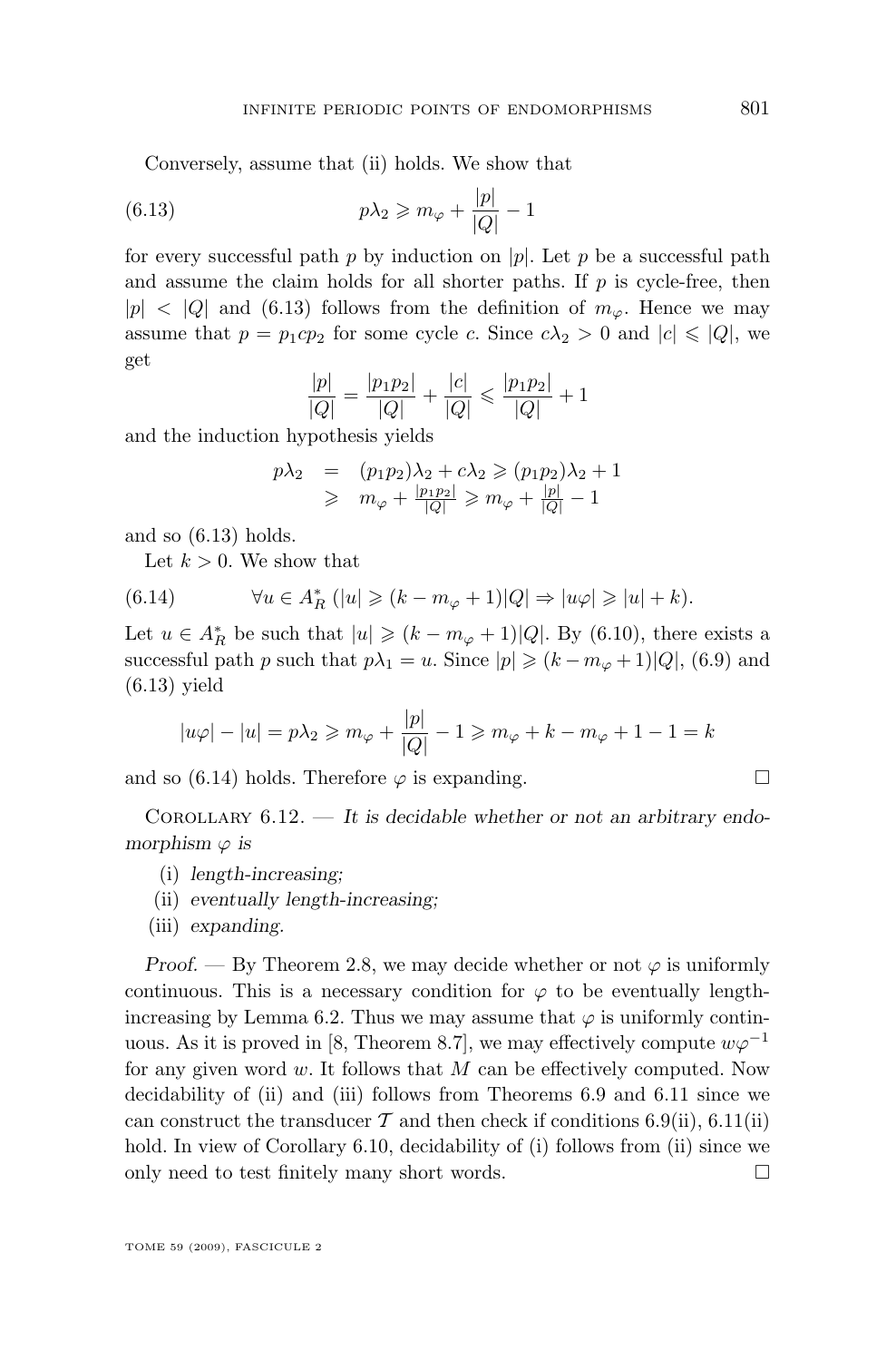<span id="page-34-0"></span>We can use previous results to bound the periods:

COROLLARY 6.13. — If  $\varphi$  is expanding and  $\alpha \in \text{Per}(\Phi)$ , then the period *of*  $\alpha$  *is bounded by*  $|A|^{\max\{M,(hM(t_R-1)-m_\varphi)|Q|\}}$ .

*Proof.* — Assume first that  $\alpha \in A_R^{\omega}$ . By Theorem [6.7,](#page-29-0) we have  $\alpha \in$  $\text{Ad}(u\varphi^n)_n$  for some  $u \in A_R^*$ . By the proof of Lemma [6.6](#page-28-0) and Lemma [4.3,](#page-12-0)  $\alpha \Phi^p = \alpha$  if  $r(u\varphi^s, u\varphi^{s+p}) > m$  where  $s \in \mathbb{N}$  and m is given by [\(6.6\)](#page-28-0). By the proofs of Lemmas [6.5](#page-27-0) and [6.6,](#page-28-0) m originates from  $(6.4)$ . By  $(6.14)$ , we can take  $m = \max\{M, (hM(t_R - 1) - m_\varphi)|Q|\}$ . Since  $(u\varphi^n)^{[m]}$  with length m can take at most  $|A|^m$  values, it follows that  $\alpha \Phi^p = \alpha$  for some

$$
p \leqslant |A|^m \leqslant |A|^{\max\{M,(hM(t_R-1)-m_\varphi)|Q|\}}.
$$

Assume now that  $\alpha \in A_R^*$ . Then  $|u\varphi^n| < \max\{0, (2 - m_\varphi)|Q|\} \leq m$  for every  $n \in \mathbb{N}$  by Corollary [6.10](#page-32-0) and so  $\alpha \Phi^p = \alpha$  for some  $p \leqslant |A|^m$  as required.  $\hfill \square$ 

We end the section by presenting some examples.

*Example 6.14.* — Let  $A = \{a, b, b^{-1}\}\$ and  $R = \{(bb^{-1}, 1)\}\$ . Let  $\varphi$ :  $A_R^* \rightarrow A_R^*$  be the matched endomorphism defined by  $a\varphi = b^{-1}ab$  and  $b\varphi = b^3$ . Then  $\varphi$  is length-increasing but not expanding.

*Proof.* — Given  $u = x_1 \dots x_n \in A_R^+$  with  $x_1, \dots, x_n \in A$ , we have  $|(x_1\varphi)\dots(x_n\varphi)|=3n$ . It is easy to check that the maximum number of letters that can be cancelled in the reduction of  $(x_1\varphi) \dots (x_n\varphi)$  is  $2(n-1)$ , hence  $|u\varphi| \geq 3n - 2(n-1) = n+2 = |u|+2$  and so  $\varphi$  is length-increasing. Since  $a^n \varphi = b^{-1} a^n b$  for every  $n \ge 1$ ,  $\varphi$  is not expanding.

For the next counterexample, we reuse the endomorphism from Example [5.17.](#page-24-0)

*Example 6.15.* — Let  $A = \{a, b\}$  and  $R = \{(a^3, 1)\}\$ . Let  $\varphi : A_R^* \to A_R^*$ be the endomorphism defined by  $a\varphi = a^2$  and  $b\varphi = aba^2b$ . Then  $\varphi$  is expanding but not length-increasing.

*Proof.* — As  $|a^2\varphi| < |a^2|$ ,  $\varphi$  is not length-increasing. Every  $u \in A_R^*$  can be written as  $u = u_1 \dots u_n v$  with  $u_i \in \{b, ab, a^2b\}$  and  $v \in \{1, a, a^2\}$ . Then  $u\varphi = u'_1 \dots u'_n v'$  with  $u'_i \in \{aba^2b, ba^2b, a^2ba^2b\}$  and  $v' \in \{1, a^2, a\}$ , so  $|u\varphi| \geq 2|u| - 3$  and  $\varphi$  is expanding.

Given  $u \in A^*$  and  $a \in A$ , we denote by  $|u|_a$  the number of occurrences of the letter a in u.

*Example 6.16.* — Let  $A_R^*$  be the free group on  $\{a, b, c\}$  and let  $\varphi$  be the endomorphism of  $A_R^*$  defined by  $a\varphi = ac$ ,  $b\varphi = c^{-1}a^{-1}b^3$  and  $c\varphi = ca$ . Then  $\varphi$  is expanding and length-increasing but not prefix-convergent.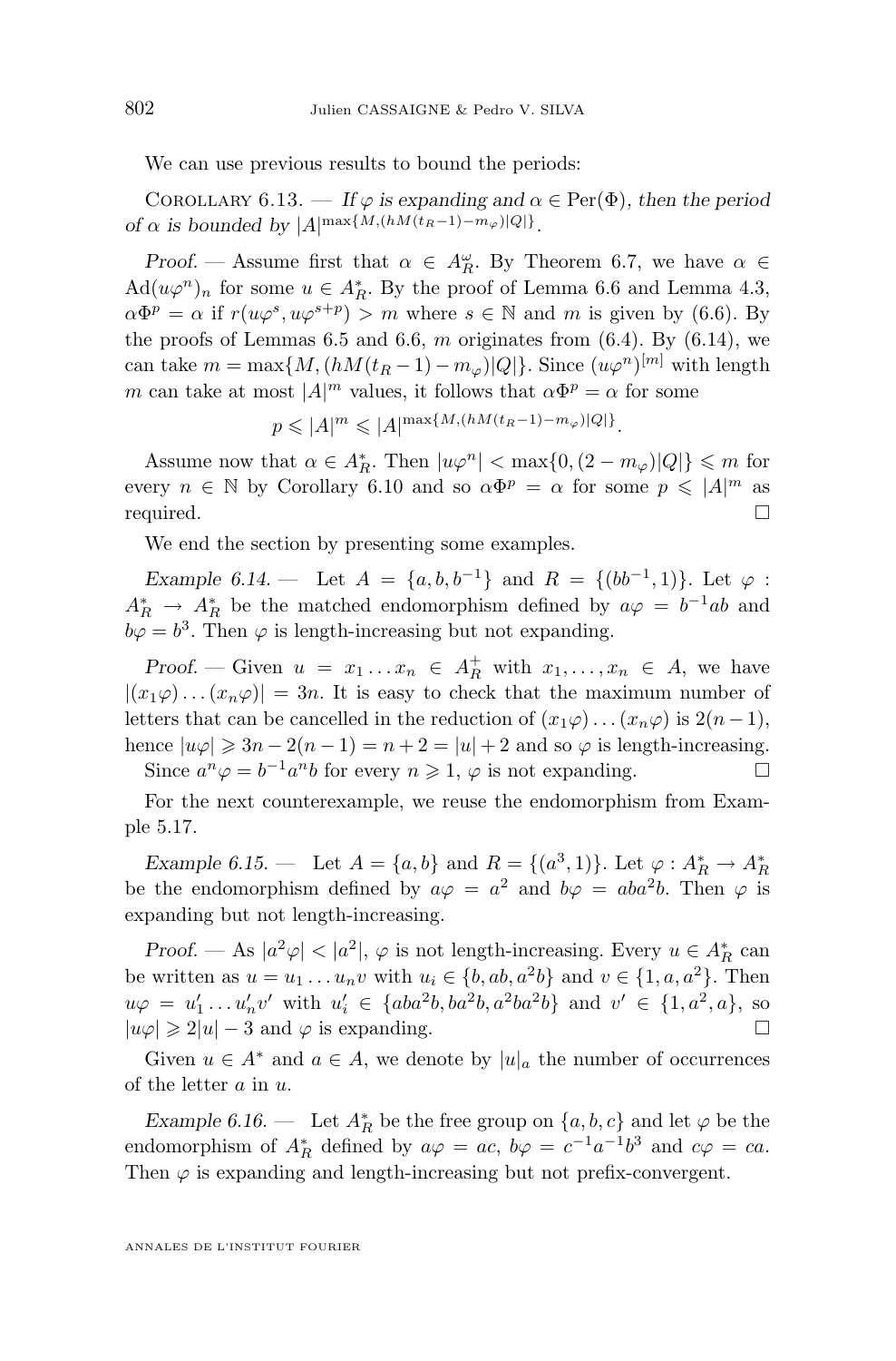*Proof.* — The unique reducible words of the form  $(x\varphi)(y\varphi)$  with  $x, y \in A$ and xy reduced are  $(a\varphi)(b\varphi)$  and  $(b^{-1}\varphi)(a^{-1}\varphi)$ . Let  $u \in A_R^*$ . We replace any occurrence of ab (respectively  $b^{-1}a^{-1}$ ) by d (respectively  $d^{-1}$ ) to get a reduced word u' in the free group F on  $B = \{a, b, c, d\}$ . Write  $u' = x_1 \dots x_n$ with  $x_1, \ldots, x_n \in B \cup B^{-1}$ . We extend  $\varphi$  to an endomorphism  $\widehat{\varphi}$  of F by taking  $d\widehat{\alpha} = (ab)c - b^3$ . It is easy to shock that taking  $d\hat{\varphi} = (ab)\varphi = b^3$ . It is easy to check that

$$
u\varphi = u'\widehat{\varphi} = (x_1 \dots x_n)\widehat{\varphi} = (x_1\widehat{\varphi}) \dots (x_n\widehat{\varphi})
$$

and

$$
|u\varphi| = |x_1\widehat{\varphi}| + \ldots + |x_n\widehat{\varphi}| \geq 2n + |u'|_d + |u'|_{d^{-1}} = n + |u| \geq \frac{3}{2}|u|.
$$

Thus  $\varphi$  is expanding and length-increasing.

Since  $\varphi$  is length-increasing, we have  $A_0 = \emptyset$  and so  $A_2 = A$  by Lemma [4.8.](#page-15-0) We have  $a \leq ab$  and  $a\varphi^n \in aA^*$  for every  $n \in \mathbb{N}$ . However,  $(ab)\varphi =$  $b^3$  and a simple induction shows that  $(ab)\varphi^n \in \{a^{-1}, c^{-1}, b\}A^*$  for every  $n \geq 1$ . Thus  $r(a\varphi^n,(ab)\varphi^n) = 1$  for every  $n \geq 1$  and so  $\varphi$  is not prefixconvergent.  $\Box$ 

Concerning fixed points, we see in the next example they do not necessarily exist, even when  $a\varphi = aw$  for some  $a \in A$ .

*Example 6.17.* — Let  $A_R^*$  be the free group on  $\{a, b\}$  and let  $\varphi$  be the endomorphism of  $A_R^*$  defined by  $a\varphi = ab$  and  $b\varphi = b^{-1}a^{-2}b^3a$ . Then  $\varphi$  is expanding and length-increasing but has no nontrivial fixed points.

*Proof.* — The unique reducible words of the form  $(x\varphi)(y\varphi)$  with  $x, y \in A$ and xy reduced are  $(a\varphi)(b\varphi)$  and  $(b^{-1}\varphi)(a^{-1}\varphi)$ .

Let  $u \in A_R^*$ . We replace any occurrence of ab (respectively  $b^{-1}a^{-1}$ ) by c (respectively  $c^{-1}$ ) to get a reduced word u' in the free group F on  $B = \{a, b, c\}$ . Write  $u' = x_1 \dots x_n$  with  $x_1, \dots, x_n \in B \cup B^{-1}$ . We extend  $\varphi$  to an endomorphism  $\widehat{\varphi}$  of F by taking  $c\widehat{\varphi} = (ab)\varphi = a^{-1}b^3a$ .<br>It is easy to see that  $(a,\widehat{\varphi})(a,-\widehat{\varphi})$  is not with  $\varphi$  and only

It is easy to see that  $(x_i\widehat{\varphi})(x_{i+1}\widehat{\varphi})$  is reducible if and only if  $x_ix_{i+1} \in$  ${bc, c<sup>-1</sup>b<sup>-1</sup>, c<sup>2</sup>, c<sup>-2</sup>}$  and in that case reduction goes no further than  $\overline{aa^{-1}}$  = 1. Since  $u\varphi = \overline{(x_1\widehat{\varphi})\dots(x_n\widehat{\varphi})}$ , we get

$$
|u\varphi| \geq 3n - |u'|_a - |u'|_{a^{-1}} = 3(|u'|_b + |u'|_{b^{-1}} + |u'|_c + |u'|_{c^{-1}})
$$
  
+ 2(|u'|\_a + |u'|\_{a^{-1}})  

$$
\geq \frac{3}{2}(|u'|_b + |u'|_{b^{-1}} + |u'|_c + |u'|_{c^{-1}}) + \frac{3}{2}(|u'|_a + |u'|_c + |u'|_{a^{-1}} + |u'|_{c^{-1}})
$$
  
= 
$$
\frac{3}{2}(|u|_b + |u|_{b^{-1}} + |u|_a + |u|_{a^{-1}}) = \frac{3}{2}|u|.
$$

Thus  $\varphi$  is expanding and length-increasing.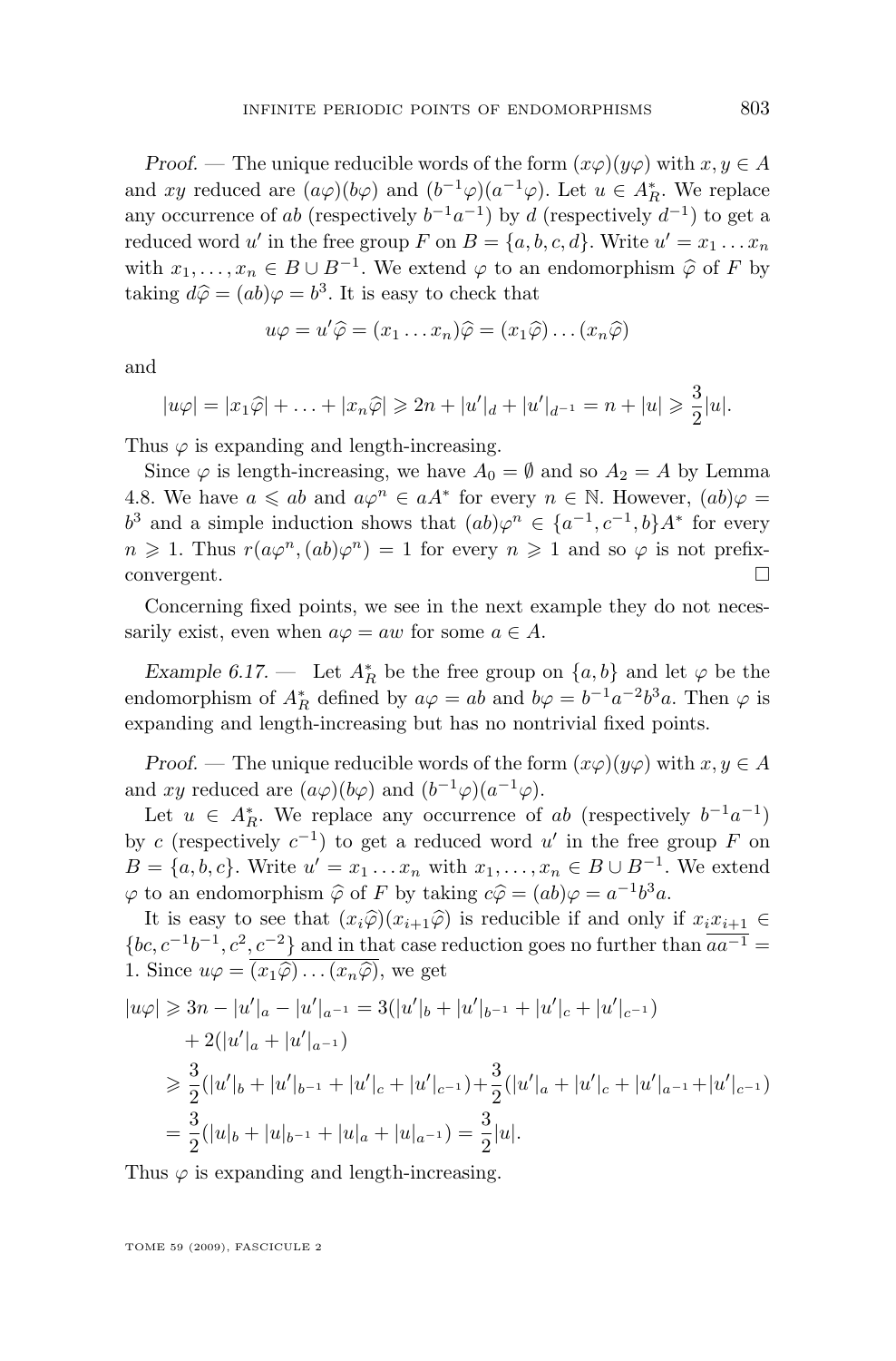<span id="page-36-0"></span>Suppose that  $\alpha \in x_1 x_2 A_R^{\infty}$  is a fixed point with  $x_1, x_2 \in A$ . Let  $\alpha' =$  $x'_1 x'_2 \beta$  be the word on  $B \cup B^{-1}$  obtained as before. If  $x'_1 = a$ , then  $x_1 = a$ and  $x_2 \neq b$  and so  $\alpha \Phi \in abA_R^{\infty}$ , a contradiction. If  $x_1' = c$ , then  $x_1x_2 = ab$ and so  $\alpha \Phi \in a^{-1} A_R^{\infty}$ , a contradiction. We omit the remaining cases, that confirm that  $Fix(\Phi) = \{1\}.$ 

#### **7. The free monoid case**

We develop now the particular case of the free monoid, making more explicit existence results such as Konig's Lemma [\[18\]](#page-42-0). It is well known that regular infinite fixed points for nonerasing free monoid endomorphisms are of the form  $u \lim_{n \to \infty} a\varphi^n$ , where  $u \in \text{Fix}(\varphi)$ ,  $a \in A$ ,  $a\varphi \in aA^+$ , and  $|a\varphi^n|$ is not bounded [\[16\]](#page-42-0). Hence we concentrate our efforts once again in the periodic case. In view of Theorem [2.8,](#page-8-0) we remark that an endomorphism  $\varphi$ of  $A^*$  is uniformly continuous if and only if  $w\varphi^{-1}$  is finite for every  $w \in A^*$ , and this is clearly equivalent to have  $a\varphi \neq 1$  for every  $a \in A$ . Moreover, Theorem [2.8](#page-8-0) asserts that this is equivalent to the existence of a proper endomorphism extension of  $\varphi$  to  $A^{\infty}$ , henceforth denoted by  $\Phi$ . We keep the notation  $A = A_0 \cup A_1$  introduced in Section [5.](#page-15-0)

By Lemma [5.9,](#page-20-0) we obtain:

LEMMA 7.1. — Let  $\varphi : A^* \to A^*$  be a uniformly continuous endomor*phism. Then*  $\varphi$  *is prefix-convergent.* 

We further introduce

$$
A_3 = \{ a \in A : \forall n \in \mathbb{N} \ |a\varphi^n| = 1 \} \subseteq A_0.
$$

We define also a directed graph  $G(\varphi)$  by

$$
V(G(\varphi)) = A_1 \cup A_3; \nE(G(\varphi)) = \{(a, b) \in A_1 \times A_1 : a\varphi \in A_0^* b A^* \} \n\cup \{(a, b) \in A_3 \times A_3 : a\varphi = b \}.
$$

As usual, a cycle is a closed path

$$
a_0 \to a_1 \to \ldots \to a_n = a_0
$$

satisfying

$$
\forall i, j \in \{0, \ldots, n-1\} \ (a_i = a_j \Rightarrow i = j).
$$

Since  $G(\varphi)$  is finite, it has only finitely many cycles. Moreover, there exists at least one cycle in each connected component of  $G(\varphi)$  since, in each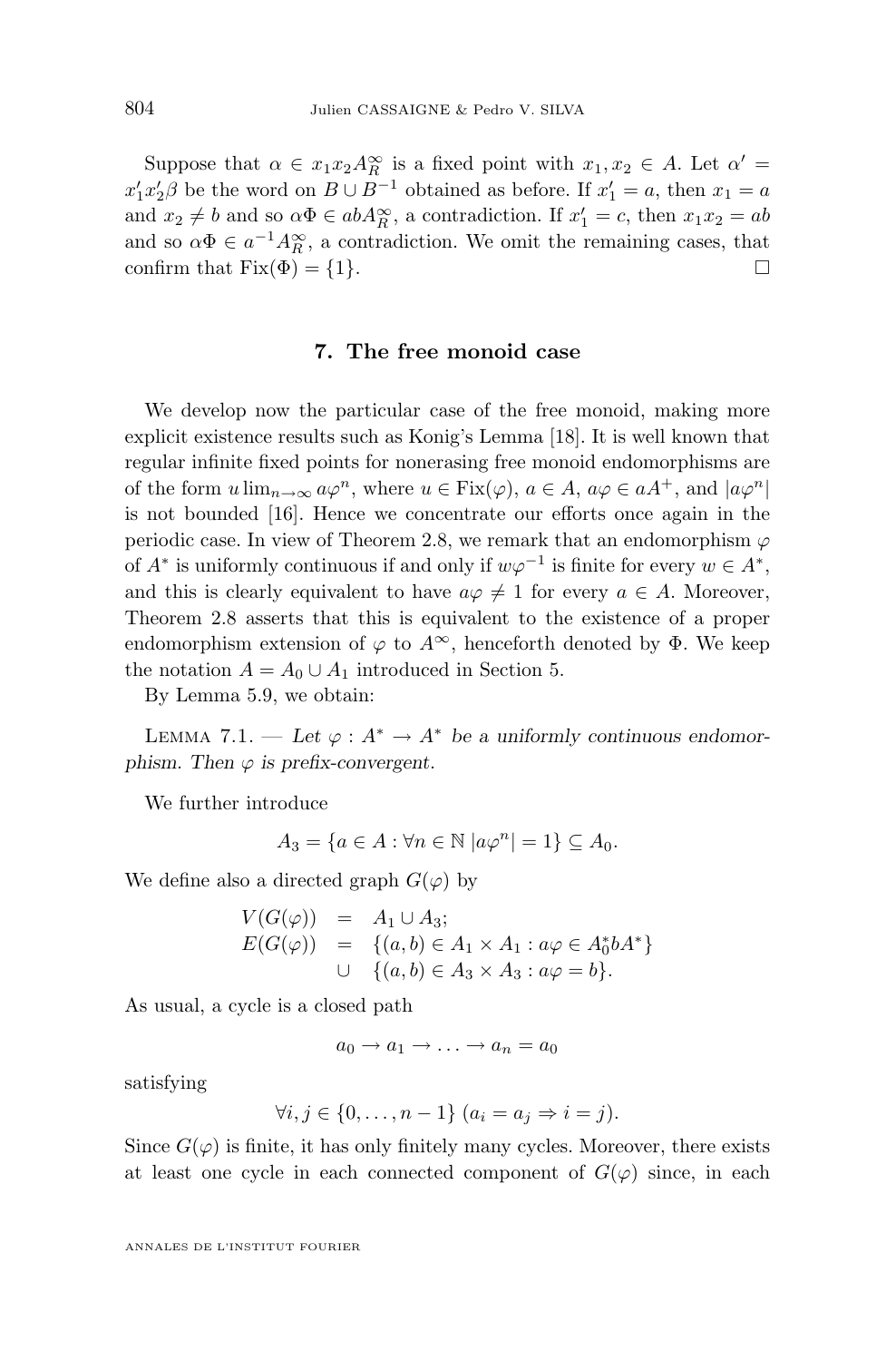<span id="page-37-0"></span> $(a, b) \in E(G(\varphi)), b$  is uniquely determined by a and so  $|E(G(\varphi))|$  =  $|V(G(\varphi))|$ . We define

$$
l_3 = \text{lcm}\{|c| : c \text{ is an } A_3\text{-cycle in } G(\varphi)\}\
$$

and

$$
L(\varphi) = \max\{\operatorname{lcm}(l_3, |c|) : c \text{ is an } A_1\text{-cycle in } G(\varphi)\},\
$$

with  $l_3 = 1$  if  $A_3 = \emptyset$ , and  $L(\varphi) = l_3$  if  $A_1 = \emptyset$ . Clearly,  $L(\varphi) \leq$  $|A_3|! \max\{1, |A_1|\} \leq |A|!$ .

LEMMA 7.2. — Let  $\varphi$  be a uniformly continuous endomorphism of  $A^*$ *and let*  $a \in A_0$ . Then every letter of  $a\varphi^{A_0|-1}$  lies in an  $A_3$ -cycle.

*Proof.* — We use induction on  $|A_0|$ . If  $|A_0| = 1$ , then  $A_0 = \{a\} = A_3$ since  $a\varphi = a$ , thus the claim holds. Assume now that  $|A_0| > 1$  and the claim holds for smaller values of  $|A_0|$ .

If  $a\varphi^q = uav$  for some  $q \in \mathbb{N}$ , then  $a \in A_0$  yields  $u = v = 1$  and so  $a \in A_3$ since  $\varphi$  is uniformly continuous. Therefore a lies in an  $A_3$ -cycle.

Otherwise, let  $A'_0$  be the set of letters occurring in  $\{a\varphi^n : n \geq 1\}$ . We may apply the induction hypothesis to  $\varphi|_{A_0'}$  to conclude that every letter of  $b\varphi^{|A'_0|-1}$  lies in an  $A_3$ -cycle for every b occurring in  $a\varphi$ . Since  $|A'_0| < |A_0|$ , this completes the proof.  $\Box$ 

THEOREM 7.3. — Let  $\varphi$  be a uniformly continuous endomorphism of  $A^*$  *and let*  $a_0 \in A$ *. Then* 

$$
0 < |\operatorname{Ad}(a_0 \varphi^n)_n| \leqslant L(\varphi).
$$

*Proof.* — By Lemma 7.2, for every  $a \in A_0$ , every letter of  $a\varphi^{|A|}$  lies in an  $A_3$ -cycle. Thus

(7.1) 
$$
\forall a \in A_0 \ a\varphi^{|A|+l_3} = a\varphi^{|A|}.
$$

In fact, since every letter of  $a\varphi^{|A|}$  lies in an  $A_3$ -cycle and  $l_3$  is a multiple of the length of any  $A_3$ -cycle, (7.1) holds.

If  $a_0 \in A_0$ , then (7.1) yields directly that  $\text{Ad}(a_0\varphi^n)_n = \{a\varphi^{|A|+i} : 0 \leq$  $i < l_3$ , hence  $0 < |\mathrm{Ad}(a_0\varphi^n)_n| \leq l_3 \leq L(\varphi)$  as required. Assume now that  $a_0 \in A_1$ .

For every  $a \in A_1$ , we have  $a\varphi \in A_0^*A_1A^*$ . Hence, for every  $n \in \mathbb{N}$ , we may write  $a_0\varphi^n = u_na_nu'_n$  for some  $u_n \in A_0^*$ ,  $a_n \in A_1$  and  $u'_n \in A^*$ . Clearly, there exists some  $A_1$ -cycle c in  $G(\varphi)$  such that

(7.2) 
$$
\forall j \geqslant |A_1| \ a_{j+|c|} = a_j.
$$

In fact,  $j \geqslant |A_1|$  implies that  $a_j$  lies in some  $A_1$ -cycle. Hence (7.2) holds.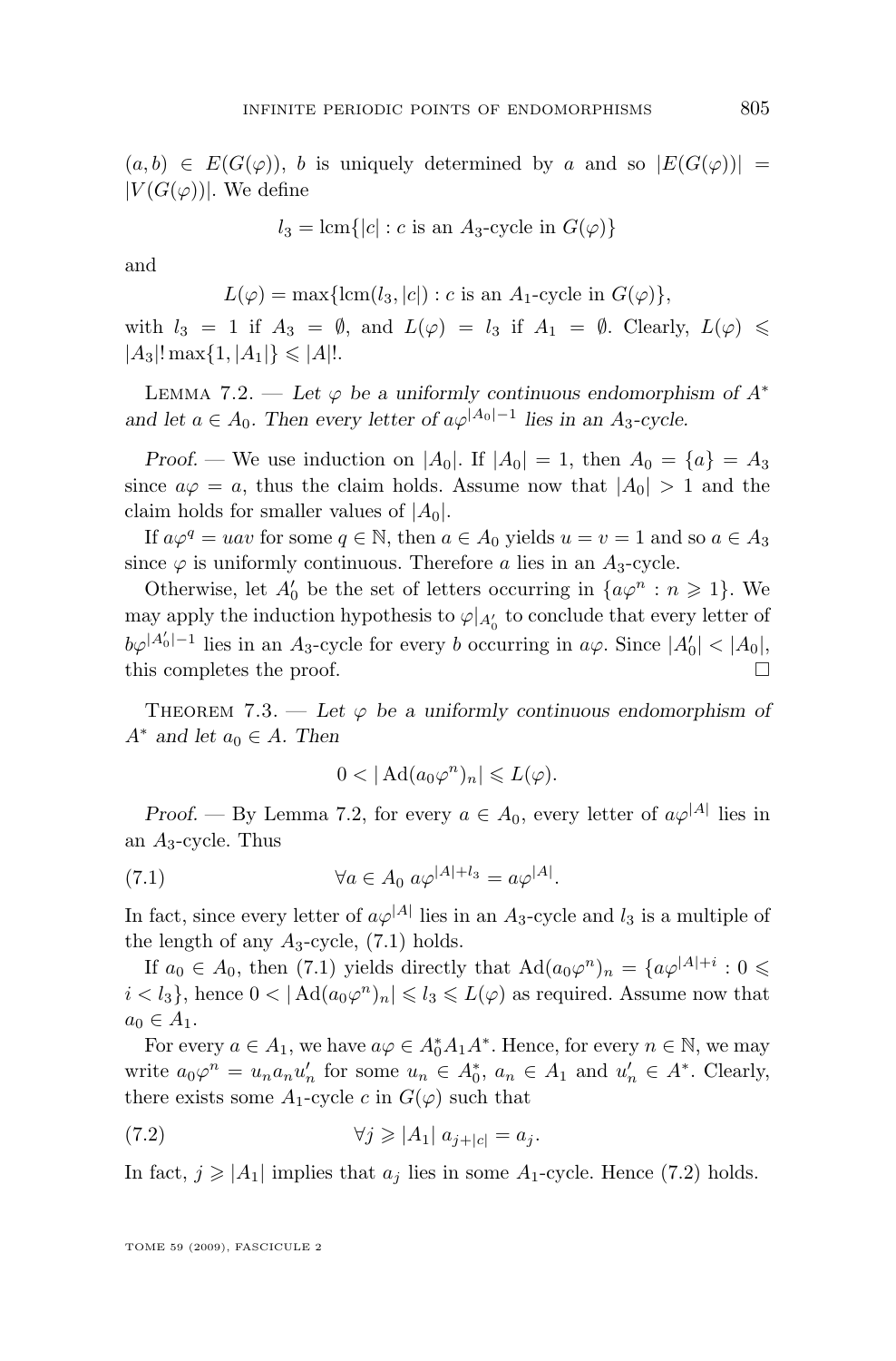<span id="page-38-0"></span>Let  $l = \text{lcm}(l_3, |c|)$ . We show that:

(7.3) 
$$
\forall i \in \{0, \ldots, l-1\} \ (a_0 \varphi^{|A|+i+ln})_n \text{ converges.}
$$

Let  $i \in \{0, \ldots, l-1\}$  and  $k = |A| + i$ . We have  $a_0 \varphi^k = u_k a_k u'_k$  and [\(7.2\)](#page-37-0) yields

$$
u_{k+l}a_k u'_{k+l} = u_{k+l}a_{k+l}u'_{k+l} = a_0 \varphi^{k+l} = (u_k a_k u'_k) \varphi^l
$$
  
=  $(u_k \varphi^l)(a_k \varphi^l)(u'_k \varphi^l).$ 

Since  $u_{k+l}, u_k \varphi^l \in A_0^*$ , it follows that  $u_{k+l} = (u_k \varphi^l) v$  and  $a_k \varphi^l = v a_k w$  for some  $v \in A_0^*$  and  $w \in A^*$ .

Suppose first that  $v \neq 1$ . For every  $n \in \mathbb{N}$ , we have

$$
a_0\varphi^{k+ln} = (u_k a_k u'_k)\varphi^{ln} = (u_k \varphi^{ln})(v\varphi^{l(n-1)})(v\varphi^{l(n-2)})\dots(v\varphi^l)va_k\dots
$$

Since  $u_k, v \in A_0^*$ , it follows from [\(7.1\)](#page-37-0) that, for  $n \geq |A|, u_k \varphi^{ln} = u_k \varphi^{l|A|}$ and  $v\varphi^{ln} = v\varphi^{l|A|}$ . Moreover, if  $n > |A| + n_0$ ,

$$
a_0\varphi^{k+ln}=(u_k\varphi^{l|A|})(v\varphi^{l|A|})^{n_0}\ldots
$$

Since  $v\varphi^{l|A|} \neq 1$ , it is immediate that

$$
\lim_{n \to \infty} a_0 \varphi^{|A|+i+ln} = (u_k \varphi^{|A|})(v \varphi^{|A|})^{\omega}.
$$

Suppose now that  $v = 1$ . Since  $a_k \in A_1$ , we have  $w \neq 1$ . For every  $n \in \mathbb{N}$ , we get

$$
a_0\varphi^{k+ln} = (u_k a_k u'_k)\varphi^{ln} = (u_k \varphi^{ln})a_k w(w\varphi^l)(w\varphi^{2l})\dots (w\varphi^{l(n-1)})(u'_k \varphi^{ln})
$$

Since  $u_k \in A_0^*$ , it follows from [\(7.1\)](#page-37-0) that, for  $n \geq |A|$ ,  $u_k \varphi^{ln} = u_k \varphi^{l|A|}$ . Since  $w\varphi^{ln} \neq 1$  for every  $n \in \mathbb{N}$ , it is immediate that

$$
\lim_{n \to \infty} a_0 \varphi^{|A|+i+ln} = (u_k \varphi^{l|A|}) a_k w(w \varphi^l) (w \varphi^{2l}) (w \varphi^{3l}) \dots
$$

Therefore (7.3) holds.

It is straightforward that the limits of the subsequences in (7.3) are the only adherence values of  $(a_0\varphi^n)_n$  since any such adherence value must be an adherence value for one of the l subsequences of the partition, and a convergent sequence has its limit as its only adherence value. Therefore

$$
0 < |\operatorname{Ad}(a_0 \varphi^n)_n| \leqslant l \leqslant L(\varphi)
$$

as required.  $\Box$ 

The next example shows that the bound  $L(\varphi)$  is in some sense tight.

*Example 7.4.* — Let  $A = \{a_1, \ldots, a_8\}$  and let  $\varphi$  be the (uniformly continuous) endomorphism of  $A^*$  defined by:

$$
a_1\varphi = a_2a_5
$$
,  $a_4\varphi = a_2$ ,  $a_8\varphi = a_5^2$ ,  $a_i\varphi = a_{i+1}$   $(i \in \{2, 3, 5, 6, 7\})$ .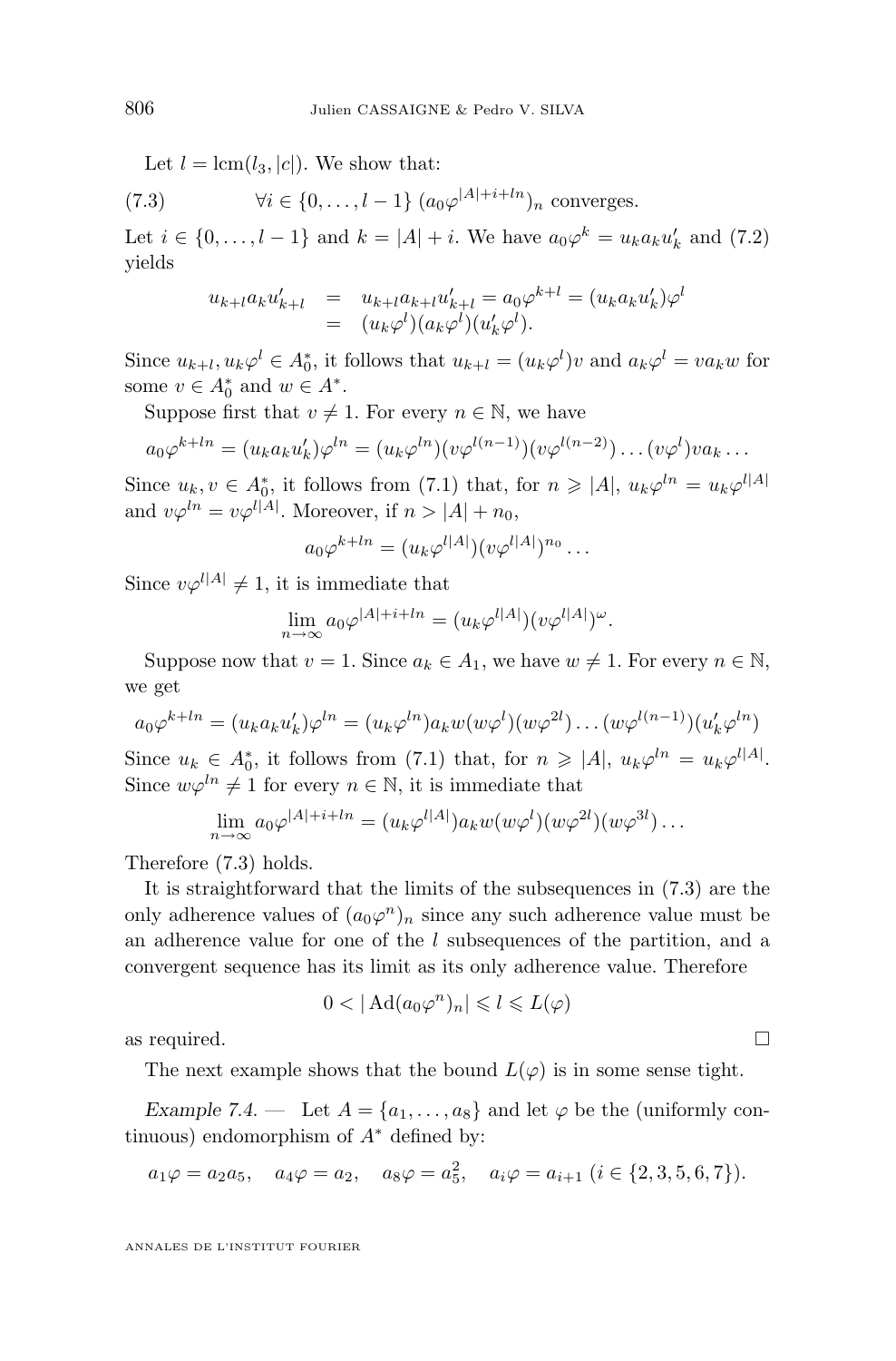<span id="page-39-0"></span>Then  $a_1 \in A_1$  and  $|\operatorname{Ad}(a_1\varphi^n)_n| = L(\varphi)$ .

*Proof. —* It is easy to see that

 $A_1 = \{a_1, a_5, a_6, a_7, a_8\}, \quad A_3 = \{a_2, a_3, a_4\},\$ 

hence  $G(\varphi)$  is the graph described by



hence  $L(\varphi) = \text{lcm}(3, 4) = 12$ . We have

$$
a_i \varphi^{12} = \begin{cases} a_i & \text{for } i = 2, 3, 4 \\ a_i^8 & \text{for } i = 5, 6, 7, 8. \end{cases}
$$

A straightforward induction shows that

$$
a_1\varphi^{12n} = a_4 a_8^{8^{n-1}4} \t a_1\varphi^{12n+4} = a_2 a_8^{8^n} \t a_1\varphi^{12n+8} = a_3 a_8^{8^n 2}
$$
  
\n
$$
a_1\varphi^{12n+1} = a_2 a_5^{8^n} \t a_1\varphi^{12n+5} = a_3 a_5^{8^n 2} \t a_1\varphi^{12n+9} = a_4 a_5^{8^n 4}
$$
  
\n
$$
a_1\varphi^{12n+2} = a_3 a_6^{8^n} \t a_1\varphi^{12n+6} = a_4 a_6^{8^n 2} \t a_1\varphi^{12n+10} = a_2 a_6^{8^n 4}
$$
  
\n
$$
a_1\varphi^{12n+3} = a_4 a_7^{8^n} \t a_1\varphi^{12n+7} = a_2 a_7^{8^n 2} \t a_1\varphi^{12n+11} = a_3 a_7^{8^n 4}.
$$

In particular,  $a_1 \in A_1$  and

$$
Ad(a_1\varphi^n)_n = \{a_i a_j^{\omega} : i \in \{2, 3, 4\}, j \in \{5, 6, 7, 8\}\}
$$

has 12 elements.

We can now identify all the Φ-periodic points:

THEOREM 7.5. — Let  $\varphi$  be uniformly continuous. Let  $B = \{a \in A :$  $a\varphi^{l_3} = a$ . Then

(7.4) 
$$
\operatorname{Per}(\Phi) = B^{\infty} \cup \left( \bigcup_{a \in A_2} B^* \operatorname{Ad}(a \varphi^n)_n \right)
$$

*and each*  $\alpha \in \text{Per}(\Phi)$  *has period at most*  $L(\varphi)$ *. Moreover, if*  $\alpha$  *is regular then it is an attractor.*

*Proof.* — Since  $\varphi$  is uniformly continuous, we have  $B \subseteq A_3$ . Given  $u \in$  $\text{Per}(\varphi)$ , we must have  $u \in A_0^*$  and so  $u\varphi^{|A|+l_3} = u\varphi^{|A|}$  by [\(7.1\)](#page-37-0). If  $u\varphi^n = u$ , we get

$$
u = u\varphi^{n|A|} = u\varphi^{n|A|+l_3} = u\varphi^{l_3}.
$$

Thus  $\text{Per}(\varphi) \subseteq B^*$  since  $\varphi$  is uniformly continuous. The opposite inclusion being obvious, we obtain  $\text{Per}(\varphi) = B^*$ . By Lemma [7.1,](#page-36-0) we may apply Lemma [5.4](#page-16-0) and Theorem [5.5](#page-17-0) to get  $B^* = A_0^* \varphi^p$  and  $\text{Per}_s(\Phi) = A_0^{\infty} \Phi^p$ . Hence  $Per_s(\Phi) = B^{\infty}$ .

$$
\Box
$$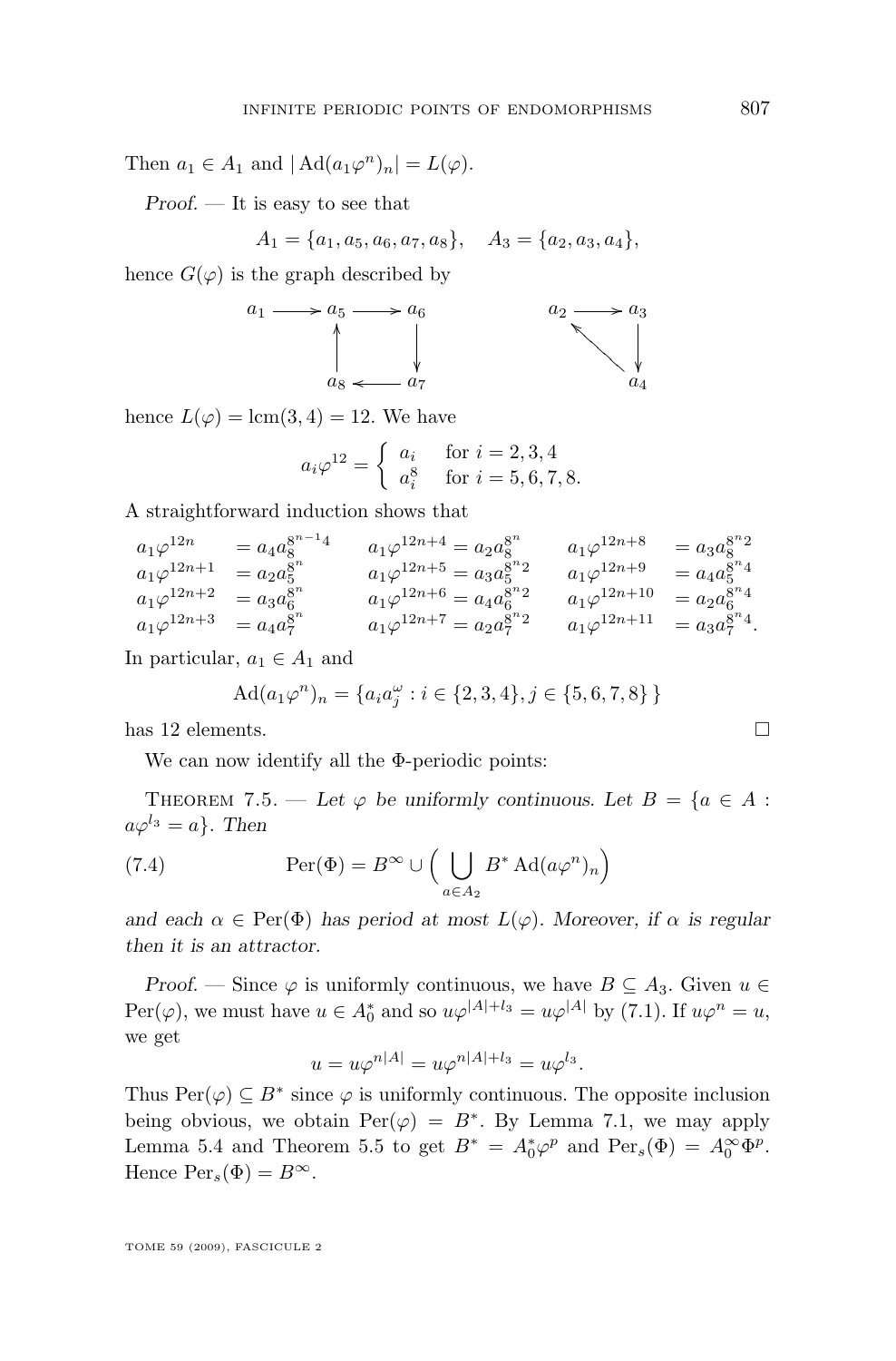Now Theorem [5.6](#page-17-0) yields

$$
\operatorname{Per}_r(\Phi) = \bigcup_{a \in A_2} B^* \operatorname{Ad}(a\varphi^n)_n
$$

and implies that all these regular periodic points are attractors.

Finally, we bound the period. It is immediate that  $\alpha \Phi^{l_3} = \alpha$  for every  $\alpha \in B^{\infty}$ , hence we only need to show that every  $\alpha \in \text{Ad}(a\varphi^{n})_{n}$  ( $a \in$ A<sub>1</sub>) satisfies  $\alpha \Phi^l = \alpha$  for some  $l \leq L(\varphi)$  with  $l_3 \mid l$ . By the remark at the end of the proof of Theorem [7.3,](#page-37-0)  $\text{Ad}(a\varphi^n)_n$  consists of the limits of the subsequences in [\(7.3\)](#page-38-0), thus

$$
\alpha = \lim_{n \to \infty} a\varphi^{k+nl}
$$

for some  $k \in \mathbb{N}$  and  $l \le L(\varphi)$  with  $l_3|l$ . Since  $\Phi$  is a continuous endomorphism of  $A^{\infty}$  extending  $\varphi$ , it follows that

$$
\alpha \Phi^l = (\lim_{n \to \infty} a \varphi^{k+n} ) \Phi^l = \lim_{n \to \infty} (a \varphi^{k+n} \varphi^l)
$$
  
= 
$$
\lim_{n \to \infty} a \varphi^{k+(n+1)l} = \lim_{n \to \infty} a \varphi^{k+nl} = \alpha.
$$

Therefore each  $\alpha \in \text{Per}(\Phi)$  has period at most  $L(\varphi)$ .

Write

$$
A_4 = \{ a \in A_1 : a\varphi^{k_a} \in aA^+ \text{ for some } k_a \ge 1 \}.
$$

Alternatively,  $A_4$  is the set of vertices of  $G(\varphi)$  lying in some  $A_1$ -cycle.

COROLLARY 7.6. — Let  $\varphi$  be uniformly continuous and let  $B = \{a \in$  $A: a\varphi^{l_3} = a$ . Then there exists a finite subset F of  $A^{\omega}$  with  $|F| = |A_4|$ *such that*

(7.5) 
$$
\operatorname{Per}(\Phi) = B^{\infty} \cup B^*F
$$

*and all elements of* B∗F *are attractors.*

*Proof.* — For every  $a \in A_4$ , let  $\alpha_a = \lim_{n \to \infty} a \varphi^{nk_a}$ . Let

$$
F = \{\alpha_a : a \in A_4\}.
$$

We show that  $(7.5)$  holds.

Assume that  $\alpha \in \text{Per}(\Phi)$  and  $\alpha \Phi^m = \alpha$   $(m \geq 1)$ . By Theorem [7.5,](#page-39-0) we have Per( $\Phi$ ) =  $B^{\infty} \cup B^*F_1$  with  $F_1 = \bigcup_{a \in A_1} \text{Ad}(a\varphi^n)_n$ . Hence we may assume that  $\alpha \in B^*F_1$ . Write  $\alpha = ua\beta$  with  $u \in A_0^*$  and  $a \in A_1$ . Since  $\alpha\Phi^m=\alpha$ ,  $A_0\varphi\subseteq A_0^*$  and  $a\varphi^m\neq a$ , it follows that  $u\varphi^m=u$  and  $a\varphi^m=av$ for some  $v \in A^+$ . By Theorem [5.8,](#page-19-0)  $\lim_{n\to\infty} a\varphi^{nm} \in \text{Fix}(\Phi^m)$  and it is now straighforward to check that

$$
\alpha = \alpha \Phi^m = u \alpha v (v \varphi^m) (v \varphi^{2m}) \dots = u \lim_{n \to \infty} a \varphi^{nm}.
$$

<span id="page-40-0"></span>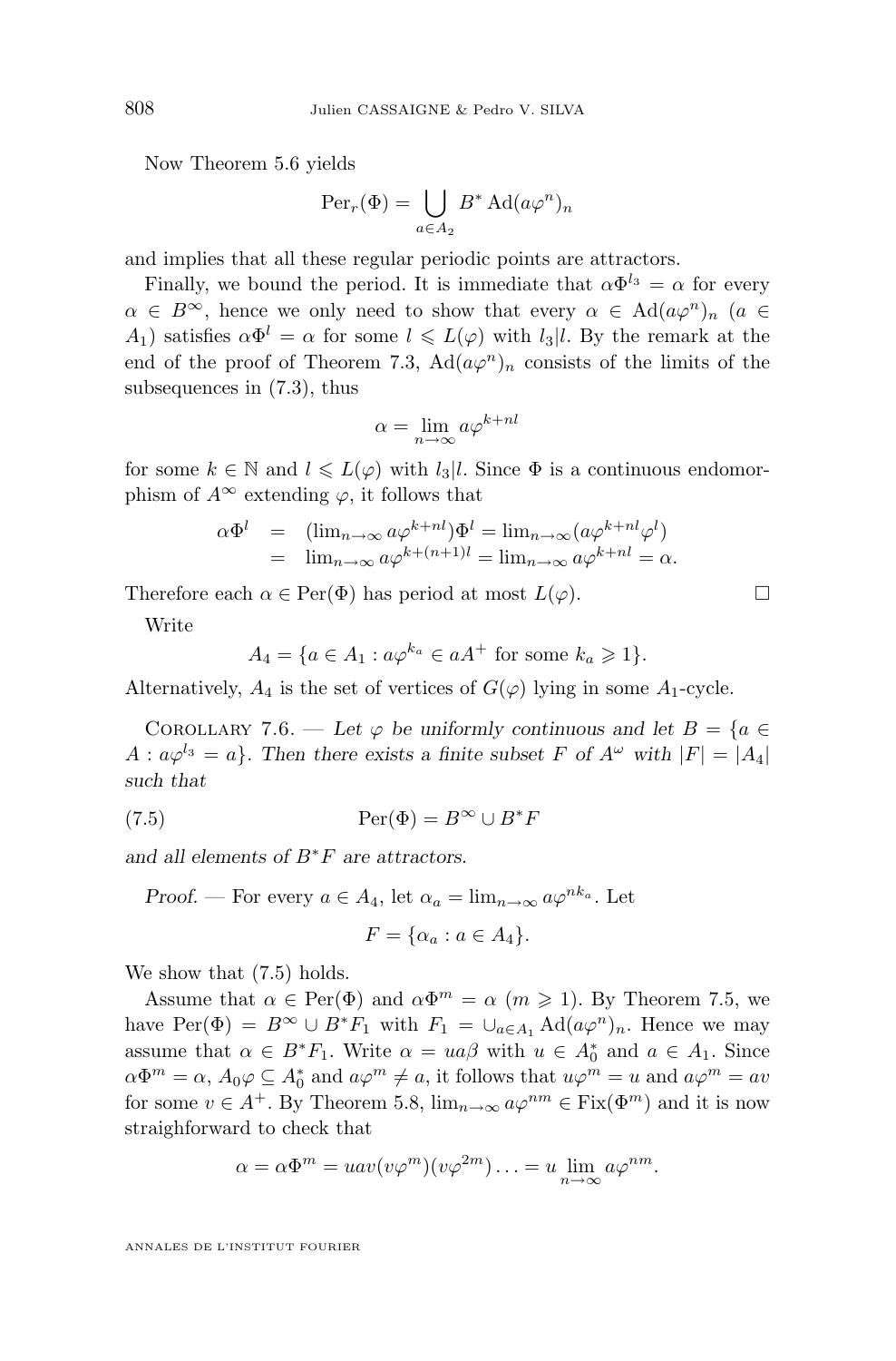<span id="page-41-0"></span>Moreover,  $a \in A_4$  and  $\alpha = u\alpha_a$  since two convergent sequences sharing an infinite subsequence must share the same limit. Thus  $Per(\Phi) \subset B^{\infty} \cup B^*F$ .

Trivially,  $F \subseteq F_1$  and so [\(7.5\)](#page-40-0) follows from Theorem [7.5.](#page-39-0) Thus (7.5) holds.

Since all the  $\alpha_a$  start with different letters, we get  $|F| = |A_4|$ . Finally, all elements of  $B^*F$  are attractors by Theorem [7.5.](#page-39-0)

#### **Acknowledgement**

The second author acknowledges support from Project ASA (PTDC/ MAT/65481/2006) and C.M.U.P., financed by F.C.T. (Portugal) through the programmes POCTI and POSI, with national and European Community structural funds.

#### BIBLIOGRAPHY

- [1] J.-P. Allouche & J. Shallit, *Automatic Sequences: Theory, Applications, Generalizations*, Cambridge University Press, 2003.
- [2] M. BENOIS, "Descendants of regular language in a class of rewriting systems: algorithm and complexity of an automata construction", in *Proceedings RTA 87* (Berlin) (LNCS, ed.), vol. 256, Springer-Verlag, 1987, p. 121-132.
- [3] J. Berstel, *Transductions and Context-free Languages*, Teubner, Stuttgart, 1979.
- [4] M. BESTVINA, M. FEIGHN & M. HANDEL, "The Tits alternative for  $Out(F_n)$ , I: Dynamics of exponentially-growing automorphisms", *Ann. Math.* **151** (2000), p. 517- 623.
- [5] M. BESTVINA & M. HANDEL, "Train tracks and automorphisms of free groups", *Ann. Math.* **135** (1992), p. 1-51.
- [6] R. V. Book, "Confluent and other types of Thue systems", *J. Assoc. Comput. Mach.* **29** (1982), p. 171-182.
- [7] R. V. Book & F. Otto, *String-Rewriting Systems*, Springer-Verlag, New York, 1993.
- [8] J. CASSAIGNE & P. V. SILVA, "Infinite words and confluent rewriting systems: endomorphism extensions", preprint, 2005.
- [9] J. Dugundji, *Topology*, Allyn and Bacon, Boston, 1966.
- [10] D. GABORIAU, A. JAEGER, G. LEVITT & M. LUSTIG, "An index for counting fixed points of automorphisms of free groups", *Duke Math. J.* **93** (1998), p. 425-452.
- [11] E. Ghys & P. de la Harpe, *Sur les groupes hyperboliques d'après Mikhael Gromov*, Birkhäuser, Boston, 1990.
- [12] A. Hilion, *Dynamique des automorphismes du groupe libre*, Thèse de doctorat, Université Paul Sabatier, Toulouse III, 2004.
- [13] G. LEVITT & M. LUSTIG, "Periodic ends, growth rates, Hölder dynamics for automorphisms of free groups", *Comment. Math. Helv.* **75** (2000), p. 415-429.
- [14] ——— , "Automorphisms of free groups have asymptotically periodic dynamics", *J. Reine Angew. Math.* **619** (2008), p. 1-36.
- [15] M. Lothaire, *Combinatorics on Words*, Addison-Wesley, Reading, 1983.